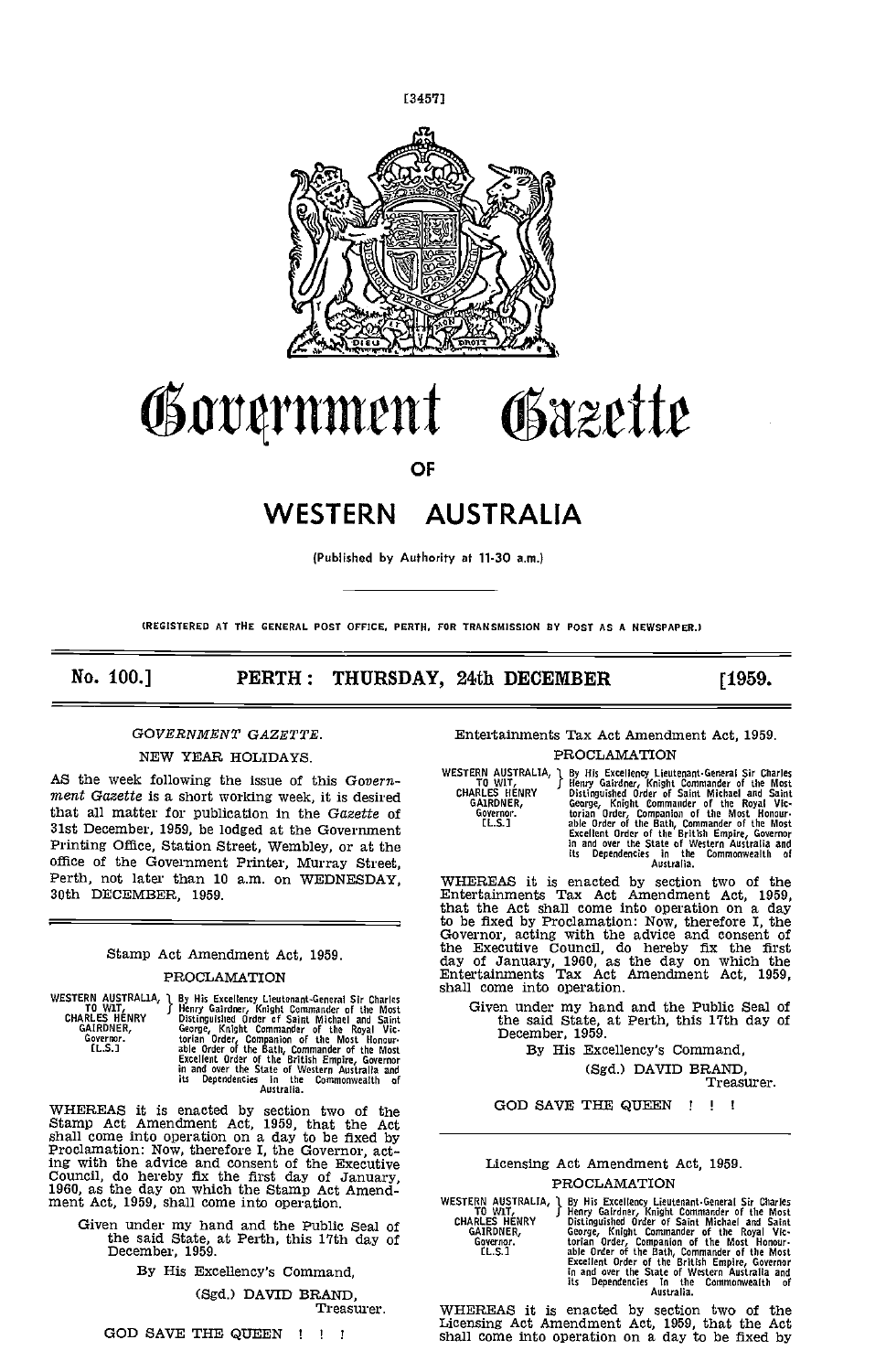Proclamation: Now, therefore I, the Governor, acting with the advice and consent of the Executive Council, do hereby fix the 4th day of January, 1960, as the day on which the Licensing Act Amendment Act, 1959, shall come into operation.

- Given under my hand and the Public Seal of the said State, at Perth, this 23rd day channel can call of December, 1959.
	- By His Excellency's Command.

A. F. WATTS,

Attorney General.

GOD SAVE THE QUEEN !!

# State Hotels (Disposal) Act, 1959. PROCLAMATION

| WESTERN AUSTRALIA, 1<br>to wit,<br><b>CHARLES HENRY</b><br>GAIRDNER,<br>Governor.<br>EL.S.J | By His Excellency Lieutenant-General Sir Charles<br>Henry Gairdner, Knight Commander of the Most<br>Distinguished Order of Saint Michael and Saint<br>George, Knight Commander of the Royal Vic-<br>torian Order, Companion of the Most Honour-<br>able Order of the Bath, Commander of the Most<br>Excellent Order of the British Empire, Governor | N.<br>Ω |
|---------------------------------------------------------------------------------------------|-----------------------------------------------------------------------------------------------------------------------------------------------------------------------------------------------------------------------------------------------------------------------------------------------------------------------------------------------------|---------|
|                                                                                             | in and over the State of Western Australia and<br>its Dependencies in the Commonwealth of<br>Australia.                                                                                                                                                                                                                                             |         |

WHEREAS it is enacted by section one of the<br>State Hotels (Disposal) Act, 1959, that the Act<br>shall come into operation on a day to be fixed by<br>Proclamation: Now, therefore I, the Governor,<br>acting with the advice and consent tive Council, do hereby fix the day on which this Proclamation is published in the Government Gazette as the day on which the State Hotels (Dis- posal) Act, 1959, shall come into operation.

Given under my hand and the Public Seal of the said State, at Perth, this 11th day of December, 1959.

> By His Excellency's Command, ROSS HUTCHINSON, Chief Secretary.

GOD SAVE THE QUEEN !!!

# Fisheries Act, 1905-1956.

**PROCLAMATION**<br>
WESTERN AUSTRALIA, 1 By His Excellency Lieuture<br>
TO WIT, Henry Gardner, Knight<br>
CHARLES HENRY Bistinguished Order of<br>
GAIRDNER, George, Knight Comman<br>
GAIRDNER, George, Knight Comman WESTERN AUSTRALIA, J By His Excellency Knight Lieutenant-General Sir Charles Ethern TD WIT, Henry Gairden, Charles Charles Charles Charles Charles Charles Charles Charles Charles Charles Charles Covernor. Cover to the cont

PD. 5/49, Ex. Co. No. 2334.

WHEREAS by section 10 of the Fisheries Act, 1905-1956, it is provided that the Governor may, by Proclamation, prohibit all persons from taking any fish whatsoever, in every or any specified por-<br>tion of Western Australian waters, by means of<br>fishing nets and fishing lines, or either of such Itsning nets and fishing lines, or either of such<br>mean of capture, or by any other specified means of<br>capture, for any specified term: Now, therefore I,<br>the Governor, acting with the advice and consent<br>of the Executive Cou for and assistance in the capture of such fish of a net which when set in the water prevents and is intended to prevent the free passage through such  $ATa$  is water of fish, and which is commonly know as a  $B_{\text{Xsec}}$ "set block net," for a period of five years from the 1st day of January, 1960.

Given under my hand and the Public Seal of the said State, at Perth, this 17th day of December, 1959. By His Excellency's Command,

ROSS HUTCHINSON, Minister for Fisheries.

GOD SAVE THE QUEEN ! ! !

State Electricity Commission Act Amendment Act (No. 2), 1959.

#### PROCLAMATION

P By His Excellency Lieutenant-General Sir Charles<br>
J Henry Gairlency Lieutenant-General Sir Charles<br>
Distinguished Order of Saint Michael and Saint-George, Knight<br>
Commander of the Royal Victorian<br>
Order, Companion of the WESTERN AUSTRALIA, 1 By HI<br>TO WIT, TO WIT, CHARLES HENRY Bistin<br>GAIRDNER, Georg<br>Governor. the total<br>Clus... the contract to the clus...

WHEREAS it is enacted by section two of the State Electricity Commission Act Amendment Act (No. 2), 1959, that the Act shall come into operation on a day to be fixed by Proclamation: Now, therefore a day to be mean of the advertisement. Now, the covering with the advice and consent<br>of the Executive Council, do hereby fix the 11th<br>day of January, 1960, as the day on which the<br>State Electricity Commission Act Amendment

Given under my hand and the Public Seal of the said State, at Perth, this 17th day of December, 1959.

By His Excellency's Command,

A. F. WATTS, Minister for Electricity.

GOD SAVE THE QUEEN ! ! !

#### Factories and Shops Act, 1920-1957.

#### PROCLAMATION

WESTERN AUSTRALIA, 1 By Hi<br>TO WIT, Thenry Bistin<br>CHARLES HENRY Distin<br>GAIRDNER, Georg<br>Governor. torian<br>IL.S.] able (

1 By His Excellency Lieutenant-General Sir Charles<br>
f Henry Gairdner, Knight Commander of the Most<br>
Distinguished Order of Saint Michael and Saint<br>
George, Knight Commander of the Royal Vic-<br>
torian Order, Companion of the

F. and 5. 666/48.

WHEREAS it is enacted by section 115 of the<br>Factories and Shops Act, 1920-1957, that the<br>expression "Public Holiday" shall mean certain days<br>therein specified, and any other day declared by<br>Proclamation to be a public holi and declare that Monday, the 1st day of February, 1960, shall be a public holiday throughout the State for the purposes of section 115 of the Factories and Shops Act, 1920-1957, and all shops (except those mentioned in the Fourth Schedule and registered small shops) and warehouses, shall be closed.

Given under my hand and the Public Seal of the said State, at Perth, this 17th day of December, 1959.

By His Excellency's Command,

C. C. PERKINS, Minister for Labour.

GOD SAVE THE QUEEN !!!

AT a meeting of the Executive Council held in the Executive Council Chamber, at Perth, this 17th day of December, 1959, the following Orders in Council were authorised to be Issued:

Land Act, 1933-1958.

ORDER IN COUNCIL.

Corr. No. 1647/94.<br>WHEREAS by section 33 of the Land Act, 1933-1953, it is made lawful for the Governor to direct that any reserve shall vest in and be held by any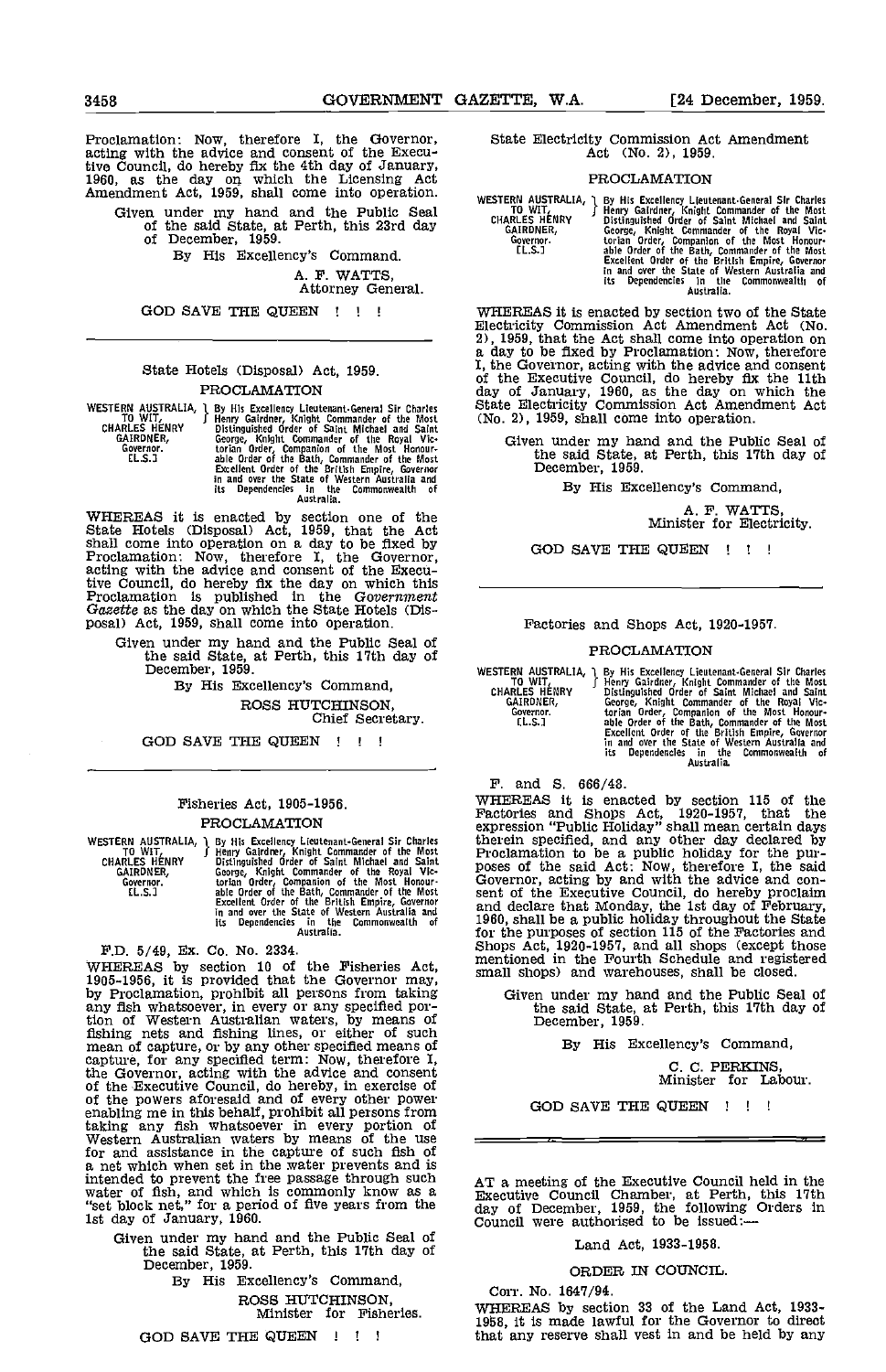24 December, 1959.]

municipality, road board, or other person or persons to be named in the Order, in trust for any of the purposes set forth in section 29 of the said Act, or for the like or other public purposes to be specified in such order and with power of subleasing;<br>and whereas it is deemed expedient that reserve No.<br>2500 should vest in and be held by the Municipality<br>of Geraldton in t beforementioned reserve shall vest in and be held by the Municipality of Geraldton in trust for Muni-<br>cipal Purposes with power to the said Municipality from<br>of Geraldton to lease the whole or any portion of touris the said reserve for any term not exceeding 21 years for from the date of the lease.

(The previous Order in Council issued under Executive Council Minute No. 4026, dated the 24th June, 1914, is hereby superseded.)

R. H. DOIG, Clerk of the Council.

# Land Act, 1933-1958. ORDERS IN COUNCIL.

WHEREAS by section 33 of the Land Act, 1933-1958,<br>it is, *inter alia*, made lawful for the Governor, by<br>Order in Council, to direct that any land reserved<br>pursuant to the provisions of this Act shall be<br>granted in fee sim the said section) subject to the condition that the person shall not lease or mortgage the whole or any part of the land without the consent of the Governor and subject to such other conditions and limitations as the Governor shall deem necessary to ensure that the land is used for the purpose for which the land is reserved as aforesaid; and whereas which the land is reserved as aforesaid; and whereas it is deemed expedient as follows:-

Corres. 2583/35.—That reserve 25527 (Geraldton<br>Town Lot 34) should, subject as aforesaid, be Ex.<br>granted in fee simple to The Boy Scouts Association, Housin<br>W.A. Section, Incorporated, to be held in trust for Ex.<br>the purp

Corres. No.  $2006/58$ .—That reserve No.  $25069$  1959. (Avon Location 27939) should, subject as aforesaid, be granted in fee simple to The Country Women's Association of Western Australia Incorporated to be held in trust for a "Rest Room Site (Country Mac Women's Association).

Now, therefore, His Excellency the Governor, by of Ite<br>and with the advice and consent of the Executive Cose Council, doth hereby direct that the before-<br>mentioned reserves shall be granted in fee simple search to the abovementioned bodies to be held in trust for the purposes aforesaid, subject to the condition that the land shall net be leased or mortgaged in whole or in part without the consent of the Gov-ernor.

EL H. DOIG, Clerk of the Council.

Municipal Corporations Act, 1906. Municipality of Bunbury. ORDER IN COUNCIL.

L.G. 842/52.

WHEREAS it is provided by subsection (1) (b)<br>(iii) and (iv) of section 480 of the Municipal Cor-<br>porations Act, 1906, that a council may, with the<br>approval of the Governor, expend out of the<br>ordinary revenue of the municip

of tourist propaganda both within the district and or course in connection with or in relation to<br>any tourist resort within the district of the council, and in subsidising ambulance services; and whereas the Municipality of Bunbury Is desirous of expend-ing the sum of £400 from its ordinary revenue for tourist propaganda purposes and £150 In subsidiz-ing the St. John Ambulance Association: Now, therefore, His Excellency the Governor, acting by and with the advice and consent of the Executive Council, and in exercise of the power vested in him in the said section of the said Act, doth hereby authorise the Municipality of Bunbury to expend from its ordinary revenue the sum of £400 for tourist propaganda purposes, and the sum of £150 for subsidising the St. John Ambulance Association.

(Sgd.) R. H. DOIG, Clerk of the Council.

AUDIT ACT, 1904.

# The Treasury,<br>Perth, 17th December, 1959.

Tsy. Part File No. 906/40.

IT is hereby published for general information that Mr. J. O'Dea has been appointed as Certify-ing Officer for the State Government Insurance Office for the period 17th November, 1959, to 1st December, 1959.

K. J. TOWNSING,<br>Under Treasurer.

# Public Service Commissioner's Office, Perth, 22nd December, 1959.

HIS Excellency the Governor in Executive Council has approved of the following retirements:

Ex. Co. 2303G. H. Cooper, Accountant, State Housing Commission, as from 11th December, 1959.

Ex. Co. 2266—R. B. Brigdale, Assistant Auditor General, Audit Department, as from 31st December, 1959.

# AMENDMENT TO TITLE.

IN accordance with section 69 of the Public Service Act, 1904-1956, notification is given that the title<br>of Item 3360/59, vacant, Research Section, Fisheries<br>Department, has been amended from Technical<br>Officer and Master, Research Vessel, to Master, Research Vessel, with ef 1959.

#### AMENDMENTS TO TITLE AND CLASSIFICATION.

IN accordance with section 69 of the Public Service Act, 1904-1956, notification Is given of the following amendments to title and classification:

- (1) Item 1372/59, occupied by J. H. Rogers,<br>Construction Section, Engineering Division,<br>Metropolitan Water Supply, Sewerage and<br>Drainage Department, amended from Engineer,<br>Grade 2, P-II-8/9, with effect from the 1st<br>Janua
- Items 3136, 3137, and 3143/59, occupied by S. R. Dunstan, D. W. MoD Home and P. C. Beck, respectively, Dairying Division, Department of Agriculture, amended from Field Assistants, G-W, to Field Tech- nicians, Grade 3, G-U-1/2, with effect from the 1st December, 1959.

R. J. BOND, Public Service Commissioner.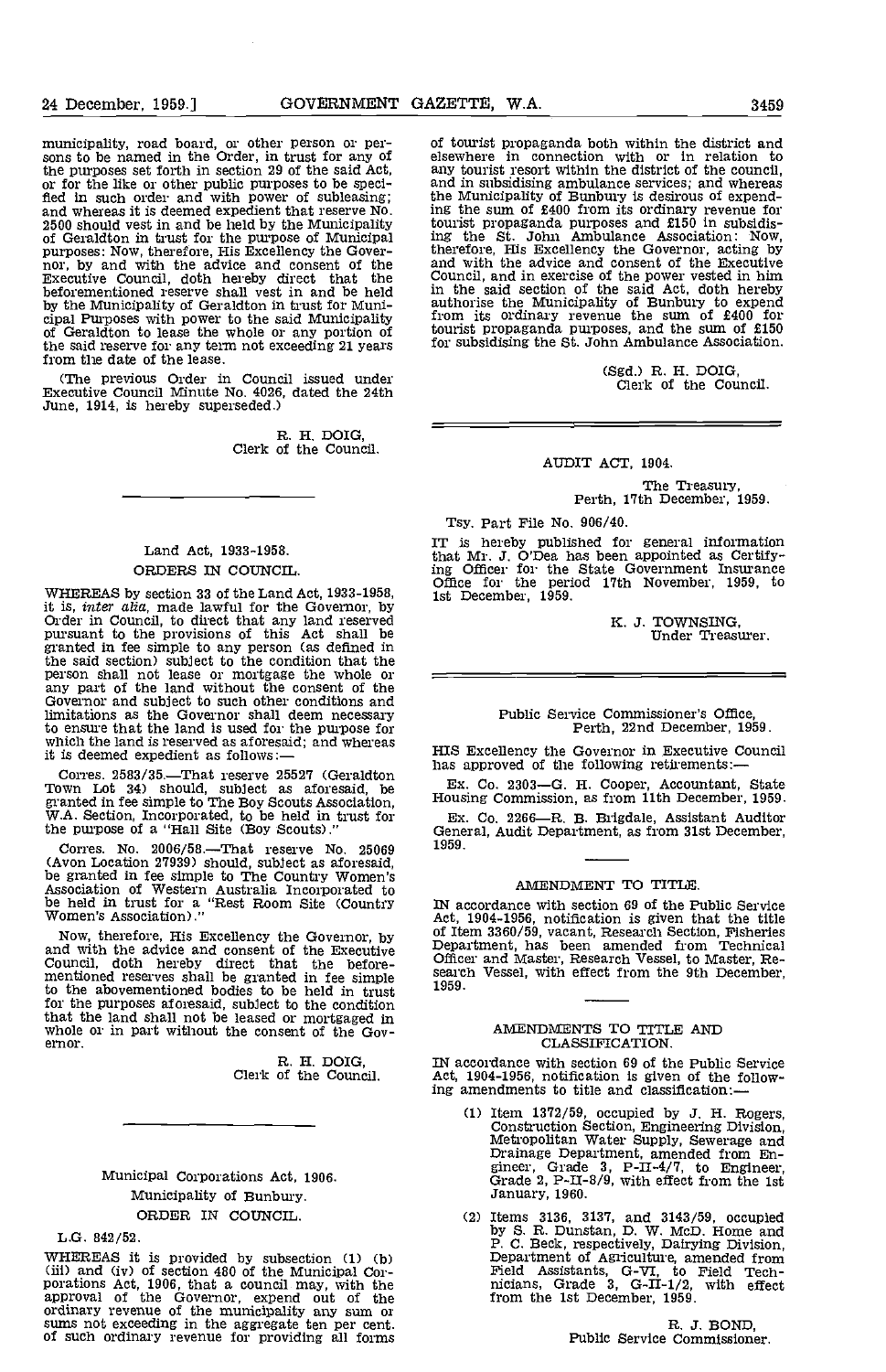| Department                              |            |              | Position                                                                                                                                                         | Class                 | Salarv                               | Date<br>Returnable           |
|-----------------------------------------|------------|--------------|------------------------------------------------------------------------------------------------------------------------------------------------------------------|-----------------------|--------------------------------------|------------------------------|
| State Electoral<br>Treasury<br>$\cdots$ | $\sim$<br> | $\cdots$<br> | Clerk (Item 2059/R59)<br>Chief Clerk, Accounts Branch (Item 41/R59)                                                                                              | $C-II-2$<br>$C$ -II-7 | Margin £407-£437<br>Margin £842-£932 | 1959<br>24th December<br>do. |
| Public Works                            |            |              | (b)<br>Senior Valuer, Land Resumption Office (Item<br>$470/R59$ (c)                                                                                              | $C-T-6$               | Margin £752-£797                     | do.                          |
| Lands and Surveys                       |            | $\cdots$     | Divisional Surveyor, Surveyor General's Di-<br>vision (Item $2699/R59$ )                                                                                         | $P-I-3$               | Margin £1542–£1592                   | do.                          |
| Do.                                     | $\cdots$   |              | Divisional Surveyor, Surveyor General's Di-<br>vision (Item $2701/R59$ )                                                                                         | $P-I-3$               | Margin £1542–£1592                   | do.                          |
| Do.                                     | $\cdots$   | ----         | Divisional Surveyor, Surveyor General's Di-<br>vision (new Item)                                                                                                 | $P-I-3$               | Margin £1542–£1592                   | do.                          |
| Forests                                 | $\cdots$   | $\cdots$     | Drafting Assistant, Drafting Branch (Item<br>$1751/R59$ (a) (d)                                                                                                  | $G-XI$                | Margin £153 at 21<br>$vears - 6407$  | do.                          |
| Mines (two positions)                   |            | $\cdots$     | Chemist and Research Officer, Grade 2, Agri-<br>culture, Water Supply and Forestry Divi-<br>sion, Government Chemical Labs. (Items<br>3647 and 3651/R59) (a) (e) | $P-II-2/7$            | Margin £437–£932                     | do.                          |
| Agriculture                             | $\cdots$   | $\cdots$     | Advisers and Research Officers, Grade 2, All<br>Branches $(a)$ $(f)$                                                                                             | $P-II-3/7$            | Margin £482-£932                     | 31st December                |
| Public Health                           |            | $\cdots$     | Nurse, Schools Medical Services (Item 3976/<br>R59) $(a)$ $(g)$                                                                                                  | $G-III-2$             | Margin £313-£343                     | do.                          |
| Local Government                        |            | $\cdots$     | Typist (Item $4204/R59$ ) (a)<br>$\cdots$                                                                                                                        | $C-III-1$             | Margin £260-£283                     | do.                          |
| Chief Secretary's                       | $\cdots$   | $\cdots$     | Clerk, Registrar General's Office (Item<br>3836/R59)                                                                                                             | $CLL-1$               | Margin £347-£377                     | do.                          |
| Public Works                            |            |              | Clerk (Northam Water Supply) Accounting<br>Division (Item 565/R59)                                                                                               | $CLII-1$              | Margin £347–£377                     | do.                          |
| Premier's<br>                           | $\cdots$   | $\cdots$     | Director of Tourist Development (New Item)<br>(a)                                                                                                                | $A-I-6$               | Margin £1872–£1932                   | 1960<br>15th January         |
| Fisheries<br>$\cdots$                   |            | $\cdots$     | Master, Research Vessel, Research Section<br>(Item 3360/59) $(h)$                                                                                                | $G-II-4$              | Margin £572-£617                     | do.                          |
| Child Welfare                           | $\cdots$   | $\cdots$     | Clerk, Maintenance Section (Item 374/59)                                                                                                                         | $C-H-1$               | Margin £347–£377                     | do.                          |

#### VACANCIES IN THE PUBLIC SERVICE

(a) Applications also called outside the Service under section 24.

(b) Possession of an Accountancy qualification by examination will be regarded as an important factor when judging relative efficiency.

(a) Applicants must be Associate Members or Fellows of the Commonwealth Institute of Valuers.

Junior Cortificate in six subjects including English, Maths A and B and Physics, plus two years' practical experieace in drafting work as usual to Survey Drawing Office practice, including calculations and charting from Surveyors' field data. Some knowledge of Photogrammetry an advantage.

University degree in Science witb Chemistry as a major subject, or approved equivalent qualifications. Experience in general analytical chemistry desirable.

(1) University degree in Agricultural Science or approved equivalent qualifications.

(g) Applicants must possess at least a General Nursing Certificate and be prepared to spend up to tbree months a year in country areas.

 $(h)$  Qualifications required—Certificate of competency as coastal master or equivalent, licence to operate ship-shore radio, good knowledge of techniques of fishing, working knowledge of marine diesel engines.

Applications are called under section 34 of the Public Service Act, 1904–1956, and are to be addressed to the Public Service Commissioner and should be made on the prescribed form, obtainable from the offices of the variou of Departments.

24th December, 1959.

R. 3. BOND,

Poblio Service Commissioner.

# Crown Law Department, Perth, 22nd December, 1959.

THE Hon. Attorney General has approved of the Fis following appointments and revocation of ap-<br>pointment of persons as Commissioners for De- on the<br>clarations under the Declarations and Attesta- passe tions Act, 1913-1953:

#### Appointments.

William Eric Hodgkinson, Swanbourne.

Neil Edmond Hookway, Wembley.

Harold Mitchell Rossiter, Victoria Park.

Arthur Percy Steer, Mount Magnet.

Frank Paul Wiener, Mount Lawley.

#### Recovation.

Colin E. Rudeforth.

G. F. MATHEA,<br>Acting Under Secretary for Law.

#### BILLS ASSENTED TO.

IT is hereby notified for public information that<br>His Excellency the Governor has Assented in the<br>name and on behalf of Her Majesty the Queen, lative and on the date stated, to the undermentioned Bills<br>passed by the Legislative Council and the Legis-<br>lative Assembly during the First Session of the<br>Twenty-third Parliament, 1959.

Short Title of Bill; Date of Assent; Act No.

Builders' Registration Act Amendment; 10th De- cember, 1959; LXI.

Art Gallery; 10th December, 1959; LXII.

Betting Investment Tax; 10th December, 1959; LX III.

Stamp Act Amendment (No. 2); 10th December, 1959; LXIV

Factories and Shops Act Amendment; 10th Decem- ber, 1959; LXV.

Workers' Compensation Act Amendment; 10th De- cember, 1959; LXVI.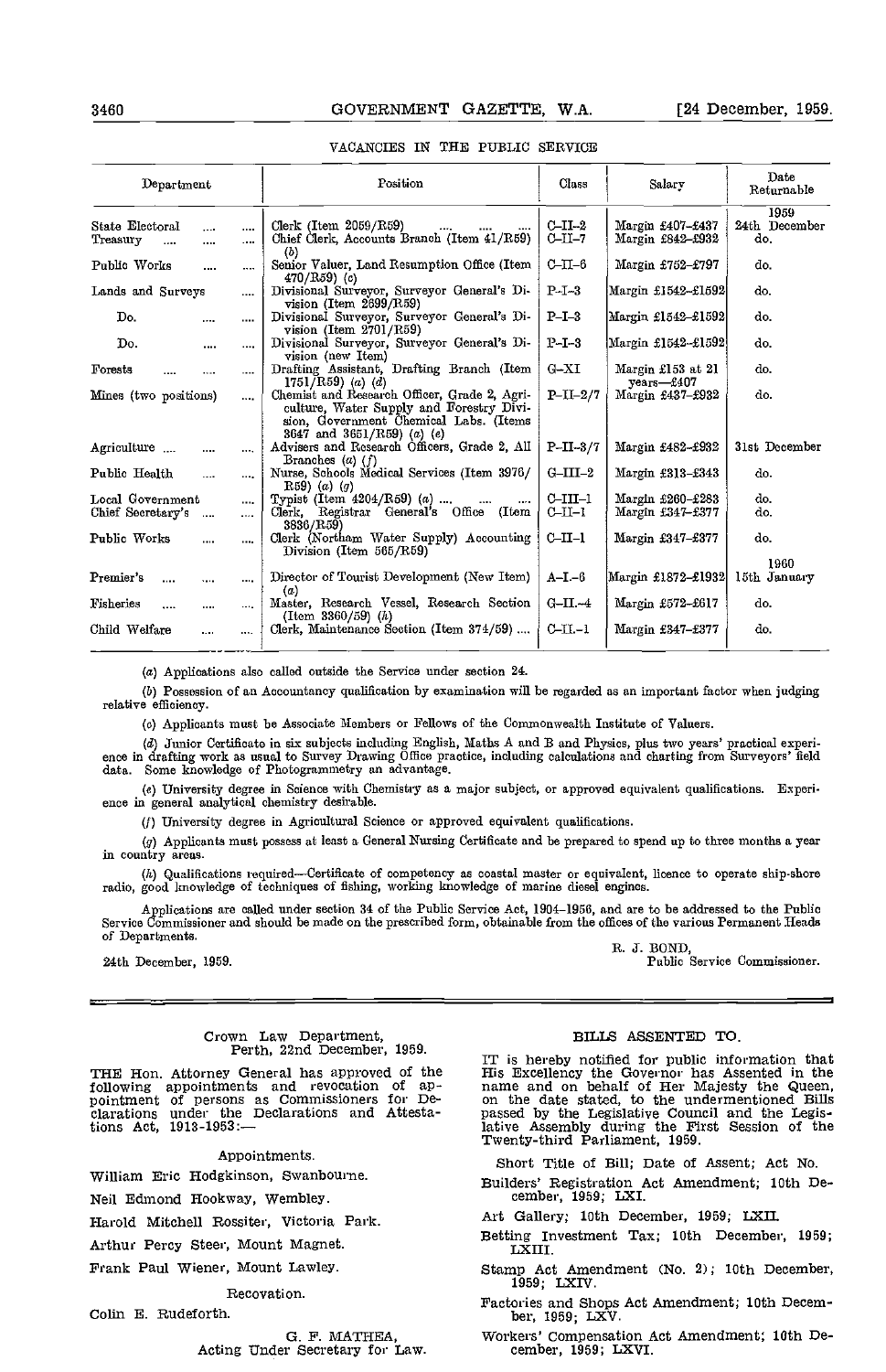- Traffic Act Amendment (No. 4); 10th December, 1959; LXVII.
- State Electricity Commission Act Amendment (No. 3); 10th December, 1959; LXVIII.
- Metropolitan Region Improvement Tax; 10th De-<br>cember, 1959; LXIX.<br>THE cancellation of the appointment of Dr. A. S.
- Municipality of Fremantle Act Amendment; 10th December, 1959; LXX.
- Stamp Act Amendment; 14th December, 1959; LXXII
- Members of Parliament, Reimbursement of Expenses, Act Amendment; 14th December, 1959;<br>LXXIII.
- Road Closure: 14th December, 1959; LXXIV
- Reserves; 14th December, 1959; LXXV.
- Betting Control Act Amendment; 14th December, 1959; LXXVI.
- Bookmakers Betting Tax Act Amendment; 14th December, 1959; LXXVII.
- Metropolitan Region Town Planning Scheme; 14th December, 1959; LXXVIII.
- Associations Registration; 14th December, 1959; LXXIX
- Money Lenders Act Amendment; 14th December, 1959; LXXX
- Loan; 16th December, 1959; LXXXI
- Municipal Corporations Act Amendment (No. 3); 16th December, 1959; LXXXII.
- Appropriation; 16th December, 1959; LXXXIII

J. B. ROBERTS, Clerk of the Parliaments.

22nd December, 1959.

State Electoral Department,<br>Perth, 22nd December, 1959.<br>FURSUANT to the provisions of section 7 of the<br>Electoral Act, 1907-1959, and the authority delegated to him by the Governor thereunder, the Hon. Mr. Douglas Bruce Godwin.<br>
Attorney General has appointed Stanley Edward S. G.<br>
Wheeler as substitute to discharge the duties of Chief Electoral Officer during the absence

Chief Secretary's Department, Perth, 17th December, 1959. C.S.D. 463/46.

HIS Excellency the Governor in Council has been pleased to appoint the following to be members of the Prisoners' Aid Association for the year ending 31st December, 1960:

Rev. L. Rubin-Zacks. Canon W. Kirby. Mr. A. H. Waterer. Mr. C. Oannaway. Mr. G. Cant. Rev. J. Sullivan. Rev. G. Jenkin. Sister E. Williams. Rev. H. Farman. Pastor D. Speck. Senior Major B. O'Neil. Sister Alice. Mr. W. Setterfield. Mr. G. Hitchin. Mrs. J. Brains. Mr. W. Melrose. Rev. W. Cuthbertson. Rev. A. Lee. Mrs. E. Ulrich, J.P. Rev. F. Wilmot. Mrs. Clarke.

J. DEVEREUX, Under Secretary.

HEALTH ACT, 1911-1959.

Department of Public Health, Perth, 18th December, 1959.

P.H.D. 707/59.

Wilson as Medical Officer of Health for the Narembeen Road Board is hereby notified.

LINLEY HENZELL, Commissioner of Public Health.

NURSES REGISTRATION ACT, 1921-1958.

# Department of Public Health, Perth, 17th December, 1959.

P.H.D. 439/56.

HIS Excellency the Governor in Executive Council has been pleased to appoint Doctor Frank Grey Bathurst Edwards to be an examiner in Tuberculosis Nursing for the Nurses' Registration Board vice Doctor Frank Ernest Heymanson.

LINLEY HENZELL, Commissioner of Public Health.

# NATIVE WELFARE ACT 1905-1954. (Regulation 135.)

Department of Native Welfare, Perth, 21st December, 1959.

IT is hereby notified for general information that a permit to superintend a mission has been issued as follows:-

Mowanjum Presbyterian Mission, via Derby.

S. 0. MIDDLETON, Commissioner of Native Welfare.

### FORFEITURES.

THE undermentioned lease has been cancelled under section 23 of the Land Act, 1933-1954, due to abandonment.

P. C. SMITH, Under Secretary for Lands.

Name; Lease; District; Reason; Corres.; Plan. Wight, R. 3.; 38403/55; Wellington 3389; aban- doned; 7895/20; 4110/40, D3.

#### RESERVES.

Department of Lands and Surveys, Perth, 17th December, 1959.

HIS Excellency the Governor in Executive Coun- cil has been pleased to set apart as public reserves the lands described in the Schedule below for the purposes therein set forth.

Corres No. 2583/35.

GERALDTON.—No. 25527 (Hall Site—Boy Scouts), Town Lot 34, (2r.). (Plan Geraldton Sheet 1.)

#### Corres No. 2086/59.

NARROGIN.—No. 25529 (Natives—Housing), lot No. 1552 (about 2a. 1r. 6p.). (Plan Narrogin Townsite.)

Under Secretary for Lands.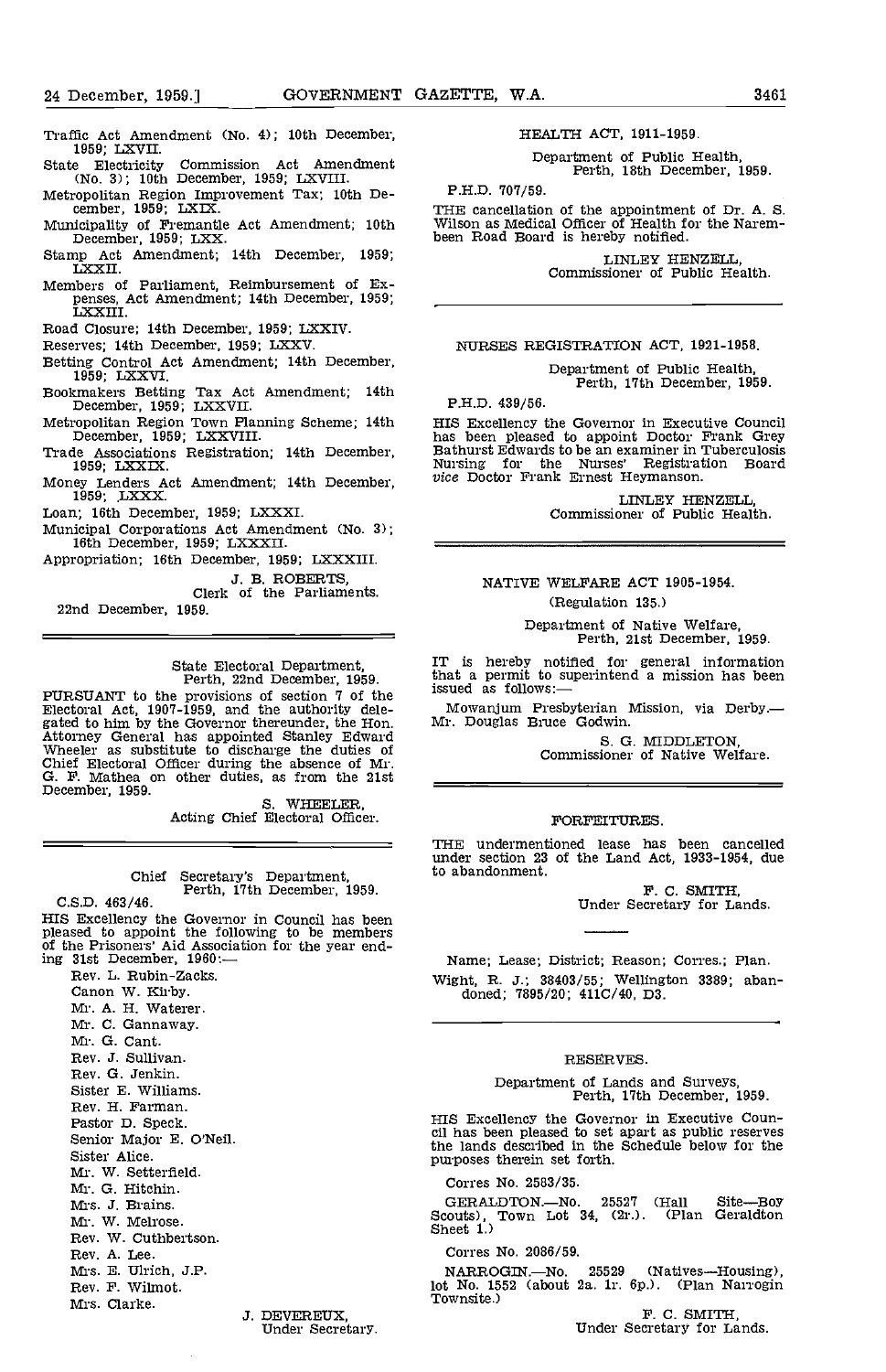#### AMENDMENT OF RESERVES.

# Department of Lands and Surveys, Perth, 17th December, 1959.

HIS Excellency the Governor in Executive Council in the sole of the been pleased to approve, under section 37 of sum the Land Act, 1933-1958, as follows:

Corres. No. 2086/59.—Of the amendment of the boundaries of reserve No. 12610 (Narrogin Lot 820), "Common," to exclude the area now designated Narrogin Lot 1552; and of its area being reduced to about 176 acres accordingly. (Plan Narrogin Townsite.)

Corres. No. 2583/35.—Of the amendment of the boundaries and areas of—

- reserve No. 13768 (Geraldton Lot 938), "Municipal Endowment" to include Geraldton Lot 1390; its area being increased to 11 acres 1 rood 7 perches accordingly; and
- reserve No. 2500 (Geraldton Town Lots 34, 35, 36, 37 and 38), "Municipal Pur- poses" to exclude Geraldton Town Lot 34; its area being reduced to 2 acres accordingly.

(Plan Geraldton Sheet 1,)

F. C. SMITH,<br>Under Secretary for Lands.

#### CANCELLATION OF RESERVES.

# Department of Lands and Surveys, perth, 17th December, 1959.

HIS Excellency the Governor in Executive Council has been pleased to approve under section 37 of the Land Act,  $1933-1958$ , as follows:-

Corres. No. 3464/95, Vol. 4.—Of the cancellation of—

- (a) reserve No. 9900 (Port Hedland Lots 137, 138, 157 and 158) "Excepted from Sale  $138, 157$  and  $158$ )<br>and Occupation";
- (h) reserve No. 9975 (Port Hedland) "Water";
- reserve No. 12213 (Port Hedland Lots 128 to 136 inclusive, 139 to 156 Inclusive and 159 to 167 inclusive) "Camping"; and
- reserve No. 20975 (Port Hedland Lot 228) "Railway Purposes."

(Plan Port Hedland Townsite.)

Corres. No. 2125/38.-- Of the cancellation of reserve No. 21939 (Swan Location 4143) "Sanitary stole in Site."<br>Site." (Plan 1C/40, E3.) Bush

Corres. No. 2583/35.-- Of the cancellation of reserve No. 24395 (Geraldton Lot 1390) "Hall Site." the CPIan Geraldton Townsite Sheet 1.) that

F. C. SMITH,<br>Under Secretary for Lands.

# BUSH FIRES ACT, 1954-1958.

Suspension of Prohibited Burning Times.

Bush Fires Board, East Perth, 17th December, 1959.

Corres. No. 71.

IT is hereby notified for general information that the Hon. Minister for Lands has approved, pursuant the Hon. Minister for Lands has approved, pursuant to the powers contained in section 17 (3) of the Contained Bush Fires Act, 1954-1958, of the suspension of IT is the prohibited burning times decInred for the Bal-Ingup Road District until the 29th December, 1959,

so far as the declaration relates to Nelson Location 2258 and also to land in the said road district on<br>which the Balingup Road Board considers protective burning should be carried out, subject to the condition that any fires lit under the provisions of this suspension must be under the control and supervision of the Balingup Road Board.

A. SUTHERLAND, Secretary, Bush Fires Board.

#### BUSH FIRES ACT, 1954-1958.

Chapman Valley Road District.

Permits to Bum Tomato Refuse.

Bush Fires Board, East Perth, 22nd December, 1959.

#### Corres. No. 445.

IT is hereby notified for general Information, that the Chapman Valley Road Board has appointed V. A. Martin as an officer authorised to issue per- mits to burn tomato refuse, during the prohibited burning times.

R. BOWE, Acting Secretary, Bush Fires Board.

### BUSH FIRES ACT, 1954-1958.

Appointment of Bush Fire Control Officers.

Bush Fires Board, East Perth, 22nd December, 1959.

IT is hereby notified for general information, that the Chapman Valley Road Board has appointed Messrs. R C. Scott and V. A. Martin as bush fire control officers for its road district and cancelled the appointment of Mr. A. J. Ackland.

R. BOWE, Acting Secretary, Bush Fires Board.

#### BUSH FIRES ACT, 1954-1958.

Suspension of Prohibited Burning Times.

Bush Fires Board, East Perth, 22nd December, 1959.

Corres. No. 371.

IT is hereby notified for general Information that the Hon. Minister for Lands has approved, pursuant to the powers contained in section 17 (3) of the Bush Fires Act, 1954-1958, of the suspension of the prohibited burning times declared for the Northam Road District until 25th December, 1959, so far as the declaration relates to land on which the Nor-tham Road Board considers protective burning should be carried out, subject to the condition that any fires lit under the provisions of the sus- pension must be under the control of the Northam pension must be under the control of the Northam<br>Road Board.

R. BOWE,<br>Acting Secretary, Bush Fires Board.

#### BUSH FIRES ACT. 1954-1958.

Suspension of Prohibited Burning Times.

# Bush Fires Board, East Perth, 22nd December, 1959.

Corres. No. 617.

IT Is hereby notified for general information that the Hon. Minister for Lands has been pleased to suspend, under the provisions of subsection (3) of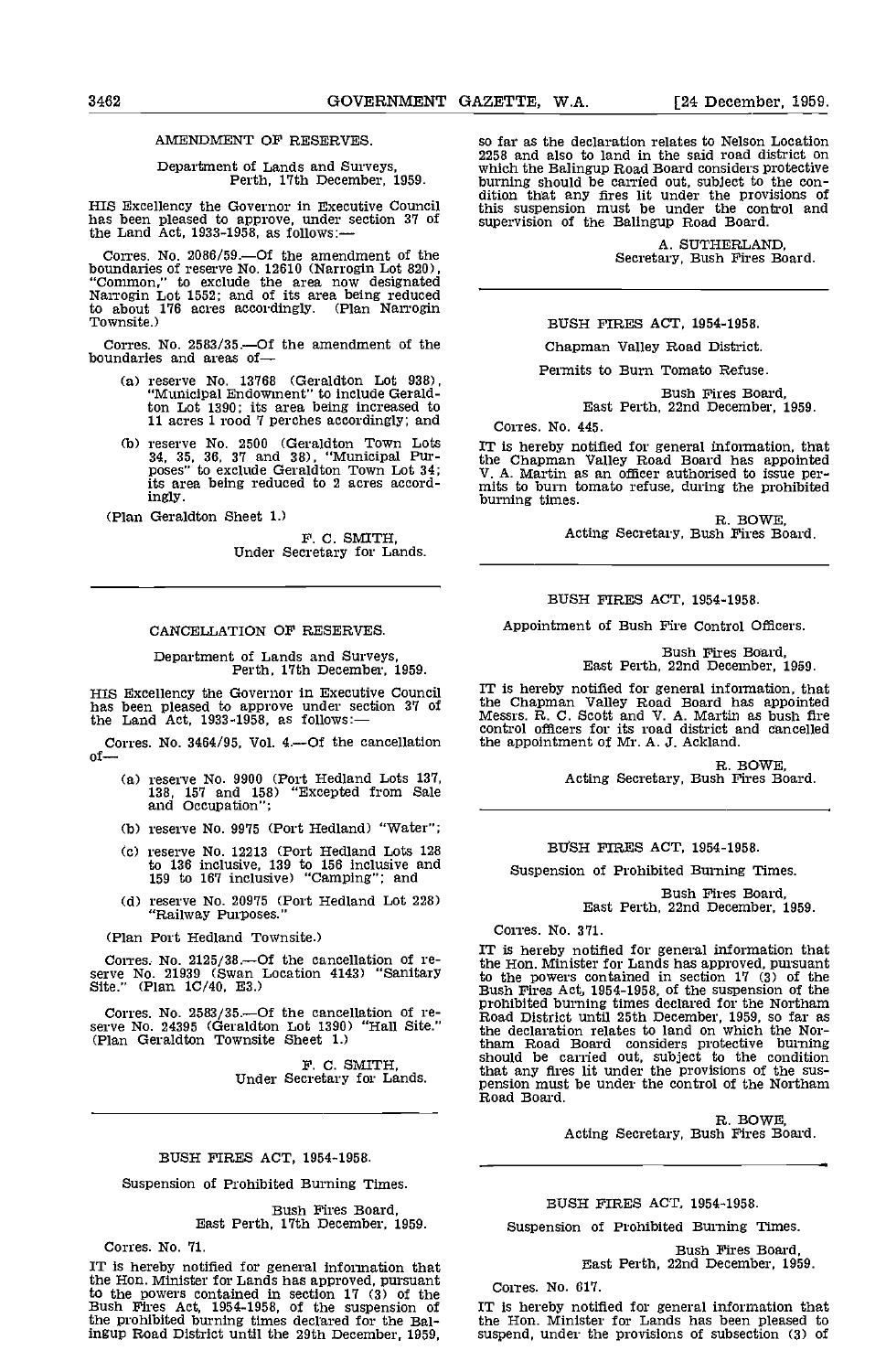section 17 of the Act, until 15th January, 1960, the operation of all declarations prohibiting the burning of the bush so far as the declarations extend to forest land in that part of the Manjimup Road District included in Zone 4.

R. BOWE,<br>Acting Secretary, Bush Fires Board.

# BUSH FIRES ACT, 1954-1958. Suspension of Prohibited Burning Times.

Bush Fires Board. East Perth, 22nd December, 1959.

Corres. No. 605.

IT is hereby notified for general information that the Hon. Minister for Lands has approved, for the road districts mentioned and for the periods stated in the Schedule hereunder, of the following:

- Acting under the powers conferred by section 17, subsection (3) (i) of the Bush<br>Fires Act, 1954-1958, of the suspension of<br>all declarations of prohibited burning times under section 17 of the Act, so far Correlas such declarations extend to any land  $_{\rm HIS \ E2}$ as such declarations extend to any land<br>used for railway purposes; and
- section 17, subsection (3) (iv) of the Act,  $\frac{1}{2}$  poses of the said Act of the following lands:—<br>of the suspension of all declarations of prohibited burning times under section 17 (a) Portion of Cockburn Sound Locatio extend to all land on those parts of roads of the having a common boundary with land used 1194, for railway purposes, as is situated between (b) the road formation and the said common lot 9 boundary.

Any burning undertaken under the provisions of (P);<br>these suspensions shall be subject to the following<br>conditions:—

- No burning shall be undertaken on any day on which the local authority or an officer nominated by it prohibits burning on the land affected by these suspensions.
- No burning shall be undertaken on days when the fire hazard forecast issued by the Perth Weather Bureau for the area concerned is "Dangerous," except in ac-<br>cordance with the provisions of the Bush Corr<br>Fires Act. Trues Act.
- At least three men shall be constantly in  $\frac{HIS}{PPS}$  has attendance at every fire until it has been completely extinguished, including all smouldering logs, timber, disused sleepers alternational control and other inflammable material.
- Each man shall be provided with a heavy fire rake and each three men with at least one knapsack spray with sufficient water for its operation.
- Any burning carried out under the pro- visions of this suspension shall comply with section 18 and all other relevant pro- visions of the Bush Fires Act, 1954-1958.

R. BOWE,<br>Acting Secretary, Bush Fires Board.

### Schedule.

Road District; Period of Suspension: From (inclusive) to (inclusive).

Bridgetown; 23/12/59 to 15/1/60.

Albany; 23/12/59 to 15/1/60.

Cranbrook; 23/12/59 to 15/1/60.

Manjimup; 23/12/59 to 15/1/60.

Plantagenet; 23/12/59 to 15/1/60.

#### MUNDARING TOWNSITE.

Amendment of Boundaries.

Department of Lands and Surveys, Perth, 17th December, 1959.

Corres. No. 2125/38.

HIS Excellency the Governor in Executivie Council has been pleased to approve under section 10 of the Land Act, 1933-1958, of the boundaries of<br>Mundaring Townsite being amended to include<br>Swan Locations 4142 and 4143 and the portions<br>of roads Nos. 2262 and 2966 abutting the eastern<br>boundaries of these said locations. (

ES.) F. C. SMITH, Under Secretary for Lands.

# INDUSTRIAL DEVELOPMENT (RESUMPTION OF LAND) ACT, 1945-1958.

Dedication of Land.

Department of Lands and Surveys, Perth, 17th December, 1959.

(b) acting under the powers conferred by  $\frac{1}{2}$  and Act, 1945-1958, of the dedication to the pur-<br>section 17, subsection (3) (iv) of the Act, poses of the said Act of the following lands:— Corres. No. 3780/59.<br>HIS Excellency the Governor in Executive Council has been pleased to approve, under section 11 (3)<br>of the Industrial Development (Resumption of

> Portion of Cockburn Sound Location 551 and being lots 58, 59, 64 and 65 on Plan 6650 being part of the land comprised in Certificate of Title, Volume 1194, folio 439.

> (b) Portion of Perthshire Location Au and being<br>lot 9 on Diagram 24672 being the whole of the land comprised in Certificate of Title, Volume 1227, folio 183.

(Plan 1S/20, S.W., and Innaloo 77.)

F. C. SMITH,<br>Under Secretary for Lands.

# LAND ACT, 1933-1958.

Alteration of Street Name.

City of Perth.

Department of Lands and Surveys, Perth, 17th December, 1959.

Corres. 617/58.<br>IT is hereby notified for general information that IT is hereby notified for general information that<br>His Excellency the Governor in Executive Council<br>has been pleased to approve, under the provisions<br>of section 10 of the Land Act, 1933-1958, of the<br>alteration of the name the City of Perth to "Cliff Street" which shall be known and distinguished as "Cliff Street" accord-

ingly. (Plan Perth No. 115.)<br>F. C. SMITH,<br>Under Secretary for Lands.

# LOTS OPEN FOR SALE OR LEASING Department of Lands and Surveys, Perth, 17th December, 1959.

IT Is hereby notified, for general Information, that the undermentloned lots are now open for sale or leasing under the conditions specified, by public auction, as provided by the Land Act, 1933-1958, at the following upset prices or capital values:

Applications to be lodged at Perth.

Corres. No. 3464/95, Vol. 4.

PORT HEDLAND.Lots 412 to 422, inclusive 425, 427 and 437, Town, £50 each lot; 411, 423 and 424, Town, £60 each lot.

Plans showing the arrangement of the lots referred to are now obtainable at this office.

F. C. SMITH,<br>Under Secretary for Lands.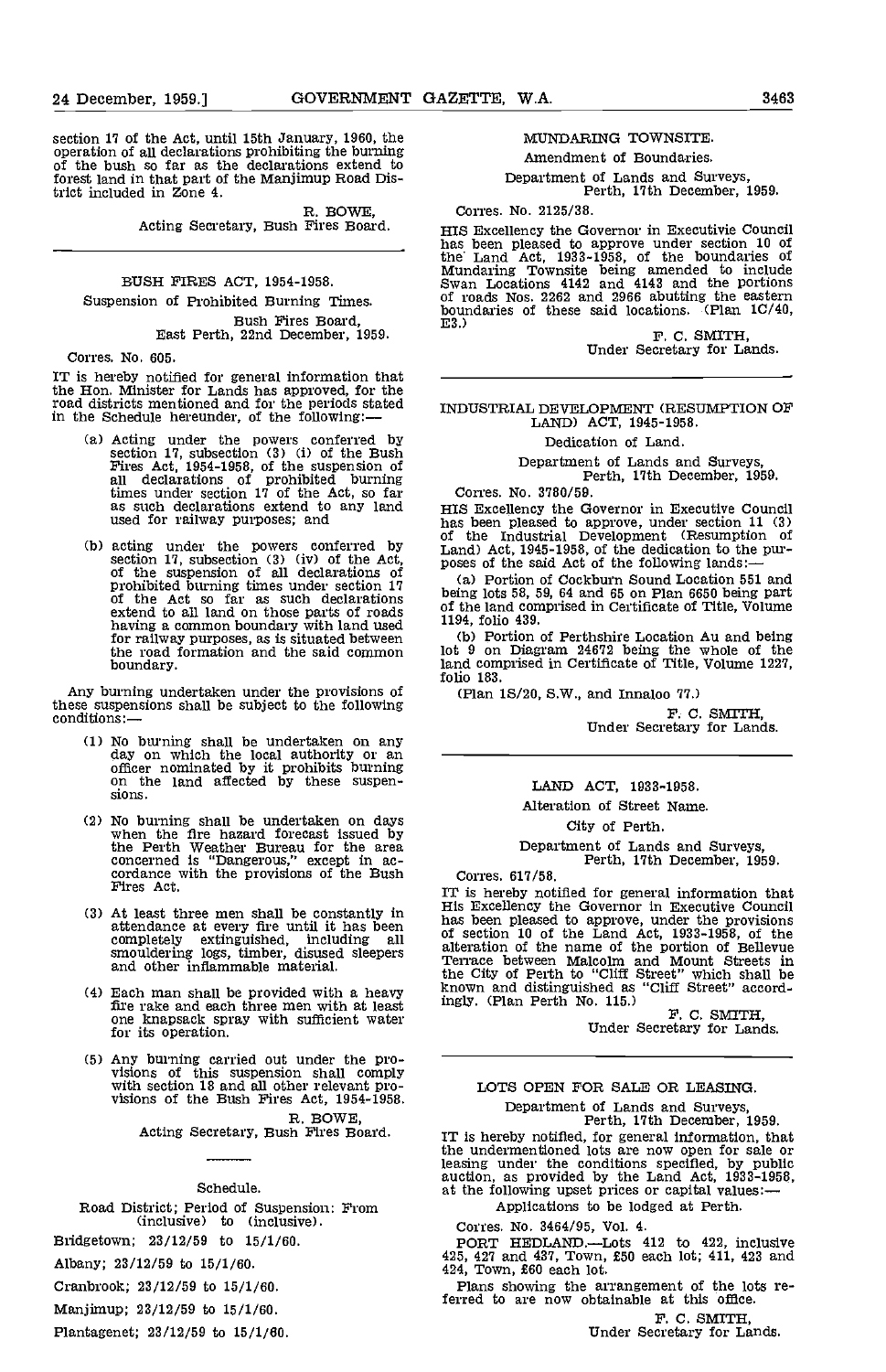### LAND OPEN FOR SELECTION

Perth Land Agency<br>
Department of Lands and Surveys,

Perth, 24th December, 1959.

IT is hereby notified, for general information, that the areas scheduled hereunder are available for selection under Part V<br>of the Land Act, 1933–1958, and the regulations appertaining thereto, subject to the provisions of

Applications must be lodged at the Department of Lands and Surveys, Perth, not later than the date specified, but may be lodged before such date, if so dosired.

All applications lodged on or before such date will be treated as having been received on the closing day, and if there<br>are more applicants than one for any block, the application to be granted will be determined by the La

If a Land Board sitting becomes necessary, the applicants for the blocks will be duly notified of the date, time, and<br>place of the meeting of the Board, and there shall be an interval of at least seven days between the clo of the Board.

All indigenous marketable timber, including sandalwood and mallet, is reserved to the Crown, subject to the provisions of clause 14 of the Regulations.

|  |  |  |  | OPEN ON AND AFTER WEDNESDAY, 20TH JANUARY, 1960 |  |  |  |
|--|--|--|--|-------------------------------------------------|--|--|--|
|--|--|--|--|-------------------------------------------------|--|--|--|

SCHEDULE I

|                         | Location               |                        |                  |                                                           |                               | Price per<br>Acre                                 | Plan                                       | Corres No.       | Deposit<br>required                     |
|-------------------------|------------------------|------------------------|------------------|-----------------------------------------------------------|-------------------------------|---------------------------------------------------|--------------------------------------------|------------------|-----------------------------------------|
|                         |                        |                        |                  | Plantagenet (between Marbellup and Hay River 6620 $(a)$ ) | acres<br>274                  | s. d.<br>$\frac{1}{2}$<br>$\bf{5}$<br>3           | $452C/40$ F. 4 &<br>$451D/40$ A. &<br>B. 4 | 3505/59          | £<br>s. d.<br>$2\,12$<br>$\overline{0}$ |
| 33                      | ,,                     | $^{\ast \ast}$         | $\bullet\bullet$ | 6621 $(a)$                                                | 350                           | 2<br>9<br>4                                       | ,,                                         | "                | 12<br>2<br>0                            |
| $\pmb{\ast}$            | ${}^{**}$              | $^{\ast \ast}$         | $\bullet\bullet$ | 6622 $(a)$                                                | 349                           | $\overline{2}$<br>4<br>9                          | ,,                                         | "                | $\mathbf{2}$<br>12<br>0                 |
| ,,                      | ,,                     | $^{\tiny\textsf{ss}}$  | $\bullet\bullet$ | 6623 $(a)$                                                | 300                           | $\overline{2}$<br>5<br>6                          | ${}^{\ast\ast}$                            | ,,               | 2<br>12<br>0                            |
| ,,                      | ,,                     | ,,                     | $\bullet\bullet$ | 6624 $(a)$                                                | 340                           | 2<br>5<br>0                                       | $\bullet\bullet$                           | ,,               | 12<br>2<br>0                            |
| $\bullet\bullet$        | $\pmb{\ast}$           | $^{\ast\ast}$          | $\bullet\bullet$ | 6625 $(a)$                                                | 394                           | $\overline{2}$<br>ı<br>3                          | ,,                                         | $\bullet\bullet$ | 12<br>2<br>0                            |
| ,,                      | ,,                     | ,,                     | ,,               | 6626 $(a)$                                                | 444                           | 2<br>$\overline{2}$<br>6                          | $\pmb{\ast}$                               | ,,               | 12<br>2<br>0                            |
| $\pmb{\vphantom{1}}$    | $\pmb{\vphantom{1}}$   | ,,                     | $\bullet\bullet$ | 6627<br>(a)                                               | 446                           | 2<br>$\boldsymbol{2}$<br>6                        | $\pmb{\vphantom{1}}$                       | ,,               | 12<br>2<br>0                            |
| ,,                      | ,,                     | ,,                     | $, \,$           | 6628 $(a)$                                                | 448                           | $\overline{\mathbf{2}}$<br>2<br>6                 | $\pmb{\vphantom{1}}$                       | ,,               | 12<br>2<br>0                            |
| ,,                      | ,,                     | $, \, \,$              | $\bullet\bullet$ | 6629 $(a)$                                                | 408                           | $\overline{2}$<br>$\mathbf{I}$<br>6               | $\pmb{\vphantom{1}}$                       | ,,               | 2<br>12<br>0                            |
| ,,                      | ,,                     | $^{\tiny\textsf{33}}$  | $\pmb{\cdot}$    | 6630 $(a)$                                                | 540                           | 17<br>9                                           | ${}^{**}$                                  | ,,               | 2<br>12<br>0                            |
| $\pmb{\cdot}$           | ,,                     | $\pmb{\vphantom{1}}$   | $\pmb{\cdot}$    | 6631 $(a)$                                                | 426                           | 19<br>9                                           | $\pmb{\cdot}$                              | ,,               | 2<br>12<br>0                            |
| $^{\ast\ast}$           | ,,                     | ,,                     | $\pmb{\ast}$     | 6632 (a)                                                  | 468                           | 2<br>ı<br>0                                       | ,,                                         | ,,               | 12<br>2<br>0                            |
| $\bullet\bullet$        | $, \,$                 | $\bullet\bullet$       | $\bullet\bullet$ | 6633 $(a)$                                                | 354                           | $\overline{2}$<br>9                               | $^{\ast\ast}$                              | ,,               | 2<br>12<br>0                            |
| $^{\ast\ast}$           | $^{\ast\ast}$          | ${}^{**}$              | $\pmb{\ast}$     | 6648 $(a)$                                                | 460                           | 12<br>1<br>0                                      | $\pmb{\ast}\pmb{\ast}$                     | $\bullet\bullet$ | 2<br>12<br>0                            |
| ,,                      | $\bullet\bullet$       | ${}^{**}$              | $\pmb{\ast}$     | 6649 $(a)$                                                | 526                           | 1 12<br>0                                         | $\pmb{\ast}\pmb{\ast}$                     | ,,               | 2<br>12<br>0                            |
| $\pmb{\ast}\pmb{\ast}$  | $\pmb{\ast}\pmb{\ast}$ | ${}^{^{\prime\prime}}$ | $\pmb{\cdots}$   | 6650 $(a)$                                                | 566                           | 1 11<br>6                                         | $\pmb{\ast}$                               | ,,               | 2<br>12<br>0                            |
| ,,                      | ,,                     | ,,                     | ,,               | 6651 $(a)$                                                | 354                           | 114<br>3                                          | $\pmb{\vphantom{1}}$                       | ,,               | 2<br>12<br>0                            |
| ,,                      | ,,                     | ${}^{^{\prime\prime}}$ | ${}^{^{\prime}}$ | 6652 $(a)$                                                | 408                           | 114<br>0                                          | $\pmb{\vphantom{1}}$                       | ,,               | 2<br>12<br>0                            |
| ,,                      | "                      | ,,                     | ${}^{**}$        | 6653 $(a)$                                                | 574                           | 16<br>ı<br>0                                      | $\pmb{\vphantom{1}}$                       | ,,               | 2<br>12<br>0                            |
| ,,                      | $\pmb{\vphantom{1}}$   | ${}^{**}$              | ${}^{**}$        | 6654 $(a)$                                                | 548                           | 9<br>114                                          | $\pmb{\cdot}$                              | ,,               | 12<br>2<br>0                            |
| $\bullet\bullet$        | ,,                     | ,,                     | $\pmb{\ast}$     | 6655 $(a)$                                                | 452                           | 115<br>0                                          | $\pmb{\vphantom{1}}$                       | "                | 12<br>2<br>0                            |
| Cockburn Sound 1859 (b) |                        |                        | <br>             | <br>                                                      | г.<br>p.<br>a.<br>2<br>0<br>1 | 30<br>$\Omega$<br>$\bf{0}$<br>(Purchase<br>Price) | 341C/40 D. 3                               | 333/57           | 5<br>3<br>0                             |

 $(a)$  Subject to the following special conditions :-

(1) The selection of locations in this subdivision will be limited to one block to one person; husband and wife being deemed as one person for this condition.

(2) One-sixteenth of the total area of each block must be cleared sufficiently for the establishment of pasture within two years of the commencement of the lease; one-eighth within three years; one-quarter within five years.

(3) The cleared areas must be sown to pasture with superphosphate within fifteen months of clearing.

(b) Available to adjoining holders only. Subject to Section 53 of the Land Act, 1933-1958.

SCHEDULE IL

| District                                         | Description                                                                                                                                                                                                                                                                        | Price per Acre<br>excluding<br>Survey Fee              | Plan           | Corres. No. | Deposit<br>required                                                                |
|--------------------------------------------------|------------------------------------------------------------------------------------------------------------------------------------------------------------------------------------------------------------------------------------------------------------------------------------|--------------------------------------------------------|----------------|-------------|------------------------------------------------------------------------------------|
| Yilgarn (about 7 miles<br>north of Noongar $(a)$ | All that portion of Crown land, containing<br>approximately 2,982 acres, bounded on the<br>northward by Locations 1265 and 1116, on<br>the eastward by Location 1314, on the<br>southward by Locations 753, 734 and Re-<br>serve No. 1361, and on the westward by<br>Road No. 8082 | $\begin{smallmatrix} 8 & d \\ 2 & 0 \end{smallmatrix}$ | $36/80$ B, $3$ | 1520/38 V.2 | $\begin{array}{cc} \texttt{£} & \texttt{s} & \texttt{d} \\ 36 & 3 & 9 \end{array}$ |
| $Kent$ (b)<br>$\cdots$                           | All that portion of Crown land containing<br>approximately 476 acres bounded on the<br>northward by Locations 1011 and 963, on<br>the eastward by Location 1376, on the<br>southward by Location 1030 and on the<br>westward by Location 1348                                      | $\cdots$                                               | 418/80 D. 2    | 819/29      | 76<br>15                                                                           |

(a) Subject to survey, provision of any necessary roads and mining conditions.

(5) Available to adjoining holders only. Subject to survey, classification, pricing and the provision of any necessary

roads.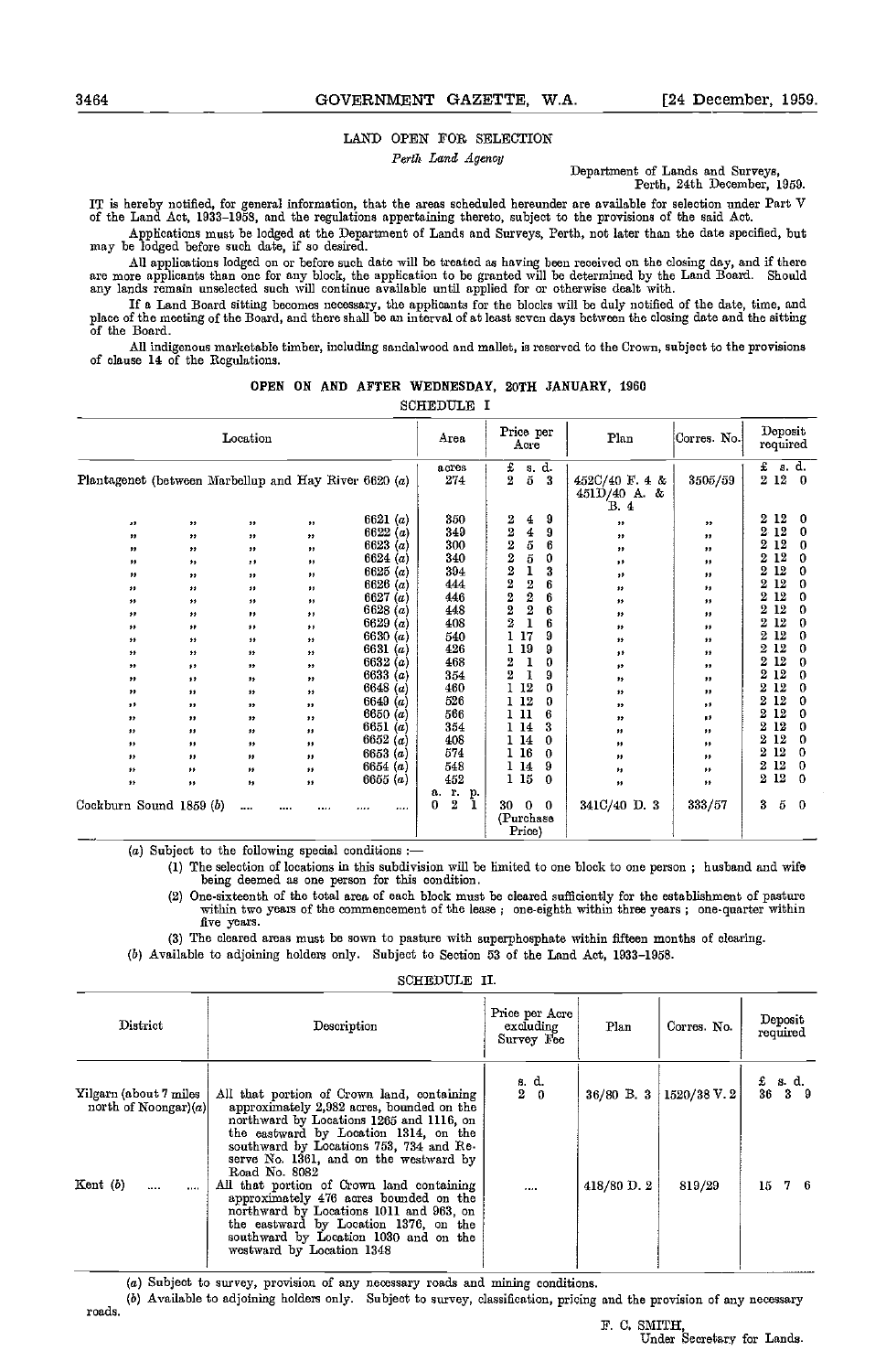#### ROAD DISTRICTS ACT, 1919-1959.

### Closure of Road.

WE, Cyril John Cook, Ellen Peace Moyra Cook, George Jack Carr and Lyndon Roy Taylor, being the owners of land over or along which the portion of road hereunder described passes, have ap-<br>plied to the Plantagenet Road Board to close the<br>said portion of road, viz.:—

Plantagenet. Corres. 428/58.

P480. The surveyed road along the southern boundaries of Plantagenet Location 2803; from a line in prolongation southward of the western boundary of said location to a line in prolongation northward of the eastern boundary of location 1860. (Plans 444/80, F3, and 445/89, A3.)

C. J. COOK,<br>E. P. M. COOK, E. P. M. G. J. CARR, **E. S. A. C. A. S. A. S.**<br>L. R. TAYLOR.

I, Clayton Clealand Bickley Mitchell, on behalf of the Plantagenet Road Board, hereby assent to the above application to close the road therein de- scribed.

C. B. MITCHELL,<br>Chairman, Plantagenet Road Board. 14th December, 1959.

#### ROAD DISTRICTS ACT, 1919-1959.

WHEREAS Charles Wesley York, Walter Richard<br>York and Hermer John York, being the owners of<br>land over or along which the undermentioned road, land over or along which the undermentioned road, in the Moora Road District passes, have applied 6768 a to the MOORA Road Board to close the said road,<br>which is more particularly described hereunder, that is to say:—

Corr. 1769/58.

M.588. The surveyed road along the southern and part of the western boundaries of Victoria Location 8039 and through location 4198; from road No. 2447 at the south-east corner of location 8039<br>to the eastern boundary of Melbourne Location<br>2008. (Plan 63/80, D1.) 2008. (Plan 63/80, DI.)

And whereas such application has been duly published in the Government Gazette:

And whereas the said Board has assented to the said application:

And whereas the Governor in Executive Council has confirmed the said assent:

It is hereby notified that the said road is closed. Dated this 24th day of December, 1959.

F. C. SMITH,<br>Under Secretary for Lands.

#### ROAD DISTRICTS ACT, 1919-1959.

#### Closure of Road.

WE, John Bernard Biddulph, Charles Henry Hall, Philip James Toll and Maud May Toll, being the owners of land over or along which the portions of roads hereunder described pass, have applied to the Wagin Road Board to close the said portions of roads, viz.:-

Wagin.<br>Corr. 1711/08.

W.743. (a) That portion of road No. 2153 along which the southern boundary of Williams Location 2452; passes<br>from the prolongation southward of the western Board boundary, of the said location, to the western align- ment of Road No. 11583.

(b) That portion of road No. 3198 along the east- ern boundaries of Williams Locations 1922, 2485 and 11159 and onwards for a distance of one chain

from the road described in paragraph (a) to a northern boundary of location 2885, excepting the intersecting portion of road No. 11583.

(Plan 385C/40, E4.)

J. B. BIDDULPH. C. H. HALL M. M. TOLL,<br>per H. C. Toll. HERBERT C. TOLL. P. J. TOLL,<br>per H. C. Toll (Executor).

I, HAROLD ARNOLD DARE, on behalf of the Wagin Road Board, hereby assent to the above application to close the roads therein described.

HAROLD A. DARE, Chairman, Wagin Road Board.

21st December, 1959.

# ROAD DISTRICTS ACT, 1919-1956. Closure of Road.

WE, William Wrighton Badger, Arnold Walter<br>Larter, John Rodgers Gillis, Henry Wilfred Collins, David Frank Reeves, Arthur Ernest Reeves and Winston Fred Reeves, being the owners of land over or along which the portions of roads<br>hereunder described pass, have applied to the Nyabing-Pingrup Road Board to close the said portions of roads, viz.:-

#### Nyabing-Pingrup.

Corres. 382/24.

N. 352. (a) Portion of road No. 4416 along the north-western boundaries of Kojonup Locations 6768 and 6769; from a surveyed road at the west- ern corner of the former location to a line in prolongation \vestward of the northern boundary of the latter location.

(b) The surveyed road along the south-eastern and eastern boundaries of Kojonup Location 6768, the eastern boundaries of locations 6769, 5323, 6901 and through location 6700; from a surveyed road at the southern corner of location 6768 to road No. 8187 on the northern boundary of location 6700.

(Plan 418/80, AB 1 and 2.)

W. W. BADGER. J. R. GILLIS. A. E. REEVES. A. W. LARTER. H. W. COLLINS. D. F. REEVES. W. F. REEVES.

I, John Andrews Paterson, on behalf of the Nyabing-Pingrup Road Board, hereby assent to the above application to close the roads therein described.

3. A. PATERSON, Chairman, Nyabing-Pingrup Road Board.

24th November, 1959.

#### ROAD DISTRICTS ACT, 1919-1956.

### Closure of Road.

WE, Lindsay Rowland Browne and Agnes Davidson Browne, being the owners of land over or along which the portion of road hereunder described passes, have applied to the Nyabing-Pingrup Road Board to close the said portion of road, viz.:—

Nyabing-Pingrup. Corr. 4479/29.

N357. The road along part of the southern boundary of Kojonup Location 8846 and through location 9015; from the prolongation northward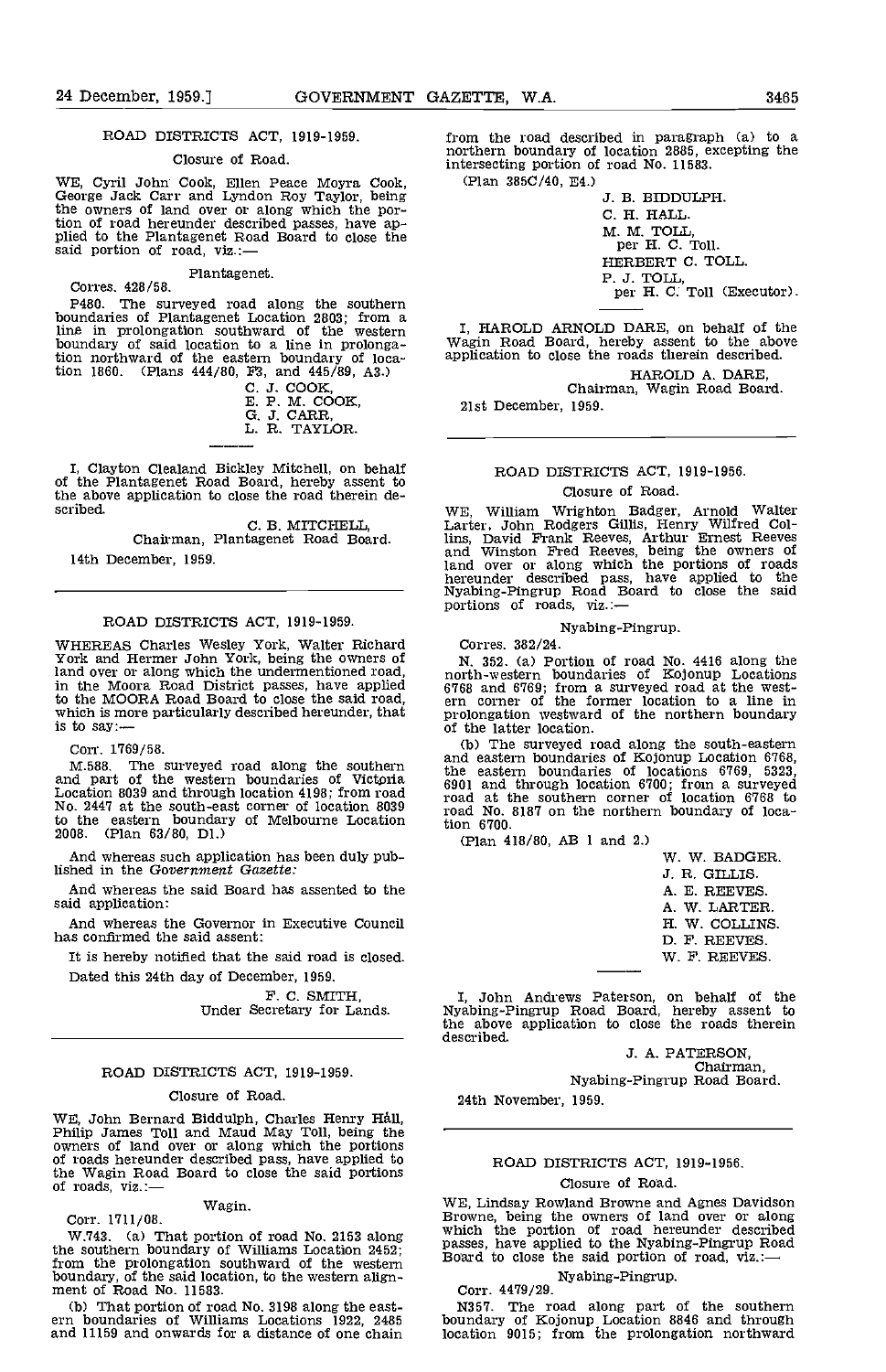of the eastern boundary of location 5938 to the easternmost boundary of location 9015. (Plan 417/<br>80, E1.) L. R. BROWNE.

A. D. BROWNE.

scribed.

J. A. PATERSON, Chairman, Nyabing-Pingrup Road Board. 24th November, 1959.

#### ROAD DISTRICTS ACT, 1919-1959.

WHEREAS the BUSSELTON Road Board, by reso-<br>lution passed at a meeting of the Board held at being<br>Busselton, on or about the 18th day of November, des<br>1958, resolved to open the road hereinafter de-<br>scribed, that is to say:

L. and S. 3882/58, M.R.D. 91/52.

Road No. 2182 (Caves Road—widening of parts). Those portions of Sussex Locations 731, 653, 637, 187 and 1081 and reserves 12501 and 11401 all as delineated and coloured dark brown on Lands and Surveys DIagrams 66604 to 66608 inclusive. (Plan 413D/40, AS and 4.)

WHEREAS the CAPEL Road Board, by resolution passed at a meeting of the Board held at Capel, on or about the 4th day of November, 1958, resolved to open the road hereinafter described, that is to days of<br>say:— and 1s

#### 1130/04.

Road No. 2268. A strip of land, one chain wide,<br>
commencing on the north-western boundary of Road<br>
Wellington Location 531 and extending (as de-<br>
lineated and coloured dark brown on Lands and and W Surveys Diagram 11303 and as surveyed) south- eastward through said location and location 184 to a surveyed road along part of the south-eastern and 7<br>boundary of the latter location. (Plan 413B/40.) Road

WHEREAS the CHAPMAN VALLEY Road Board, by resolution passed at a meeting of the Board held

L. and S. 3999/52, M.R.D. 1045/58.

Froad No. 11793. A strip of land, one chain wide,<br>widening as delineated and coloured dark brown on<br>Original Plans 8025 and 8024, leaving road No.<br>1536 on the eastern boundary of Victoria Location<br>1793. A strip of land, o tion of location 1987 contained in Certificate of Th Title, Volume 619, folio 187. (Plans 157A/40, 02, and Nanson Townslte.)

WHEREAS the CORRIGIN Road Board, by reso-

L. and S. 883/58, M.R.D. 448/48.

Road No. 2746 (widening of parts). Those portions of Icunjin Agricultural Area Lot 133 and Kun- fln Lot 38 (reserve 20416) as delineated and col- oured dark brown on Lands and Surveys Diagram 66587.

Road No. 11768. A strip of land, one chain wide, widening in parts, leaving road No. 5420 within Avon Location 11856 and extending (as delineated and coloured dark brown on Lands and Surveys Diagram 66588) north-eastward through said location and Jubuk Townsite to rejoin road No. 5420 within said townsite.

I, John Andrews Paterson, on behalf of the Road No. 11769. A strip of land, one chain wide,<br>Nyabing-Pingrup Road Board, hereby assent to the above application to close the road therein de-<br>at the north-west corner of Avon Road No. 11769. A strip of land, one chain wide, widening as delineated and coloured dark brown on Lands and Surveys Diagram 66589, commencing at the north-west corner of Avon Location 17764 and extending (as surveyed) eastward along the northern boundary of said location to its north- east corner.

(Plans Kunjin Townsite,  $344/80$ , B3, and  $343C/$  40, F3.)

WHEREAS the CRANBROOK Road Board, by resolution passed at a meeting of the Board held at Cranbrook, on or about the 4th day of Septem-<br>ber, 1959, resolved to open the road hereinafter<br>described, that is to say:—

L. and 5. 2626/57, M.R.D. 601/53.

Road No. 11796. A strip of land, one chain wide, widening in part and as delineated and coloured dark brown on Lands and Surveys Diagram 63990, leaving a surveyed road at its intersection with the eastern boundary of Hay Location 1995 and extend-ing (as surveyed) southward along part of said eastern boundary to a surveyed road at the south-<br>east corner of the location. (Plan  $444/80$ , B2 and 3.)

WHEREAS the DARLING RANGE Road Board, by resolutions passed at meetings of the Board held at Kalamunda, on or about the 26th, 19th and 28th days of September, July and September, 1949, 1955<br>and 1956, respectively, resolved to open the road<br>hereinafter described, that is to say:—

2443/04, Vol. 3.

Road No. 1837 (widening of parts). That portion of Canning Location 266 containIng 11.1 perches and those portions of locations 300, 323 and 386 and Walliston Lots 81. 110 and 111 all as delineated and coloured dark brown on Original Plans 7856 and 7857.

Road No. 1844 (widening of part). That portion of Canning Location 360 as delineated and coloured dark brown on Lands and Surveys Diagram 65905.

at Nanson, on or about the 10th day of July, 1952,<br>resolved to open the road hereinafter described,<br>resolved to open the road hereinafter described,<br> $\frac{7857}{2001}$  south-eastward through said location, reserve<br>that is to Road No. 11795. A strip of land, one chain wide, leaving road No. 1837 near the south-west corner of Canning Location 266 and extending (as delineated and coloured dark brown on Original Plan 7857) south-eastward through said location, reserve latter location.

(Plans Walliston Townslte, Kalamunda Regional Sheet 1 and IC/20, S.W.)

WHEREAS the HARVEY Road Board, by resolution<br>passed at a meeting of the Board held at Harvey,<br>on or about the 9th day of July, 1955, resolved to<br>open the road hereinafter described, that is to

Road No. 2241 (deviation and widening of parts). Those portions of Wellington Location 4472 (re- serve 23931) as delineated and coloured dark brown on Lands and Surveys Diagram 66680. (Plan 383D/ 40, 04.)

WHEREAS the CORRIGIN Road Board, by reso-<br>lution passed at a meeting of the Board held at Moora, on<br>Corrigin, on or about the 16th day of December, in or about the 22nd day of November, 1958, resolved<br>1957, resolved to op passed at a meeting of the Board held at Moora, on or about the 22nd day of November, 1958, resolved to open the road hereinafter described, that is to say: -

L. and 5. 284/59, M.R.D. 162/58.

Road No. 67 (Great Northern Highway—widen-<br>ing of part). That portion of lot M407 of Mel-<br>bourne Location 917 (L.T.O. Plan 3015) as delineated and coloured dark brown on Lands and Surveys Diagram 66713. (Plan 57/80, EF2.)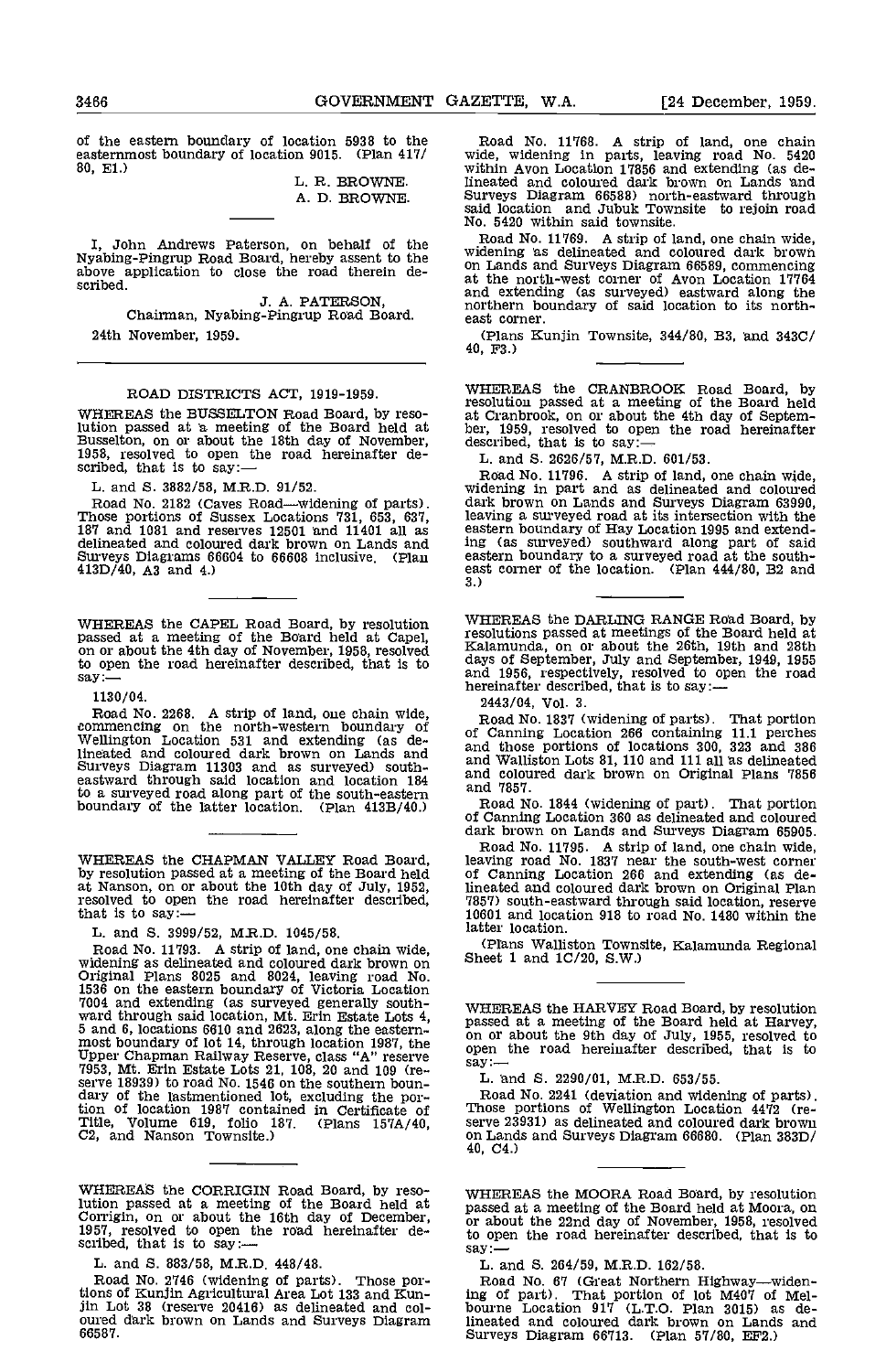WHEREAS the MULLEWA Road Board, by resolu-<br>tion passed at a meeting of the Board held at gence<br>Mullewa, on or about the 21st day of November, tered<br>1956, resolved to open the road hereinafter de-<br>scribed, that is to say:—<br>

L. and S. 4502/28, M.R.D. 393/51.

Road No. 11792. A strip of land, of irregular width, leaving road No. 8299 on the eastern boun-<br>dary of Wongoondy Estate Lot 15, and extending Act. (as delineated and coloured dark brown on Lands and Surveys Diagram 66485) south-westward through said lot to road No. 11085 on Its southern boundary. (Plan 127/80, D2.)

WHEREAS the MUNDARING Road Board, by resolution passed at a meeting of the Board held at Mundaring, on or about the 12th day of August, 1954, resolved to open the road hereinafter de-<br>scribed, that is to say:—

L. and S. 2839/03, Vol. 4; M.R.D. 777/57.

Road No. 28 (Great Eastern Highway—widening<br>of parts). Those portions of Mahogany Creek Lots of parts). Those portions of Mahogany Creek Lots 15 and 17 as delineated and coloured dark brown on Lands and Surveys Diagram 66717. (Plan 1C/20, N.W. and Mundaring Townsite.)

Road Board, by resolution passed at a meeting of the Board held at Mundijong, on or about the 17th the Board held at Mundijong, on or about the 17th mission.<br>day of February, 1947, resolved to open the road hereinafter described, that is to say:—

L. and 5. 615/06, M.R.D. 221/44.

Road No. 2782 (deviation and widening of parts). That portion of Cockburn Sound Location 488 containing 1 acre 3 roods 37.4 perches and those<br>portions of Murray Location 385 and State Forest<br>No. 22 all as delineated and coloured dark brown on Original Plans 7321 and 8113. (Plan 3410/40, D4.)

WHEREAS the SERPENTINE - JARRAHDALE Road Board, by resolution passed at a meeting of the Board held at Mundijong, on or about the 26th day of April, 1957, resolved to open the road here-<br>inafter described, that is to say:-

1794/57.

Road No. 11794. A strip of land, of irregular Ins<br>width, commencing at the south-east corner of sion.<br>Cockburn Sound Location 1715 (reserve 23607) and Cockpurin Sound Location 1715 (reserve 23607) and<br>extending (as delineated and coloured dark brown<br>on Lands and Surveys Diagram 66399) generally<br>westward through said location, the Perth-Bunbury<br>Railway Reserve and reserve

WHEREAS the YORK Road Board, by resolutions Road passed at meetings of the Board, held at York, resolved on or about the 9th and 8th days of November Plann and March, 1956, and 1957, respectively, resolved amend to open the road hereinafter described, that is to  $1.$  E say:— $\qquad \qquad$  tion 3

L. and S. 2839/03, Vol. 4; M.R.D. 866/56, 866/56, "A."

Road No. 28 (Great Southern Highway—widen-<br>ing of parts). Those portions of Avon Locations section<br>1881 and 12550 as delineated and coloured dark (e) brown on Original Plan 8090 and Lands and Sur-<br>veys Diagram 66352. (Plans 2A/40, A2, and 2B/40,<br>D2.)

And whereas His Excellency the Governor, pur-<br>suant to section 17 of the Public Works Act, 1902-<br>1956, by notices published in the Government Gazette, declared that the said lands had been set apart, taken, or resumed for the purpose of the said roads, and that plans of the said lands might be inspected at the Department of Lands and Sur- veys, Perth.

And whereas the said Board has caused a copy of the said notices to be served upon the owners and occupiers of the said lands resident within the

State, or such of them as can with reasonable dili- gence be ascertained, either personally or by registered letter posted to their lastnamed places of

And whereas the Governor in Executive Council has confirmed the said resolutions, it is hereby notified that the lines of communication described above<br>are roads within the meaning of the Road Districts are roads 1919-1959, subject to the provisions of the said

Dated this 24th day of December, 1959.

F. C. SMITH, Under Secretary for Lands.

# STATE HOUSING ACT, 1946-1958. Forfeiture of Lease.

THE undermentioned Crown Lease under the pro-<br>visions of the State Housing Act, 1946-1958, has<br>been forfeited for a breach of a Covenant con-<br>tained in the Crown Lease.

Lease No.; Name of Lessee; Description of Land; Town.

WHEREAS the SERPENTINE JARRAHDALE Guairading, Sanitary Contractor; Quairading<br>Lot 236; Quairading 275/54; Leslie Arthur Saunders, of Gillett Street,

Inserted by Order of The State Housing Com-

A. D. HYNAM, Manager.

### STATE HOUSING ACT, 1946-1958. Forfeiture of Lease.

THE undermentioned Crown lease, under the pro-<br>visions of the State Housing Act, 1946-1958, has<br>been forfeited for a breach of a covenant contained<br>in the Crown lease.

Lease No.; Name of Lessee; Description of Land, Town.

418/54; George Leslie Carlisle, of McKinley Street, Collie, Coal and Ash Trimmer; Collie Lot 750; Collie.

Inserted by order of the State Housing Commis- sion.

A. D. HYNAM, Manager.

# BELMONT PARK ROAD BOARD.

Town Planning Scheme-Amendment No. 2.

NOTICE is hereby given that the Belmont Park<br>Road Board, on the 3rd day of August, 1959,<br>resolved, in pursuance of section 7 of the Town<br>Planning and Development Act, 1928-1957, to<br>amend Town Planning Scheme No. 4 as follo

By deleting subsection (e)Light Industrial Zone and General Industrial Zone, of Section 1 of Part B of the Scheme and insert in lieu new subsections:

(e) The offensive trades of Dry Cleaning Establishments and Laundries.

3. By adding after Section 6 of Part B of the Scheme further sections as follows: $\frac{1}{100}$ 

# 7.Service Station and Filling Station Zone.

Area: Those portions of the Belmont Park<br>Road District which are specified in the Seventh<br>Schedule hereto are hereby classified as Ser-<br>vice Station or Filling Station Zones and are shown blue with white dot on the plan.

Uses: No person shall use any land or any building or structure in the Service Station or Filling Station Zones except for the pur- poses of a Service Station or Filling Station.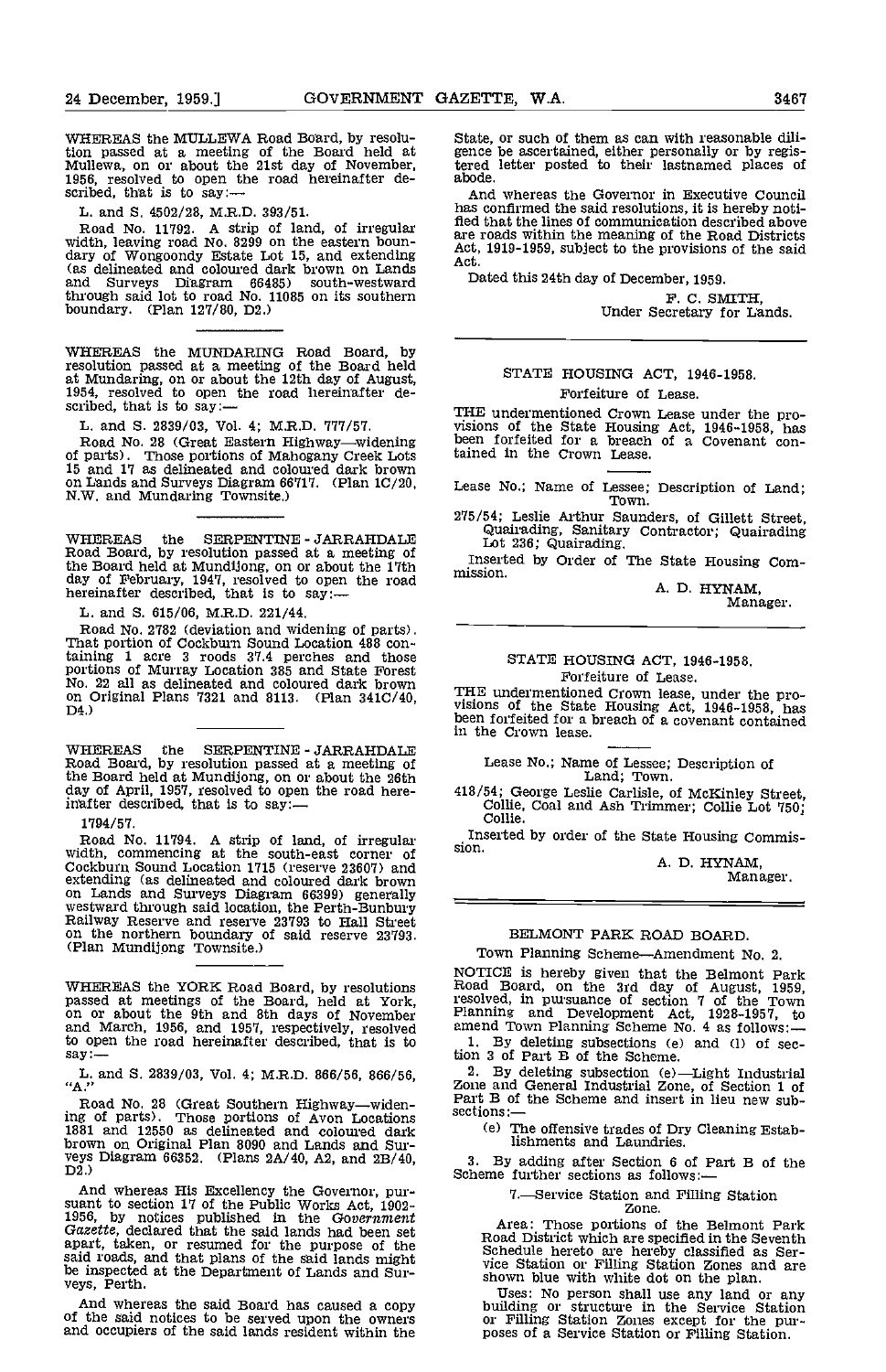# 8.-Public Open Space.

Area: Those portions of the Belmont Park Road District that are shown coloured green on the plan.

Uses: For public recreation.

#### 9.-Hotel and Motel Zone.

Area: Those portions of the Belmont Park<br>Road District which are specified in the Eighth<br>Schedule hereto are hereby classified as Hotel<br>or Motel Zones and are shown red-brown with<br>blue dot on the plan. blue dot on the plan.<br>Uses: No person shall use any land or any

building or structure in the Hotel or Motel Zone except for the purposes of an hotel or motel.

10.-Residential and Residential Flat Zone.

Area: Those portions of the Belmont Park Road District which are specified in the Ninth Schedule hereto are hereby classified as Resi- dential and Residential Flat Zones and are shown dark red-brown on the plan.

Uses: No person shall use any land or any building or structure in the Residential or Residential Flat Zone except for the purpose of a residence or with the special approval of the Road Board, Residential Flats.

4. By deleting the whole of the Third Schedule to the Scheme and inserting in lieu thereof a new<br>Third Schedule as follows:—

Third Schedule.

- All lands coloured blue on plan as follows:-
	- The whole of the land comprised in lots 426-428 (inclusive) and lot 391 on Plan 1834, lot 1 on Diagram 13376, lots 386 to 388 (inclusive) and lots 344 to 349 (inclusive), lots 303 to 308 (inclusive) and lots 267 to 270 (in- clusive) on Plan 1711, Swan Location 34, with frontages to Great Eastern Highway.
	- (2) The whole of the land comprised in lots pt. 94 to pt. 99 (inclusive) on Plan 1638, lots pt. 6 and pt. 7 on Diagram 13163, lots pt. 104 to pt. 110 (inclusive) on Plan 1638, Swan Location 34, with frontages to Great Eas
	- lots 290 to 292 (inclusive) on Deposited Plan 6403, lots 1 to 6 (inclusive) on Deposited Plan 6701, lots 7, 8 and 9 on Diagram 23689, Swan Location 34,<br>all with frontages to Kooyong Road.
	- Portion of lots 1166 and 1167 on Deposited Plan 3490, Canning Location use to 2, with a frontage of 500.2 links to hew Fe Alexander Road and a depth of 200 links.
	- Portion of lots 1337 to 1340 (inclusive) on Deposited Plan 3490, Canning Location 2, with a frontage to Wright comprised in Street and a depth of 200 links. bo<br>Street and a depth of 200 links. The whole of the land comprised in error
	- lots 138 and 139 on Plan 2639, Swan<br>
	Location 34, lot pt. 1 on Plan 2094,<br>
	lot pt. 3 on Diagram 22661 with front-<br>
	ages to Great Eastern Highway and<br>
	lot 6 on Diagram 8485 with frontage sid to Acton Avenue and Salisbury Street. Com<br>The whole of the land comprised in each
	- 1 to 5 (inclusive) on Diagram<br>105 1 to 5 (inclusive) on Diagram<br>21345, Swan Location 34, with front-
	- ages to Acton Avenue.<br>The whole of the land comprised in the track lots 15-21 (inclusive) on Diagram 24376, Swan Location 34, with front-
	- ages to Belmont Avenue. The whole of the land comprised in the the state of the land comprised in the the state of the land comprised in the state of the land comprised in the state of the land comprised in the state of th lots 125 to 129 (inclusive) on Plan<br>
	6521, lots 88, 91, 92, 95 and 96 on eastern<br>
	Diagram 18638, with frontage to Belvidere the south<br>
	gram 18638, with frontage to Belvidere the south-eastern<br>
	16374, Swan Location 32, with
- $(10)$  The whole of the land comprised in part lot 13 on Diagram 1054, part

lot 17 on Diagram 16274, part lot 317 on Plan 3245, Swan Location 33, Certificate of Title Volume 1171, folio 500, with frontage to Belgravia Street. The whole of the land comprised in

- lots I and 2 on Diagram 5298, and the land with a frontage of 163.7 links to Belgravia Street on Diagram 13012, Swan Location 33.
- The whole of the land comprised in lot 44 on Diagram 18982, lots 27 to 31 to 33 (inclusive on Diagram 18983, Swan Location 33, with frontage to Gabriel and Belgravia Streets.
- lots 14 and 41 on Plan 6461 and lot 15 on Plan 6470, Swan Location 5226, with frontages to Williamson Avenue and Sydenham Street. The whole of the land comprised in
- lots 16 to 22 (inclusive), lots 42 and 43 on Plan 6257, lots 82 and 83 on Plan 6306, Swan Location 31, with frontages to Epsom Avenue and Syden- ham Street.
- The whole of the land comprised in lots 557 to 560 (inclusive) on Plan 5047, Swan Location 30, with front-<br>ages to Morrison Street.<br>The whole of the land comprised in
- lots 80 to 87 (inclusive) on Plan 2412, and lot I on Plan 5283, Swan Location 31, with frontages to Epsom Avenue.
- The whole of the land comprised in lot 2 on Diagram 19369, Swan Loca-tion 30, with frontage to the Esplan- ade.
- The whole of the land comprised in lots 93 to 97 (inclusive) and lots 128 1 and 2 on Diagram 9502, Swan Loca-<br>cation 29, with frontages to Great<br>Eastern Highway.
- (19) The whole of the land comprised in lots 28 to 32 (inclusive) on Plan 2294, Swan Location 33, with frontages to Great Eastern Highway.
- (20) The whole of the land comprised in lots  $32$  to  $43$  (inclusive) on Plan 8041,<br>Swan Location  $32$ , with frontages to<br>Love Street.<br>By deleting the whole of the Fourth Sched-

5. By deleting the whole of the Fourth Sched- ule to the Scheme and inserting in lieu thereof a new Fourth Schedule as follows:-

### Fourth Schedule.

Rural Zone.<br>All lands edged yellow on plan as follows:-All lands edged yellow on plan as follows:—<br>All that portion of land bounded by lines<br>commencing at a point on the road district<br>boundary situate in Orrong Road at the west-<br>ern corner of lot 271 on Plan 3510 of Canning<br>Lo the south-eastern side of lots 242 to 257 (in- clusive) to the western corner of lot part 264; thence north-easterly along the south-eastern side of Downsborough Avenue to the southern corner of lot part 258; thence south along the eastern boundary of lot 258 to the western corner of lot 61 on Plan 2101 and thence north-easterly along the south-eastern side of May Street and its prolongation to the junc-tion of the proposed Beechboro-Gosnells Controlled Access Highway, as shown on Plan M.R,D., WA., 2500, dated 25/5/1956; thence north-westerly along the western side of this Highway to its junction with ICew Street; thence north-easterly along the south-eastern side of Kew Street and onwards to the northeastern side of Keymer Street; thence north- westerly along that side to its junction with the south-eastern side of Violet Street; thence north-easterly along that side and onwards to the north-eastern side of the junction of the proposed Beechboro-Gosnells Controlled Access Highway and Epsom Avenue as shown Access Highway and Epsom Avenue as shown<br>on Plan M.R.D., W.A., 2500, dated 25/5/1956;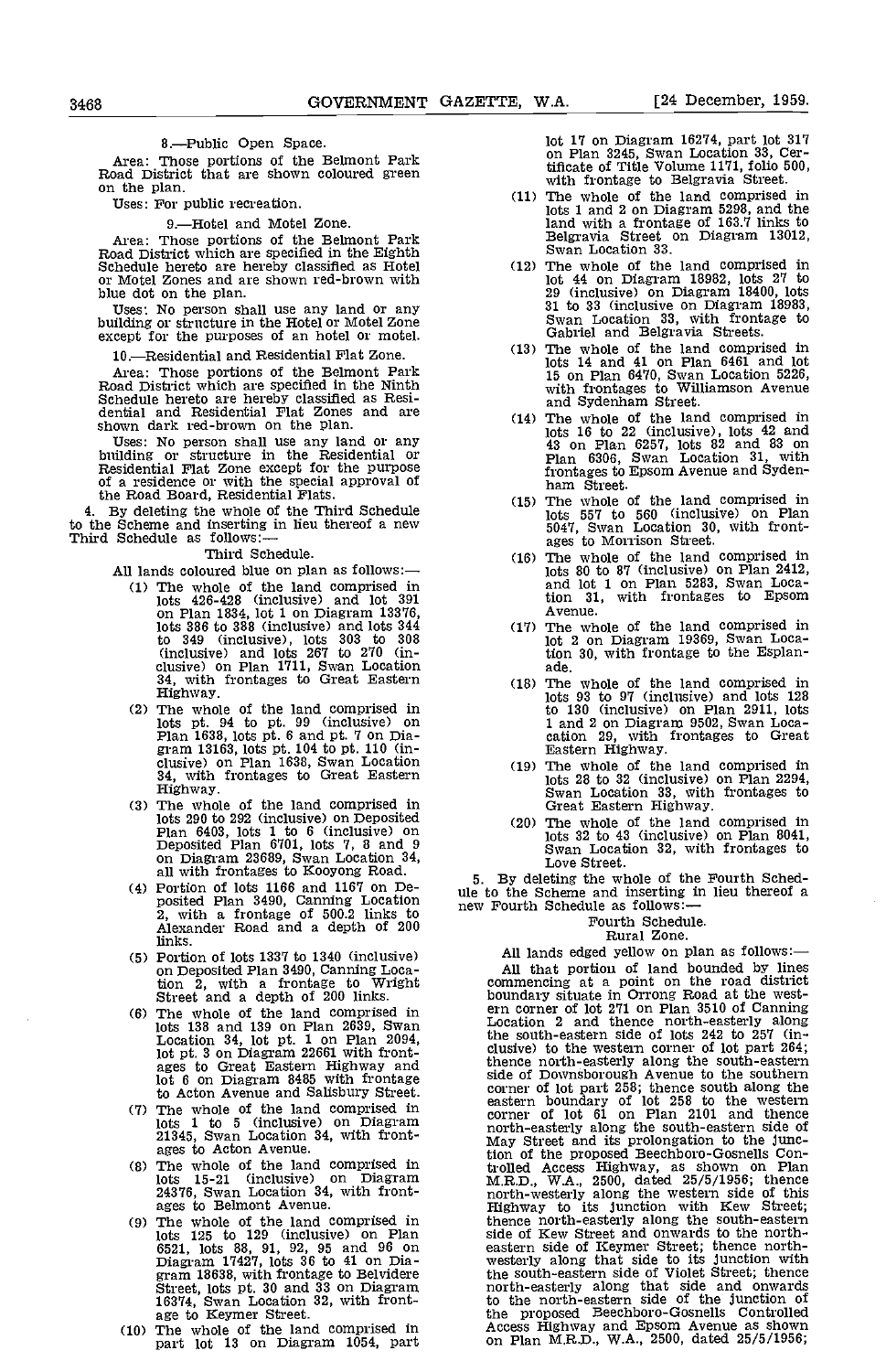thence north and north-westerly along the eastern boundary of the said Highway to Orpington Street; thence north-easterly along that busin<br>side to the south-western side of Kanowna Avenue; thence south-easterly along that side<br>to the northern side of Maida Vale Road; thence easterly along that side to a point in  $\frac{1}{2}$ prolongation south-westerly of the north-west-<br>ern boundary of lot 840 on Plan 3709; thence of Pa<br>north-easterly to and along that boundary and follow<br>onwards along the south-eastern boundary of the Perth Airport to the north-easternmost<br>boundary of the road district and thence gen-<br>erally south-easterly and south-westerly and<br>north-westerly along that boundary to the starting point.

6. By deleting from the Fifth Schedule (Stable Zone) the whole of the land comprising lots 339 to 343 (inclusive) on Plan 1792, Swan Location 28.

7. By adding after the Sixth Schedule further Schedules as follows:—

Seventh Schedule.

Service Station or Filling Station Zone.

All land coloured blue with white dot on  $\overline{10}$  lows:  $\overline{10}$  plan as follows:  $\overline{10}$  The whole of the land comprised in Bo

- lots 129 and 130 on Plan 1792, Swan Location 28, with frontages to Great Eastern Highway.
- The whole of the land comprised in  $\frac{3}{8}$  of P lot 1 on Diagram 14606, Swan Location 29, with frontage to Great Eastern Highway.
- The whole of the land comprised in lots 356 to 360 (inclusive) on Plan 2252, Swan Location 29, with frontages to Great Eastern Highway.
- The whole of the land comprised in<br>
lot 1 on Diagram 21664, Swan Loca-<br>
tion 31/2, with frontage to Great or<br>
Eastern Highway.<br>
The whole of the land comprised in the tio
- (5) The whole of the land comprised in lot part 23 on Diagram 1302, Swan Location 33, with frontage of 125.4 links to Great Eastern Highway.
- links to Great Eastern Highway.<br>
The whole of the land comprised in or a genee to the land comprised in the Highway.<br>
The whole of the land comprised in language in language in lots part 1 and part 2 on Diagram serving a p
- 1012 barrier 1 and part 2 on Diagram<br>22661, Swan Location 34, having a frontage to Great Eastern Highway.
- The whole of the land comprised in lot 3 on Diagram 19729, Swan Loca-tion 34, with frontage to Belmont Avenue.
- The whole of the land comprised in 15. lot 46 on Plan 8041, Swan Location 32, with frontage to Hardey Road.

# Eighth Schedule.

Hotel and Motel Zone.<br>All land coloured red-brown with blue dot

- All land coloured red-brown with blue dot  $\frac{real:-}{max}$ <br>
(1) The whole of the land comprised in age lots part 1 to part 5 (inclusive) on Plan 1646, Swan Location 34, with  $\frac{Sc}{max}$  frontage to Great Eastern Highway.
	- (2) The whole of the land comprised in lots 4 to 10 (inclusive) on Plan 1293, Swan Location 30/1, with frontages
	- to Epsom Avenue and Ascot Terrace. Copy<br>The whole of the land comprised in the Re lot 45 on Plan 8041, Swan Location 32,<br>with frontages to Hardey Road and Board,<br>Orpington Street.

#### Ninth Schedule.

Residential and Residential Flat Zone. The whole of the land comprised in lots 1 aay 0. to 11 (inclusive) and lots 14 to 16 (inclusive) on Plan 1638, Swan Looation 34, and lots 21 and 22 on Diagram 12798, Swan Location 34, with frontages to Great Eastern Highway.

8. By adding after subsection A of section 3 of Part B of the Scheme defining uses in the business zone a further subsection as follows:— (1A) A shop or showrooms for the conduct

of retail and wholesale business on lots with frontages to Great Eastern Highway only.

9. By adding after subsection M of Section 2 of Part B of the Scheme a further subsection as follows:-

(n) A fire station.

By deleting the whole of subsection (a) of Section 2 of Part B of the Scheme and inserting a new subsection (a) to read:

#### Residential Zone Provisions.

(a) Churches, public buildings, fire stations and other institutional buildings as listed in (d) to (n) inclusive, while permitted in a residential zone, require in addition the special approval of the Board before erection.

11. By adding after subsection (c) of Section 4 of the Scheme a further subsection (d) as fol-lows:—

(d) With the special approval of the Road Board, a woodyard may be permitted in a rural zone.

By adding after subsection (c) of Section 3 of Part B of the Scheme a further subsection (d) as follows:

(d) With the special approval of the Road Board the offensive trade of a fish shop may be permitted in a business zone.

By adding after subsection (e) of the In- dustrial Zone provisions of Section 1 of Part B of the Scheme a further subsection as follows:

(f) Within a light industrial zone or a gen-<br>eral industrial zone, the industries of salvage<br>or wrecking yards may only be established with the special approval of the Board before erection or commencement.

No person shall erect or cause to be erected a building in a light industrial zone or a general industrial zone nearer to a road or street than 30 ft. or in the case of the Great Eastern Highway, nearer to the gazetted build- ing line than 30 ft.

14, By deleting existing paragraph headed "Area" under Section 2—Residential Zone, and inserting a new paragraph to read:—

#### 2.Residential Zone.

Area: All land within the Belmont Park Road District which is coloured light red-brown on the plan.

15. By amending the First Schedule—Light In-<br>dustrial Zone, by deleting the figures 32 in line<br>7, 9 and 11 and inserting in lieu thereof the figures<br>34 in lines 7, 9 and 11.

16. By adding a new paragraph No. 3 after paragraph No. 2 in Section E-Administration, to read:-

3. Any person desiring to make a claim against the Board for compensation on the ground that his land or property has been injuriously affected by this Town Planning Scheme shall make such claim within a period of six months after the date when notice of approval of the Scheme is notified in the Gov- ernment Gazette.

Copies of the Scheme and the plans forming part<br>of the Scheme have been deposited at the office of<br>the Belmont Park Road Board at 211 Great East-<br>ern Highway, Belmont, and the Town Planning<br>Board, at 31 Malcolm Street, Per the hours stated, without payment of any fee.

Any objections or representations should be sent to the Secretary in writing on or before the 11th day of March, 1960.

P. J. FAULKNER Chairman. W. G. KLENK,<br>Secretary.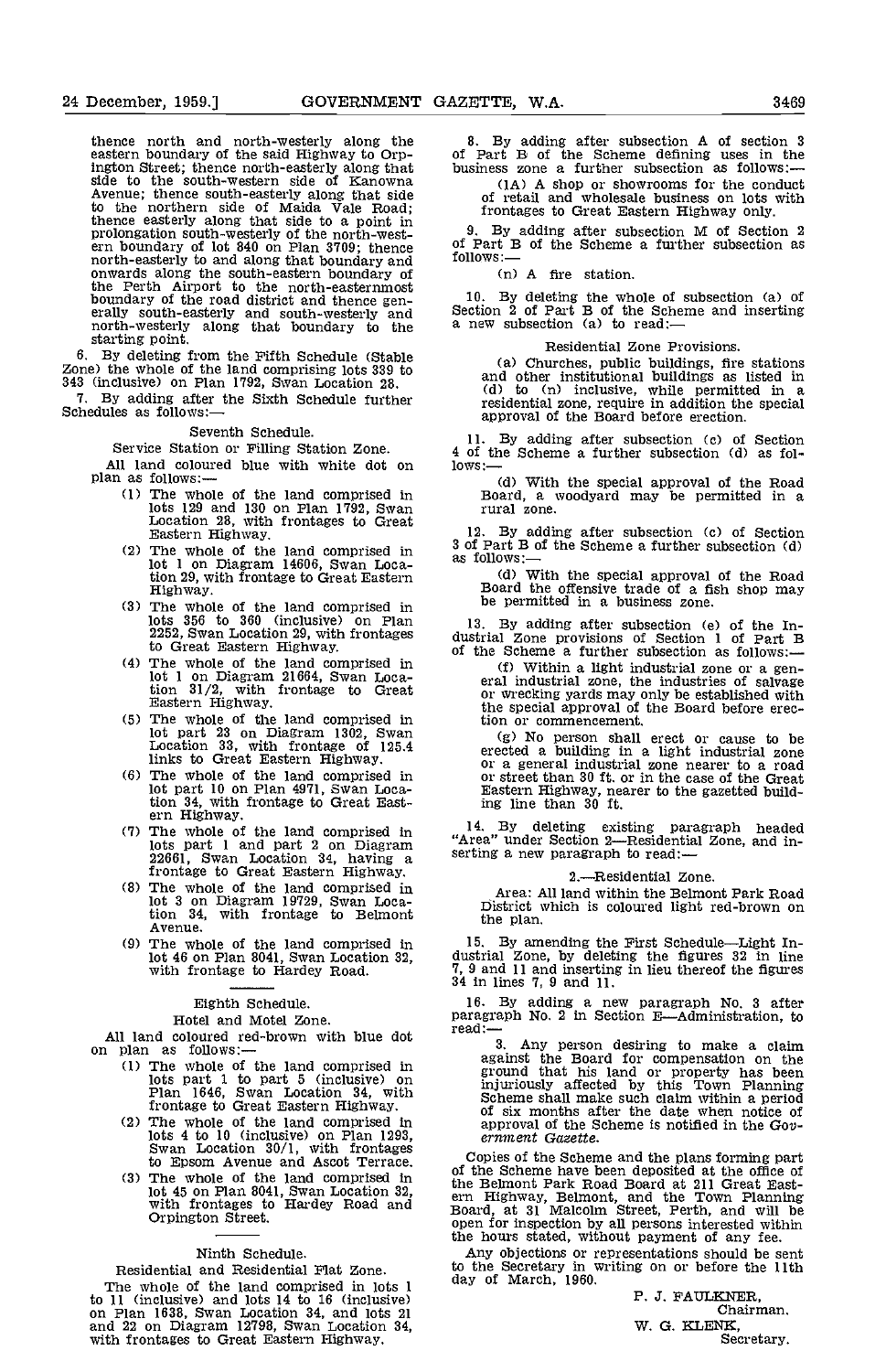#### TOWN PLANNING AND DEVELOPMENT ACT, 1928-1957.

# Municipality of Geraldton.

# Town Planning Scheme Amendment and Amplification.

T.P.B. 858/3/2/1.

NOTICE is hereby given that the Geraldton Muni- cipal Council on the 10th day of June, 1959, passed the following resolution:

That the Town Planning Scheme of the Municipality of Geraldton as advertised in the Government Gazette of the 5th January, 1940, be amended as follows:—

By inserting after clause 4 of provision 2 the following clause, namely:

(5) Whenever the Municipality of Ger- aldton has adopted or shall adopt any by-law whereby a Building Line is fixed in any street in any Industrial, Commercial or<br>Business, or Tenement or Apartment House (a)<br>District as defined by this Scheme, no building nor any addition thereto shall be erected in such street between the street boundary and the building line as fixed by such by-law.

Notwithstanding the provisions of clause<br>6 of Provision 1 (c) hereof whenever the<br>Municipality of Geraldton has adopted or<br>5 shall adopt any by-law whereby a Building<br>Line is fixed in any street in any Resi-<br>dential Distri boundary and a distance of twenty-five feet from the building line as fixed by such by-law.

And notice is hereby given that details of the amendments referred to in the resolution are deopen for inspection by all persons interested without<br>payment of any fee from 10 a.m. to 4 p.m. on<br>Mondays to Fridays (inclusive), excluding public<br>holidays.

Any objections to the proposed amendments should be sent in writing to the Town Clerk, Geraldton Municipal Council, on or before the 19th day of March, 1960.

C. J. RAYNOR,<br>Town Clerk/Engineer.

#### TOWN PLANNING AND DEVELOPMENT ACT, 19 28-1958.

#### Order in Council.

HIS Excellency the Governor, acting with the ad- vice and consent of the Executive Council, has been pleased to approve of the order set out in the Schedule hereto, made under section 7A of the<br>Town Planning and Development Act, 1928-1958, (h<br>by the Minister for Local Government and Town<br>Planning and amending the interim development<br>order headed "Metropolitan Regi made under the said section and published in the Government Gazette on the 7th September, 1956,<br>as amended by Amending Order No. 1 published In the Government Gazette on the 13th June, 1958, and Amending Order No. 2 published in the Government Gazette on the 5th day of September, 1958.

(Sgd.) R. H. DOIG, Clerk of the Council.

#### Schedule.

This order may be cited as Metropolitan Region (Perth and Fremantle) Interim Develop- ment Order No. 1 (AmendIng Order No. 3).

In this order the order headed "Metropolitan Region (Perth and Fremantle) Interim Develop- ment Order No. 1" made under section IA of the Town Planning and Development Act, 1928-1958, and published in the Government Gazette on the 7th day of September, 1956, as amended by the "Metropolitan Region (Perth and Fremantle) Interim Development Order No. 1 (Amending Order No. 1)", published in the Government Gazette on the 13th day of June, 1958, and the "Metropolitan Region (Perth and Fremantle) Interim Develop- ment Order No. 1 (Amending Order No. 2)," published in the Government Gazette on the 5th day of September, 1958, Is referred to as the principal order.

Paragraph 4 of the principal order is amended

- by substituting for the passage "eleven maps numbered 1A to 1 IA comprised in ten sheets" in lines one and two of subparagraph (a) the passage "twelve maps numbered  $1A$ ,  $2A$ ,  $3B$ ,  $4A$  to  $11A$  (both inclusive) and  $12B$  comprised in eleven sheets";
- by substituting for the words "Each sheet<br>is" in line one of subparagraph (b) the<br>passage "Sheets 1A, 2A, and 4A to 11A (both Inclusive) are";
- Cc) by adding after the figures "1958" in line three of subparagraph (b) the passage "Sheets 33 and 123 are stamped with the words "Metropolitan Region (Perth and Fremantle) Interim Development Order No. 1 (Revision No. 2)" and countersigned by the Chairman of the Town Planning Board and dated 17th December, 1959"
- (d) by substituting for the passage "On Maps 1A to 8A inclusive and on Map 11A" in line four of subparagraph (d) the pas-<br>sage "On Maps 1A, 2A, 3B, 4A to 8A (both  $inclusive$ ) and on Map  $11A$ ";
- by substituting for the passage "On Maps 9A and iDA" in line nine of subparagraph (d) the passage "On Maps 9A, iDA and 123";
- by substituting for the passage "On Maps 1A to 11A, both inclusive," in line twelve of subparagraph (d) the passage "On Maps 1A, 2A, 3B, 4A to  $11A$  (both inclusive) and on Map  $12B$ ";
- by adding immediately after line seventeen of subparagraph (d) the following passage:

On Map 12B-

Notation 7-horizontal hatching-<br>Proposed wholesale warehouse Proposed wholesale area;

- by substituting for the passage "Maps 1A<br>to 11A, both inclusive," in lines five and IA,  $2A$ ,  $3B$ ,  $4A$  to  $11A$  (both inclusive) and Map  $12B$ ";
- by substituting for the passage "Amending Order No. 1" in line ten of subpara- graph (f) the passage "Amending Order No. 3"; and
- by adding after the passage "Amending Order No. 1" In the last line of subpara- graph Cf) the passage "ApplIcations under this order made subsequent to the com-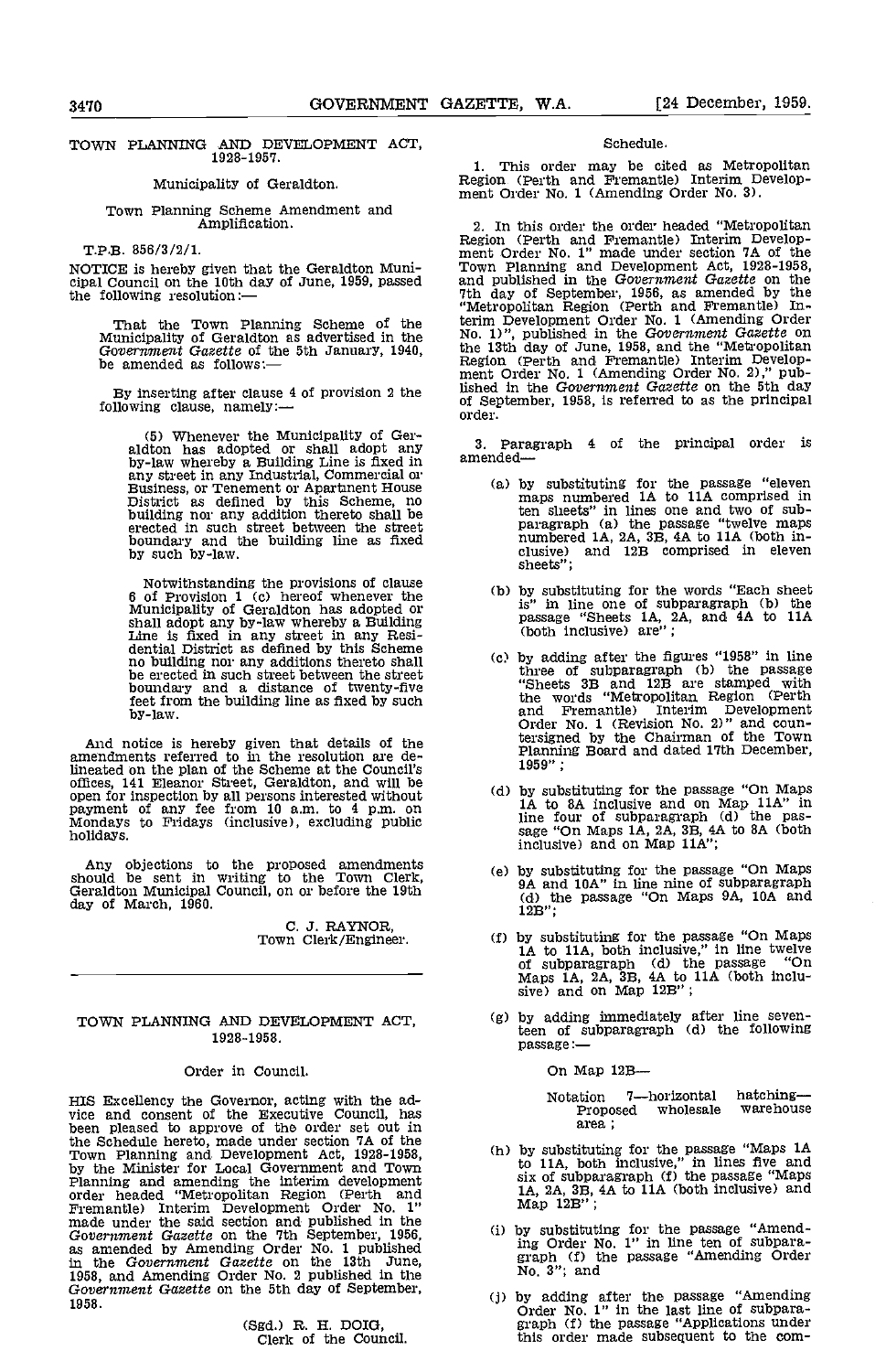ing into operation of Amending Order No. 1 and prior to the coming into operation of Amending Order No. 3, and ap- peals and claims made under paragraphs 11 or 12 of this order arising or resulting from applications so made shall be considered on the basis of Maps 1A to 11A Mi<br>(both inclusive) of the Interim Develop-<br>ment Map as it existed prior to the com-<br>Cit ing into operation of Amending Order No. 3".

4. Paragraph 7 of the principal order is amended by adding after subparagraph (g) a new Road L subparagraph as follows:-

(h) Every application for development within an area covered by notation 7 In the Interini Development Map (other than de- velopment referred to in subparagraph (b) of this paragraph) shall be dealt with by the local authority and not referred to the Town Planning Board for decision, but no applications for dwellings or fiat buildings, Industry or special industry shall be approved by the local authority, except for the erection of a dwelling and the outbuildings appropriate thereto on<br>any lot which had been depicted on a<br>plan or diagram publicly exhibited in the<br>public office of the Department of Lands<br>and Surveys or deposited in the Office of<br>Titles or Registry o as a lot prior to the coming into operation of this order; provided however that not more than one such dwelling shall be erected on each such lot, and then a town planning scheme or town planning by-laws in force in that area.

#### TOWN PLANNING AND DEVELOPMENT **EDER** ACT, 1928-1958.

IN accordance with the provisions of subsections hours (2) and (10) of section  $7A$  of the Town Planning and Development Act, 1928-1958, and by 4.<br>direction of the Minister for Town Planning, a public<br>summary as set out hereunder of the Metropoli- Gazet tan Region (Perth and Fremantle) Interim Devel- opment Order No. 1 (Amending Order No. 3), is hereby published for general information.

#### Summary.

1. The Metropolitan Region (Perth and Fre-<br>mantle) Interim Development Order No. 1<br>(Amending Order No. 3) amends the Metropoli-<br>tan Region (Perth and Fremantle) Interim Develtan Region (Perth and Fremantie) Interim Devel-<br>opment Order No. 1, gazetted on the 7th day of<br>September, 1956, as amended by the Metropolitan<br>Region (Perth and Fremantie) Interim Develop-<br>ment Order No. 1 (Amending Order ted on the 13th day of June, 1958, and (Amending Order No. 2) gazetted on the 5th day of September, 1958, by providing, *inter alia*:—

- That new Interim Development Map Sheets numbered 3B and 12B be substituted for the previous Map sheet num-<br>bered 3A. ms
- That the proposals be varied by the ad- dition of a notation Indicating areas for proposed warehouse uses.

2. The districts of the following local authorities are included wholly or partially within the and included by the order:—<br>area affected by the order:—

Munioipalities

Claremont.

Cottesloe.

City of Fremantle.

East Fremantle. Nedlands. North Fremantle. Guildford. Midland Junction. City of Perth. South Perth. City of Subiaco.

Road Districts-Bassendean. Bayswater. Belmont Park. Canning. Cockburn. Melville. Kwinana. Mosman Park. Peppermint Grove. Perth. Swan. Gosnells. Wanneroo. Darling Range. Mundaring. Armadale-Icelmscott. Rockingham. Serpentine-Jarrandale.

Copies of the order, the amending order, and the Interim Development Map are available for inspection by any person free of charge at the offices of the local authorities listed above and at the office of the Town Planning Board, 31 Malcolm Street, Perth, during the ordinary hours of business.

4. The order has effect from and after the publication of this Summary in the Government Gazette.

(Sgd.) 3. E. LLOYD, Town Planning Commissioner.

# PUBLIC WORKS TENDERS.

TENDERS closing at Perth, 2.30 p.m., on dates mentioned hereunder, are invited for the follow- ing. All tenders to be on a firm basis. Rise and Fail Clause will not apply.

Northampton School—Septic Tank Installation (13864); 5th January, 1960; conditions may be seen at the Contractors' Room, P.W.D., Perth and Geraldton, and at Northampton Police Station, on and after 15th December, 1959.

Leonora School and Quarters-Septic Tank Installation (13863); 5th January, 1960; conditions may be seen at the Contractors' Room, P.W.D., Perth and Kalgoorlie, and at Mining Registrar's Office, Leonora, on and after 15th December, 1959.

Kirup School and Quarters-Septic Tank Installation (13862); 5th January, 1960; conditions may be seen at the Contractors' Room, P.W.D., Perth and Bunbury, and at Balingup Road Board, Bal-ingup, on and after 15th December, 1959.

East Rockingham School and Quarters—Septic Tank Installation (13861); 5th January, 1960; conditions may be seen at the Contractors' Room, P.W.D., Perth, and at Road Board, Rockingham, and Police Station, Medina, on and aft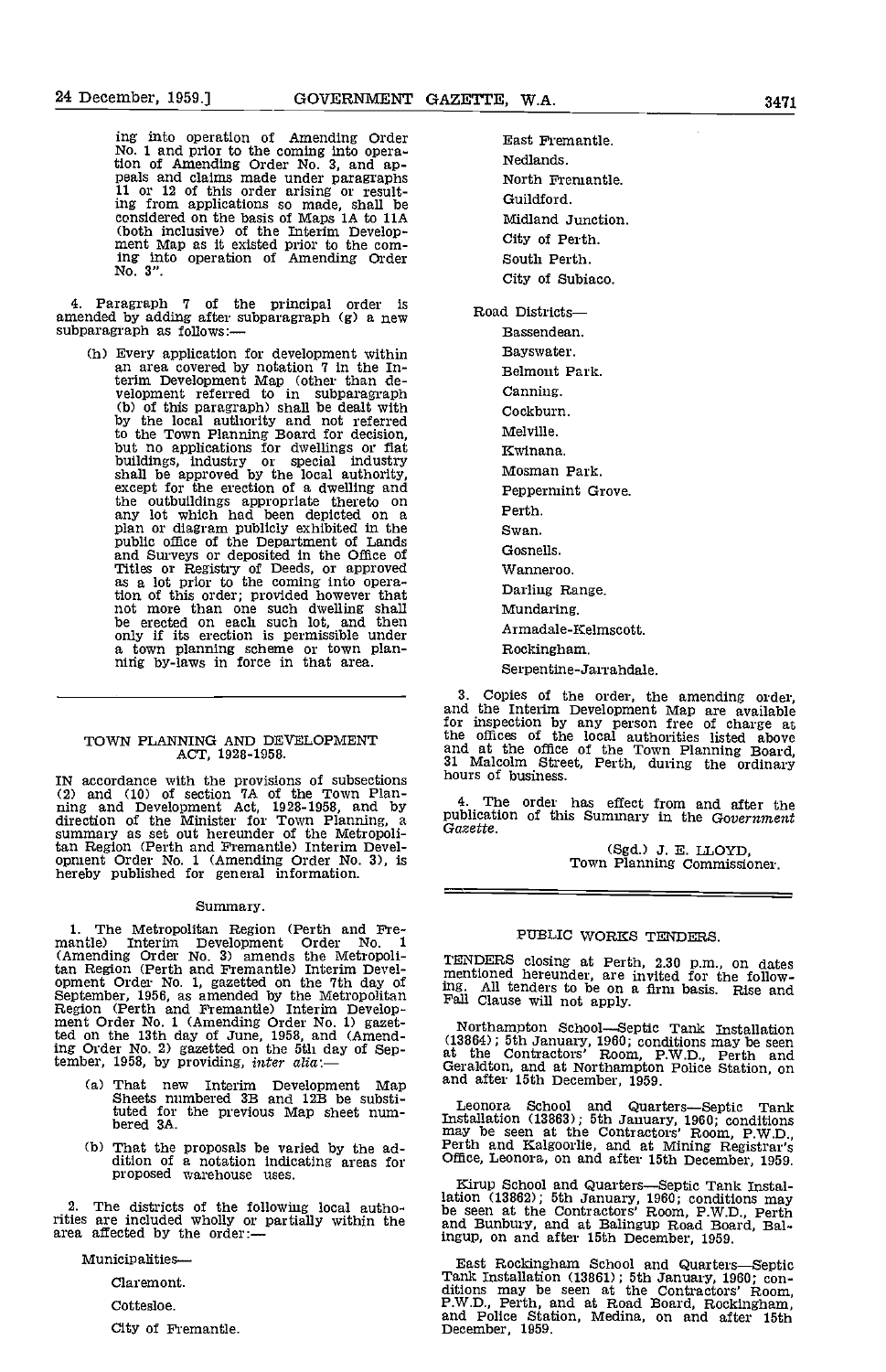Hall's Creek Police Station-New Tracker's Quarters (13856); 19th January, 1960; Conditions may be seen at the Contractors' Room, P.W.D., Perth, Geraldton, Wyndhaxn, Derby and Port Redland, and at Hall's Creek Police Station, on and P.W. after 15th December, 1959.

 $Rocky$  Gully School-Repairs and Renovations  $\overline{u}$  celle (13866); 19th January, 1960; conditions may be seen at the Contractcrs' Room, P.W.D., Perth and Albany, and at Mt. Barker Courthouse, on and after 15th December, 1959.

Beverley Old School and Quarters—Repairs and<br>Renovations (13865); 19th January, 1960; condi-<br>tions may be seen at the Contractors' Room,<br>P.W.D., Perth and Northam, and at Police Station,<br>Beverley, on and after 15th Decembe

Claremont "Sunset" Old Men's Home—Alterations<br>to Kitchen (13867); 26th January, 1960; conditions<br>may be seen at the Contractors' Room, P.W.D.,<br>Perth, on and after 15th December, 1959.

Waroona Water Supply—Supply and Erection of one 50,000-gallon Reinforced Concrete Circular Tank (14869); 26th January, 1960; conditions may be seen at the Contractors' Room, P.W.D., Perth, on and after 29th December, 1959.

Tenders are to be addressed to "The Hon. the P.V Minister for Works, Public Works Department, The Five Barracks, St. George's Place, Perth," and must be NOTI indorsed "Tender." The highest, lowest or any tender will not necessarily be accepted,

By order of the Hon. Minister for Works.

J. McCONNELL, Under Secretary for Works.

24th December, 1959.

#### THE RURAL AND INDUSTRIES BANK OF WESTERN AUSTRALIA.

New Head Office Building, Barrack Street, Perth. the land.<br>(No. 13868.)

TENDERS are invited for the supply and installa-tion of demountable steel-framed timber office partitions.

Tenders will be received up to 2.30 p.m. on Tues- day, 26th January, 1960, and should be addressed to "The Hon. Minister for Works, Perth, Western Volum-<br>Australia," and marked "Tender for R. & I. Office Partitions." Date

Drawings and specifications may be seen at the Contract Office, Public Works Department, Perth, on and after 22nd December, 1959.

The lowest or any tender not necessarily accepted.

A. E. CLARE,<br>Principal Architect.

#### PUBLIC WORKS ACT, 1902-1956.

#### Sale of Land

P.W. 1987/59, Ex. Co. No. 2325.

NOTICE is hereby given that His Excellency the Tand<br>Governor has consented under section 29 of the (Wes Public Works Act, 1902-1956, to the sale by the Albany Road Board by public auction or private it is hereinafter described such contract of the land hereinafter described such land being no longer required for the purpose for which it is held.

Land

Portion of Albany Town Lot S 49 and being lot 1  $\frac{1200}{600}$ on L.T.O. Diagram 6725, containing 13.8 perches.

Dated this 17th day of December, 1959.

J. McCONNELL, Under Secretary for Works.

# PUBLIC WORKS ACT, 1902-1956.

Sale of Land.

#### P.W. 81/46, Ex. Co. 2316.

NOTICE is hereby given that under section 29 of the Public Works Act, 1902-1956, that His Ex- cellency the Governor has consented to the sale of the land hereinafter described by private contract or public auction.

### Land.

Portion of Perth Town Lot G18 being that part of the land comprised in Certificate of Title Volume 986, folio 198 which is now contained in L.T.O. Plan 7038.

Dated this 17th day of December, 1959.

J. McCONNELL, Under Secretary for Works.

#### PUBLIC WORKS ACT, 1902-1956.

#### Sale of Land.

P.W. 214/44, Ex. Co. No. 2315.

NOTICE is hereby given that the piece or parcel<br>of land described in the Schedule hereto is no<br>longer required for the purpose for which it was<br>resumed and is available for sale under the pro-<br>visions of section 29 of the 1902-19 56.

A person who, immediately prior to the taking of the land referred to, had an estate in fee simple in that land may, within three months after the publication of this notice in the Gazette and in accordance with the provisions of section 29 (3) of the Public Works Act, 1902-1956, apply to the Minister for Works at the office of the Depart-<br>ment of Public Works, for an option to purchase the land.

#### Schedule.

Portion of Perth Suburban Lot 158 and being lot 623 on L.T.O. Diagram 12470 and being the whole of the land comprised in Certificate of Title volume 1093, folio 399.

Dated this 17th day of December, 1959.

J. McCONNELL, Under Secretary for Works.

# PUBLIC WORKS ACT, 1902-1956.

#### Sale of Land.

#### P.W. 1876/56, Ex. Co. No. 2314.

NOTICE is hereby given that His Excellency the Governor has consented under section 29 of the Public Works Act, 1902-1956, to the sale by the Nedlands Municipality by private contract of the land hereinafter described to the Salvation Army (Western Australia), Property Trust, such land no longer being required for the purpose for which it is held.

#### Land

Portion of Swan Location 689 and being lot 1 on L.T.O. Plan 3062 and being the whole of the land comprised in Certificate of Title Volume 1081, folio 260.

Dated this 17th day of December, 1959.

J. McCONNELL, Under Secretary for Works.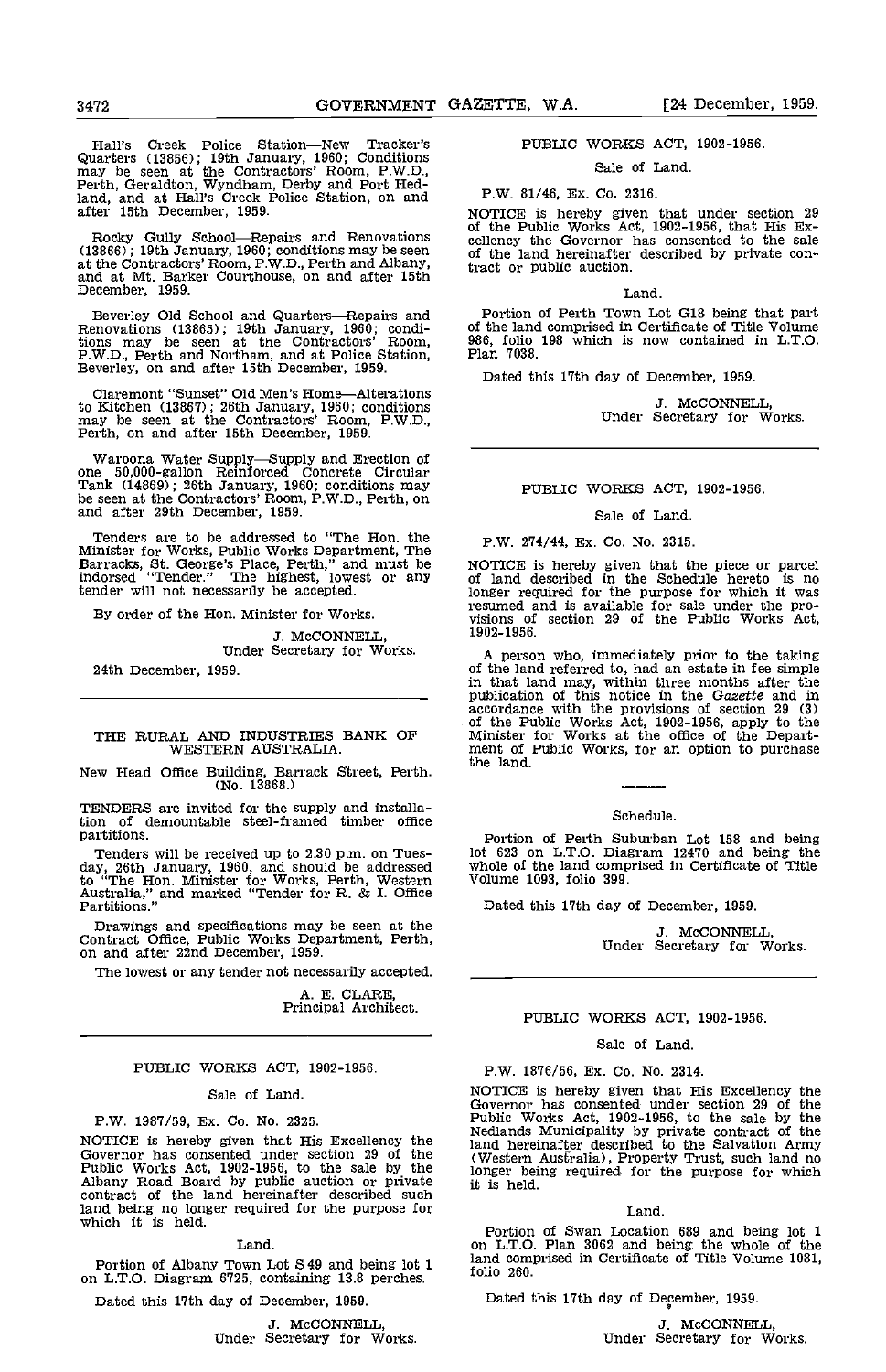## P.W. 1621/59; Ex. Co. No. 2337

Road Districts Act, 1919-1956; Public Works Act, 1902-1956

#### LAND ACQUISITION

Melville Road Board-Drainage at Kitchener Road-Melville

NOTICE is hereby given, and it is hereby declared, that the several pieces or parcels of land described in the Schedule<br>hereto—being all in the Swan District—have, in pursuance of the written approval under the Public Work dated the 17th day of December, 1959, been compulsorily taken and set apart for the purposes of the following public work, namely :Nelville Road BoardDrainage at Kitchener Road, Melville.

And further notice is hereby given that the said pieces or parcels of land so taken and set apart are shown marked off on Plan P.W.D., W.A. 37881, which may be inspected at the Office of the Minister for Works, Perth.

And it is hereby directed that the said lands shall vest in Melville Road Board for an estate in fee simple in possession for the public work herein expressed, freed nnd discharged from all trusts, mortgages, charges, obligations, estates, interests, rights-of-way, or other easements whatsoever.

SCHEDULE

| No. on Plan<br>P.W.D., W.A.<br>No. 37881 | Owner or Reputed Owner | Description                                  | Area           |
|------------------------------------------|------------------------|----------------------------------------------|----------------|
|                                          | Donald Stuart Moir     | Portion of Swan Location 73 and being Lot 44 | a r.           |
|                                          |                        | on L.T.O. Plan 6148 (Certificate of Title    | $\delta$ 3     |
|                                          | $\cdots$               | Volume 1139, Folio 998)                      | 0 <sub>1</sub> |

Certified correct this 24th day of November, 1959.

G. P. WILD,<br>
CHARLES GAIRDNER,<br>
Minister for Works.<br>
CHARLES GAIRDNER,<br>
Governor in Executive Council.

Dated this 17th day of December, 1959.

Public Works Act, 1902.1956

P.W.W.S. 84/58; Er. Co. No. 2300

#### LAND RESUMPTION

#### Town Water Supply at Lakç Grace

NOTICE is hereby given, and it is hereby declared, that the several pieces or parcels of land described in the Schedule<br>hereto—and being all in the Williams District—have, in pursuance of the written approval and consent o the Governor, acting by and with the advice of the Executive Council, dated the 17th day of December, 1959, been set apart,<br>taken, or resumed for the purposes of the following public work, namely :---Town Water Supply at L

And further notice is hereby given that the said pieces or parcels of land so set apart, taken, or resumed are marked off and more particularly described on Plan P.W.D., W.A. 37949, which may be inspected at the Office of the Minister for<br>Works, Perth.

And it is hereby directed that the said lands shall vest in Her Majesty for an estate in fee simple in possession for the public work herein expressed, freed and discharged from all trusts, mortgages, charges, obligations, estates, interests,<br>rights-of-way, or other easements whatsoever.

#### SCHEDULE

| No. on Plan<br>P.W.D., W.A.<br>No. 37949 | Owner or Reputed Owner              | Description                                                                                                        | Area                                 |
|------------------------------------------|-------------------------------------|--------------------------------------------------------------------------------------------------------------------|--------------------------------------|
|                                          | Phillip Edward Trevener<br>$\cdots$ | Portion of Williams Location 13088 and being<br>part of the land comprised in Crown Grant<br>Volume 1155, Foho 594 | а. г.<br>20 2<br>$\frac{p}{2}$<br>20 |
| 2                                        | James Carruthers                    | Portion of Williams Location 13165 and being                                                                       | 236                                  |
|                                          |                                     | part of the land comprised in Crown Lease                                                                          | -39                                  |
|                                          | 1.111                               | 1731/1927                                                                                                          | $\mathbf{1}$                         |
| 3                                        | Crown                               | Portion of Crown Road one chain wide, ex-                                                                          | 2.                                   |
|                                          |                                     | tending through Williams Location 13165 to                                                                         | 5                                    |
|                                          |                                     | the North-East corner of Location 12790                                                                            | 14                                   |

Certified correct this 16th day of December, 1959.

Minister for Works.

Dated this 17th day of December, 1959.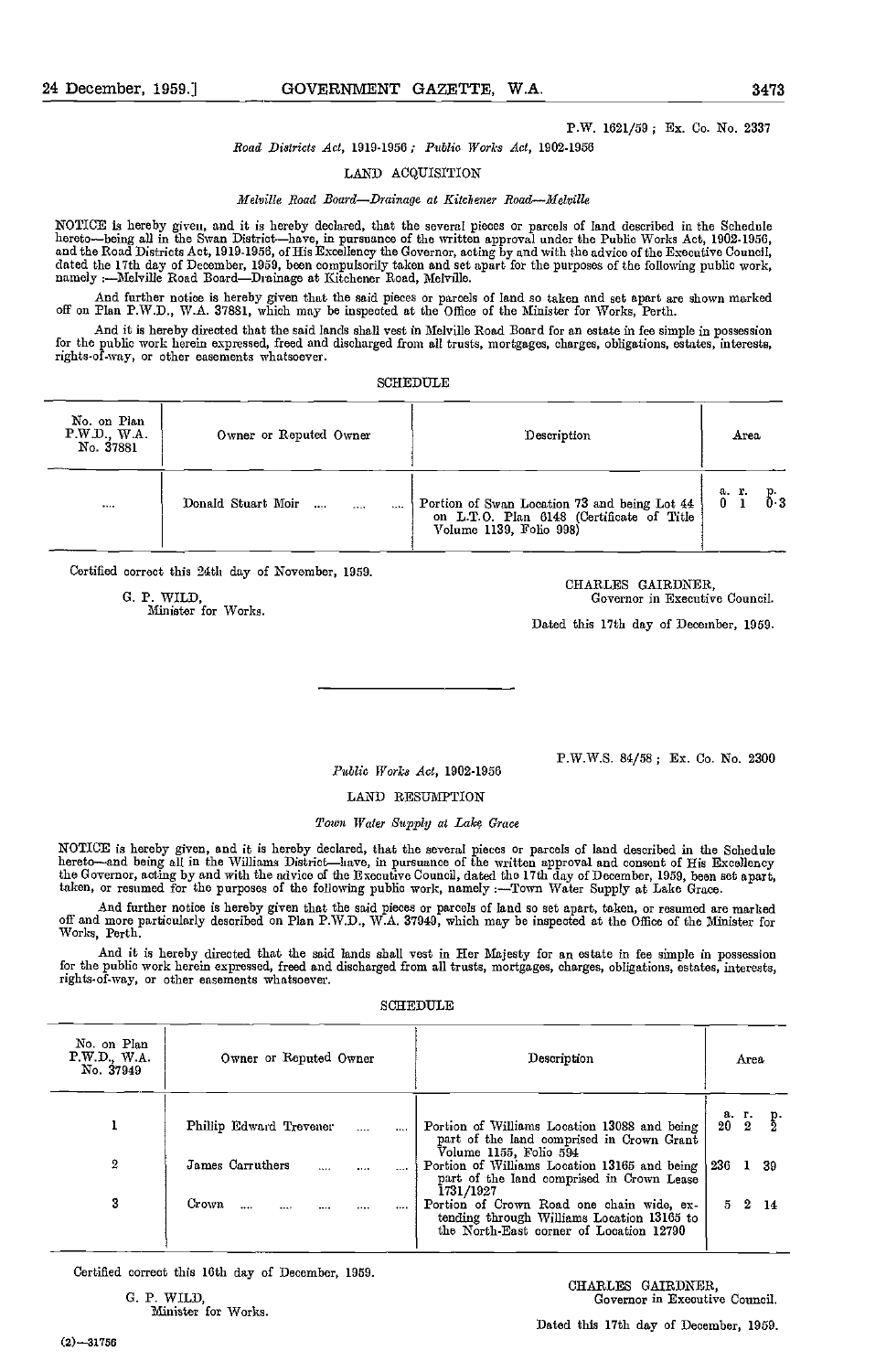### CITY OF PERTH.

#### Notice of Intention to Borrow.

#### Proposed Loan (No. 49) of £260,000.

NOTICE is hereby given that the Council of the City of Perth proposes to borrow the sum of £260,000 (two hundred and sixty thousand pounds) to be expended on the following works:

| Construction of-                                                                                                                                            |          |  |
|-------------------------------------------------------------------------------------------------------------------------------------------------------------|----------|--|
| (a) An Olympic standard pool, a<br>diving pool and children's swim-<br>ming pool at Beatty Park, esti-<br>mated to cost<br>$\sim$ $\sim$ $\sim$<br>$\cdots$ | 200.000  |  |
| (b) A children's swimming pool at<br>the Somerset Avenue Reserve.<br>Victoria Park, estimated to cost                                                       | 60,000   |  |
| Tote I                                                                                                                                                      | £260.000 |  |

Plans and specifications of the said works and  $\frac{11}{3}$  is undertakings and an estimate of the cost thereof<br>and a statement showing the proposed expenditure<br>of the money to be borrowed have been prepared been and<br>and will be open for inspection at the office of<br>partic the Council of the City of Perth at 207 Murray Barticular Street, Perth, for one month from the publication  $W_{\text{Brd}}$ . hereof, from 10 o'clock in the forenoon to 4 o'clock ward<br>in the afternoon on every day except Saturdays, C<br>Sundays and public holidays.

The said amount of £260,000 is proposed to be raised by the sale of debentures, bearing interest<br>at a rate not exceeding £5 lOs. per cent. per<br>annum. The said debentures with interest will be City; repayable by 30 equal half-yearly instalments over  $\overline{a}$ ,  $\overline{b}$ thereof in lieu of the formation of a sinking fund. The moneys due on such debentures will be paid half-yearly at the office of the Council of the City of Perth at 207 Murray Street, Perth.

Dated the 14th day of December, 1959.

H. R. HOWARD, Lord Mayor. W. A. McI. GREEN,<br>Town Clerk.

# TRAFFIC ACT, 1919-1958. Municipality of Bunbury.

NOTICE is hereby given that Harry Turnor has  $-$ ; 28/11/59; Cr<br>been appointed as a traffic inspector for the Muni-<br>cipality of Bunbury. The appointment of Terence<br>Hoel Hartley as traffic inspector has been ter-<br>minated.<br>m

R. HOUGHTON, Town Clerk.

#### MUNICIPALITY OF ALBANY.

NOTICE is hereby given that Arthur Longmore Scott has been appointed Town Clerk of the Mimi- eipality of Albany as from the 9th December, 1959.

J. A. BARNESBY Mayor.

# MUNICIPALITY OF KALGOORLIE.

#### Cancellation of Appointment of Poundkeeper.

NOTICE is hereby given that the appointment of <sup>Au</sup> Mr. Norman Abel Goodacre as Poundkeeper for the Municipality of Kalgoorlie has been cancelled as from the 14th December, 1959.

G. O. EDWARDS,<br>Town Clerk.

MUNICIPALITY OF KALGOORLIE.

Appointment of Poundkeeper.

NOTICE is hereby given that Mr. Stanley James Dando has been appointed Poundkeeper for the Municipality of Kalgoorlie as from the 14th De- cember, 1959.

G. O. EDWARDS,<br>Town Clerk.

# MUNICIPAL CORPORATIONS ACT, 1906.

# Municipal Elections.

# Department of Local Government, Perth, 21st December, 1959.

IT is hereby notified for general information, In accordance with section 113 of the Municipal Cor- porations Act, that the following gentlemen have been elected members of the undermentioned municipal councils to fill the vacancies shown in the particulars hereunder:

Ward; Date of Election; Member Elected: Surname, Christian Names; Occupation; How Vacancy Occurred: (a) Retirement, (b) Resignation, (c) Death; Name of Previous Member; Remarks.

#### Fremantle Municipal Council.

- City; 14/11/59; Lamb, Cecil Herbert; Printer; (a); Lamb, C. H.; unopposed.
- North; 14/11/59; Hughes, William John; Branch Manager; (a); Hughes, W. J.; unopposed.
- Central; 14/11/59; Davies, Evan Morris; Member Legislative Council; (a); Davies, E. M.; tin- opposed.
- South; 14/11/59; Pass, Ernest Edward; Labourer; (a); Pass, E. E.; unopposed.
- Mayor; 14/11/59; Samson, William Frederick; Land and Estate Agent; (a); Samson, W. F.; un- opposed.
- Auditor; 14/11/59; Grose, Eric Morton; Account- ant; (a); Grose, E. M.; unopposed.

#### Boulder Municipal Council.

- -; 28/11/59; Crocker, Albert Edward; Librarian;
- $-$ ; 28/11/59; Smythe, William John; Agent; (a);
- 28/11/59; Plasto, Bernard; Accountant; (a); Plasto, B. -:
- $-$ ; 28/11/59; Torpy, Stephen; Miner; (a); Torpy, S.
- Mayor; 28/11/59; Gillespie, Alexandra Arthur James; Businessman; (a); Gillespie, A. A. J.
- Auditor; 14/11/59; Walker, Wallace Birdwood; Public Accountant; (a); Walker, W. B.; unopposed.

Carnarvon Municipal Council.

- 14/11/59; Ellis, Leonard Albert; Taxi Propri- etor; (a); Fitzgerald, E. M.; unopposed.
- 14/11/59; Quan Sing, Kinton; Storekeeper; (a); Quan Sing, K.; unopposed.
- 14/11/59; Wells, Guy Hamilton; Garage Pro- prietor; (a); Wells, G. H.; unopposed.
- Auditor; 14/11/59; Forbes, Colin Ward; --; (a); Forbes, C. W.; unopposed.
- Mayor; 28/11/59; McKenna, John; Pastoral In- spector; (a); McKenna, J.
- -; 28/11/59; Carver, Charles; Hotel Proprietor; (b); Jones, D. M.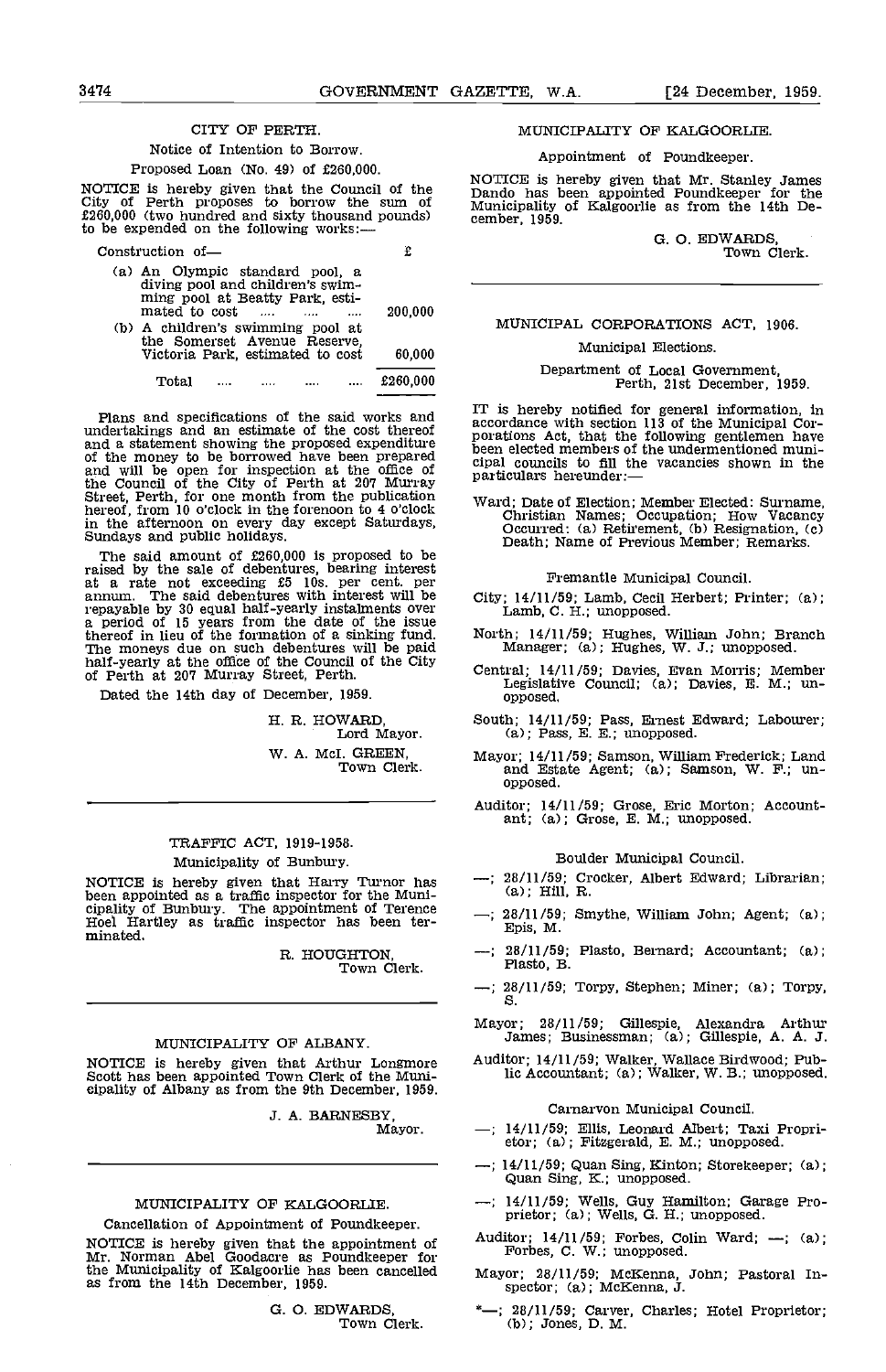### 24 December, 1959.1 GOVERNMENT GAZETTE, W.A. 3475

Narrogin Municipal Council.

- $-$ ; 14/11/59; Beall, Wilfred Sidney; Clerk; (a); Beall, W. S.; unopposed.
- 14/11/59; Smith, Harry Ross; Agent; (a);<br>Smith, H. R.; unopposed. PURSUANT to section 298 of the Road Districts Act,
- 14/11/50; Tebbit, Ronald Hugh; Storeman; (a); Mulligan, M.; unopposed.
- Mayor; 14/11/50; Hogg, Thomas Naylor; Retired; (a); Nicholson, R. G.; unopposed.
- Auditor; 14/11/50; Brannelly, Leslie Keegan; Ac- countant; (a); Brannelly, L. K.; unopposed.
- $28/11/59$ ; Matthews, Leslie; Manager; (b); sewage systems, in the Hogg, T. N.; unopposed. Barker and Kendenup.

\* Denotes extraordinary election.

(Sgd.) GEO. S. LINDSAY,<br>Secretary for Local Government.

# MUNICIPAL CORPORATIONS ACT, 1906.

Municipality of Cottesloe.

Notice of Intention to Borrow.

#### Proposed Loan of £10,000.

NOTICE is hereby given that the Council of the Municipality of Cottesloe proposes to borrow the sum of £10,000 to be expended on restoration and — improvement of beaches.

The amount of £10,000 is proposed to be raised<br>by the sale of debentures, repayable with interest<br>by 60 half-yearly instalments over a period of 30<br>years after the date of issue thereof in lieu of the formation of a sinking fund. The debentures shall bear interest at a rate not exceeding the ruling rate at the date of issue (at present £5 10s. per cent. mon per annum).<br>Plans, specifications and statement showing the yea

Plans, specifications and statement showing the said expenditure are open for inspection at the office of the Council for six weeks from the publication hereof between 9 o'clock in the forenoon and 4 o'clock in the afternoon on every day except tank<br>Saturdays, Sundays and public holidays. The Sch moneys due on such debentures will be paid half-<br>
yearly at the office of the Council, 109 Broome by se<br>
Street, Cottesloe. Street, Cottesloe.

Dated the 21st day of December, 1959.

L. P. GADSDON, Mayor. D. G. HILL,<br>Town Clerk.

# MUNICIPAL CORPORATIONS ACT, 1906. Municipality of Cottesloe.

Department of Local Govermnent, Perth, 21st December, 1950.

L.G. 2273/52.

IT is hereby notified for general information that<br>
His Excellency the Governor, under the provisions<br>
of section 270 of the Municipal Corporations Act,<br>
1906, has granted a license to Overseas Telecom-<br>
munications Commi close for three years by means of unlocked swing<br>gates that portion of Marmion Street commencing<br>at a point 50 feet south of Cable Street and pro-<br>ceeding southwards to the boundary of the Muni-<br>cipal District of Cottesloe

(Sgd.) GEO. S. LUWSAY, Secretary for Local Government.

#### TOODYAY ROAD BOARD.

IT is hereby notified for general information that Mr. Ronald John Gillzan is a duly appointed Traffic Inspector for the Toodyay Road District.

A. J. PEDDER,<br>Secretary.

#### PLANTAGENET ROAD BOARD.

Notice of Intention to Borrow.

## Proposed Loan (No. 34) of £6,320.

PURSUANT to section 298 of the Road Districts Act, 1019-1956, the Plantagenet Road Board hereby gives notice that it proposes to borrow money, by sale of debentures, on the following terms and for the following purpose: £6,320, for 15 years, with interest at the rate of £5 10s. per cent. per annum, repayable at the Commonwealth Bank of Australia, Perth, by 30 equal half-yearly instalments of principal and interest. Purpose: Installation of septic sewage systems, in the Government Schools at Mt.

The State Government undertakes to be respon- sible for annual repayments of the loan and there-fore no special loan rate should be necessary.

Plan, specifications and estimates of the cost thereof and statements required by section 297 are open for inspection of ratepayers at the office of the Board for one month after the last publication of Board for one month after the last publication of<br>this notice, during office hours.

Dated the 21st day of December, 1959.

| С. В. МІТСНЕІЛ.,<br>Chairman. |
|-------------------------------|
| T. MCDONALD.<br>Secretary.    |

# NORTHAMPTON ROAD BOARD. Loan No. 23 of £2,475.

PURSUANT to section 298 of the Road Districts Act, 1919-1956, the Northampton Road Board hereby gives notice that it proposes to borrow money, by the sale of debentures, on the following terms and for the following purpose:  $22,475,$  for 15<br>years, at  $25$  10s. interest per cent. per annum,<br>payable at the National Bank of Australasia Ltd.,<br>Northampton, by half-yearly instalments of prin-<br>cipal and interest

Plans, specifications, and the statement required by section 297 are open for inspection at the Public Works Department Office, Geraldton, for a period of one month of this notice.

> F. A. PORTER, Chairman. R. CHARLTON, Secretary.

# CARNAMAH ROAD BOARD.

### Loan No. 12-Grader Purchase.

IT is hereby notified for general information that the referendum held on 19th December, 1959, in respect of the above loan, resulted as follows:

| In favour          |   |              |   |            |  |
|--------------------|---|--------------|---|------------|--|
|                    |   | <br>.        | . | 60         |  |
| Against            | . |              |   | 35         |  |
| Informal           |   | <br>         |   |            |  |
|                    |   |              |   |            |  |
|                    |   |              |   | 96         |  |
|                    |   |              |   | -          |  |
| Majority in favour |   |              |   | 25         |  |
|                    |   |              |   |            |  |
|                    |   | R. S. DUTCH. |   | Secretary. |  |
|                    |   |              |   |            |  |

# ROAD DISTRICTS ACT, 1919.

# HEALTH ACT, 1911.

Darling Range Road Board.

Department of Local Government, Perth, 21st December, 1959.

L.G. 228/58.

IT is hereby notified for general information that His Excellency the Governor has approved of the installation of septic tanks at the Lesmurdie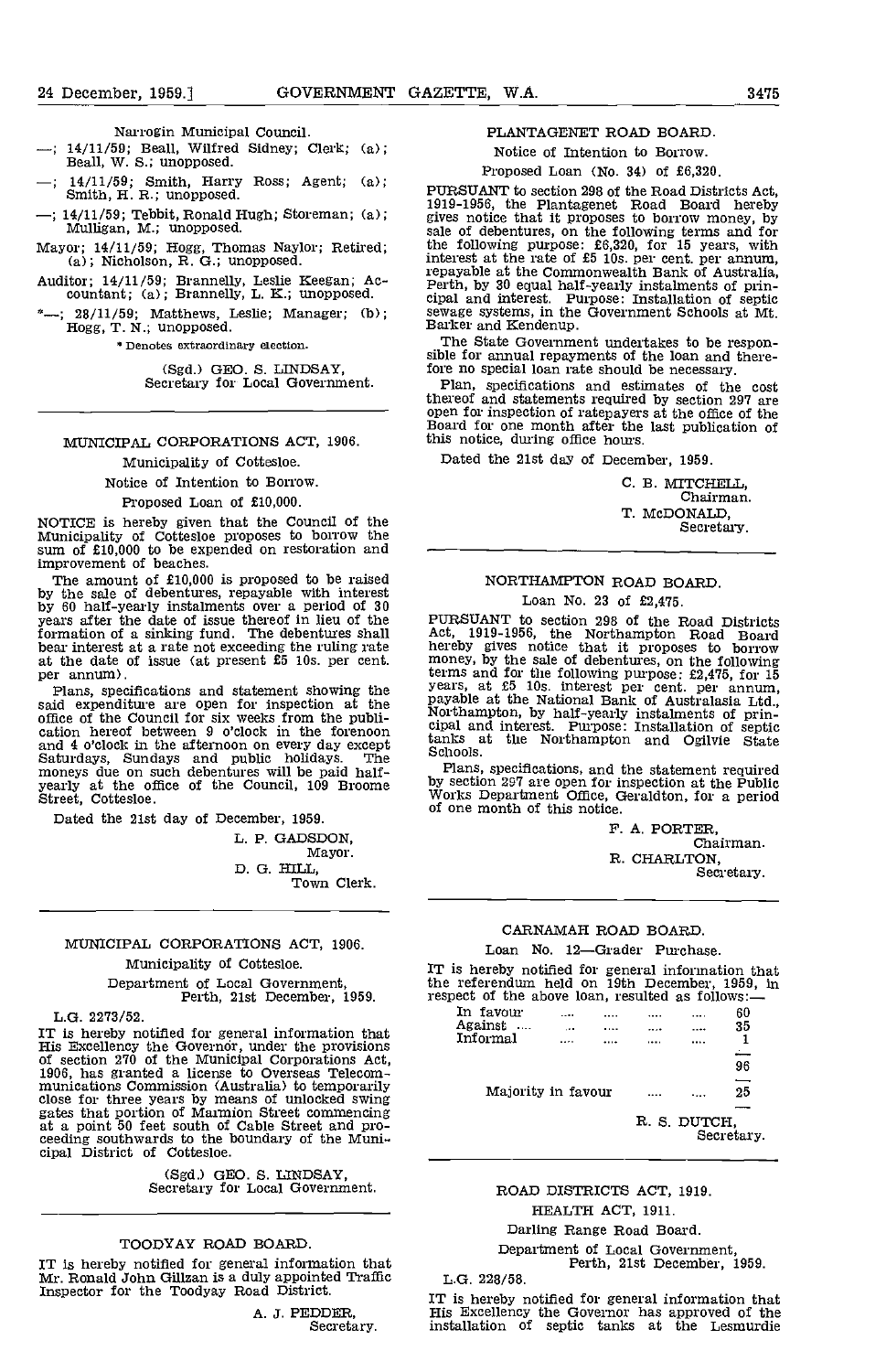School as a work and undertaking for which money may be borrowed under Part VII of the Road Districts Act, 1919, and section 44 of the Health Act, 1911, by the Darling Range Road Board.<br>
Health Act, 1911, by the Darling Ra

(Sgd.) GEO. S. LINDSAY, Secretary for Local Government.

ROAD DISTRICTS ACT, 1919. Melville Road Board. Department of Local Government, Perth, 21st December, 1959.

L.G. 438/59.

IT is hereby notified for general information that can His Excellency the Governor has approved, under fu the provisions of section 242 of the Road Districts Act, 1919, of the Melville Road Board imposing a The uniform loan rate on all rateable land within the ultra Melville Road District in respect of each and every less the lay<br>loan which has been raised for any works and the lay services in respect of which a loan rate has hitherto <sup>of oa</sup> been levied on rateable land within any particular portion of the district.

(Sgd.) GEO. S. LINDSAY, Secretary for Local Government.

ROAD DISTRICTS ACT, 1919. Gnowangerup Road Board. Department of Local Government, Perth, 21st December, 1959.

L.G. 163/57.<br>IT is hereby notified for general information that IT is hereby notified for general information that  $1\atop \text{His Excellency}$  the Governor has approved of the  $1\atop \text{Danc}$ erection of a sports pavilion on reserve No. 18649 as a work and undertaking for which money may<br>be borrowed under Part VII of the Road Districts Tamber Act, 1919, by the Onowangerup Road Board.

(Sgd.) GEO. S. LINDSAY, Secretary for Local Government.

ROAD DISTRICTS ACT, 1919. HEALTH ACT, 1911. Bruce Rock Road Board. Department of Local Government, Perth, 21st December, 1959.

L.G. 304/57.

IT is hereby notified for general information that His Excellency the Governor has approved of the installation of septic tanks at the Ardath School as a work and undertaking for which money may be borrowed under Part VII of the Road Districts Act, 1919, and section 44 of the Health Act, 1911, by the Bruce Rock Road Board.

(Sgd.) GEO. S. LINDSAY, Secretary for Local Government.

# NOTICE.

State Electricity Commission Act, 1945-1959.

IN pursuance of section eight of the State Electricity Commission Act, 1945-1959, notice is hereby given of the appointment of Stephen Henry Knight, tricity Commission Act, 1945-1959, notice is hereby<br>given of the appointment of Stephen Henry Knight, revision<br>of Cuballing, Farmer, as a member of the State in the<br>Electricity Commission of Western Australia as the in pob second representative of the consumers for the Rabb.<br>part of the State outside the metropolitan area. Bikely

A. P. WATTS, Minister for Electricity.

# Department of Agriculture, Perth, 21st December, 1959.

HIS Excellency the Governor in Executive Coun- cil has been pleased to approve of the cancellation of the appointment of Reginald Murray Penator Polkinghorne as an Inspector under the Plant Diseases Act.

0. K. BARON HAY, Director of Agriculture.

#### VERMIN ACT, 1918-1958.

Drakesbrook, Wagin, Swan, Dandaragan, Tam-<br>bellup, Upper Blackwood, Albany and Cran-

or owners and occupiers of any holdings either<br>owned, rented or leased within the whole of the<br>vermin districts shown in the Schedule below shall on the respective appropriate date shown in the said Schedule commence the work of destroying rabbits upon such holdings and upon the roads bounding and intersecting such holdings.

The work shall be continued and systematically carried out until the respective appropriate date further shown in the said Schedule.

The means to be adopted shall be "free feeding" with unpolsoned baits in well-defined trans for no less than three nights in succession, followed by the laying of poisoned baits. Baits to be comprised of oats or apples with "1080" poison.

#### Schedule.

District; Date of Commencement of Work; Work Carried Out Until.

- Drakesbrook Vermin District; 8th February, 1960, to 29th February, 1960.
- Wagin Vermin District; 1st February, 1960, to 26th February, 1960.
- Swan Vermin District; 1st February, 1960, to 20th February, 1960.
- Dandaragan Vermin District; 1st February, 1960, to 20th February, 1960.
- Tambellup Vermin District; 1st February, 1960, to 4th March, 1960.
- Upper Blackwood Vermin District; 1st February, 1960, to 3rd March, 1960.

Albany Vermin District; 1st February 1960, to 11th March, 1960.

Cranbrook Vermin District; 8th February, 1960, to 1st April, 1960.

0. K. BARON HAY, Chairman, Agriculture Protection Board. 20th December, 1959.

# VERMIN ACT, 1918-1958.

Wandering, West Arthur, Mingenew, Mullewa, Morawa, Plantagenet, Mundaring, Northam, Toodyay, and Augusta-Margaret River Vermin Districts.

NOTICE is hereby given pursuant to section 102A of the Vermin Act, 1918-1958, that it is proposed to use Sodium Fluoroacetate ("1080") in the vermin districts of Wandering, West Arthur, Mingenew, Mullewa, Morawa, Plantagenet, Mun- daring, Northam, Toodyay and Augusta-Margaret River for the poisoning of rabbits.

From the publication of this notice until further notice is published, the taking of rabbits or catching by any means except by poisoning is prohibited. Rabbits taken in breach of this prohibition are likely to endanger or be detrimental to human health or life, if consumed as food.

A person who takes or attempts to take rabbits in the vermin districts of Wandering, West Arthur,<br>Mingenew, Mullewa, Morawa, Plantagenet, Mun-<br>daring, Northam, Toodyay and Augusta-Margaret<br>River after the publication of this notice and before<br>publication of a further n

Penalty: Maximum of £100.

0. K. BARON HAY, Chairman, Agriculture Protection Board. 21st December 1959.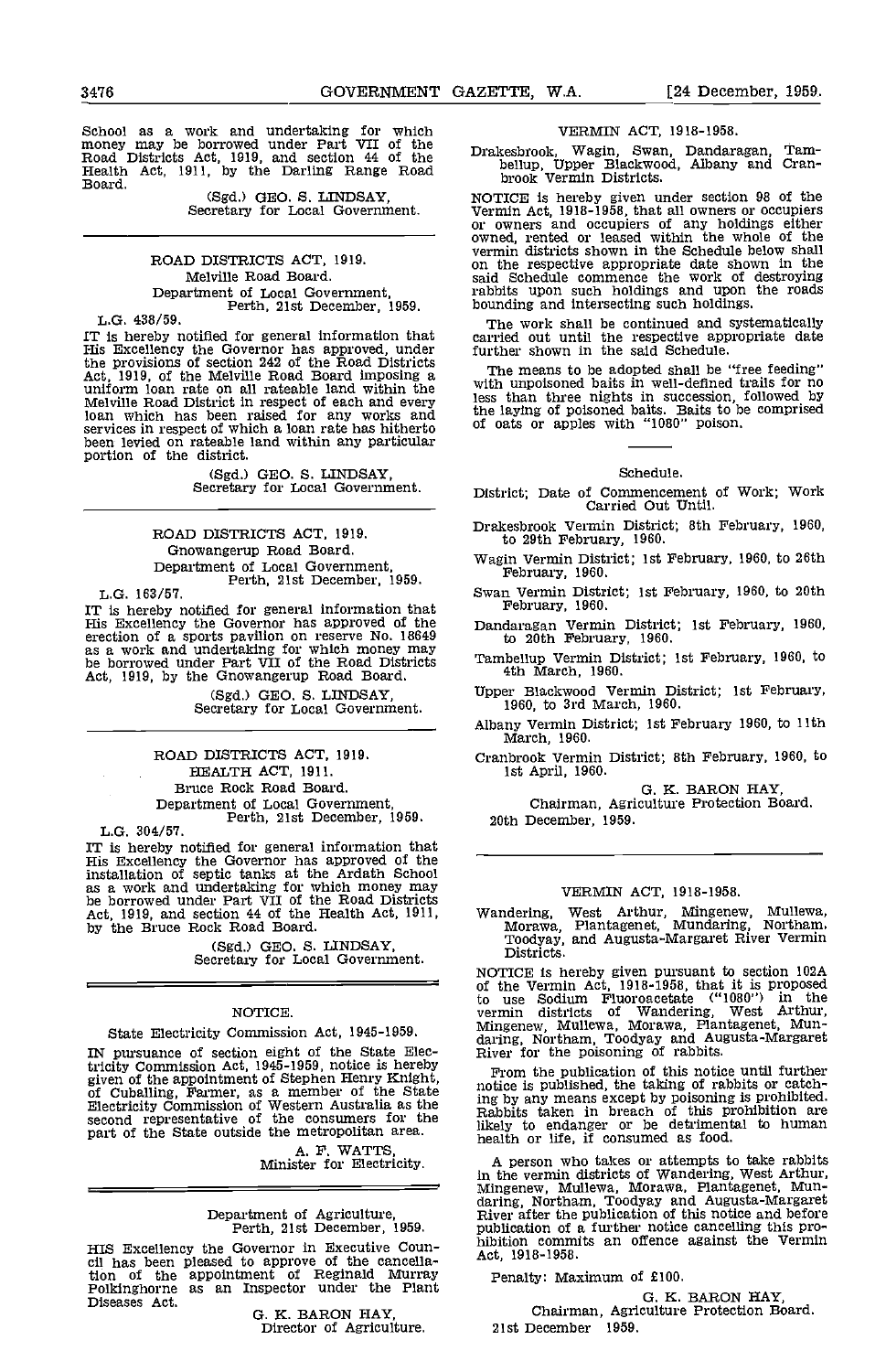COMPANIES ACT, 1943, AND AMENDMENTS.

Notice of Intention to Cease Business in

Western Australia. (Pursuant to Section 337.)

Television & General Finance Company Limited and Specialised Television Servicing Pty. Ltd.

NOTICE is hereby given that Television & General<br>Finance Company Limited and Specialised Tele-<br>vision Servicing Pty. Limited, both being com- panies incorporated in New South Wales and Terrace registered under Part XI of the Companies Act,<br>1943, and Amendments, and each company having its registered office at the offices of Messrs. Nichol- son, Verschuer & Nicholson, Solicitors, <sup>97</sup> St. George's Terrace, Perth, in the State of Western Australia, intends voluntarily to cease to carry on business in the said State on and after the 30th day of April, 1960.

Dated this 14th day of December, 1959.

K. NICHOLSON. Agent.

#### COMPANIES ACT, 1943-1954.

Notice of Situation of Registered Office and of the Days and Hours during which such Office Is Accessible to the Public.

(Pursuant to Section 99 (4).)

N. F. Poynton Investments Pty. Ltd.

NOTICE is hereby given that the registered office of N. F. Poynton Investments Pty. Ltd. is situated at the office of Messrs. Stowe & Stowe, Atlas Building, 8 Esplanade, Perth, and that the days and hours during which such office is accessible to the public are as follows: Monday to Friday (both in-<br>clusive) in each week, between the hours of 10 clusive) in each week, between the hours of 10<br>a.m. and 12 noon and 2 p.m. and 4 p.m.

Dated the 3rd day of December, 1959.

NINA POYNTON, Director.

Messrs. Stone, James & Co., of 81 St. George's Terrace, Perth, Solicitors for the Company.

#### COMPANIES ACT, 1943-1954.

Notice of Change in Situation of Registered Office and of the Days and Hours such Office is Accessible to the Public.

(Pursuant to Section 99 (4).)

Tractor Engine & Machinery Co. Pty. Ltd.

NOTICE is hereby given that the registered office of Tractor Engine and Machinery Co. Pty. Ltd. was, on the 13th day of November, 1959, changed to and is now situated at 224 Hay Street, Subiaco.

The registered office of the company is open and accessible to the public from the hours of 10 a.m. of R.E<br>to 12 noon and from 2 p.m. to 4 p.m., Monday to of Dec<br>Friday inclusive, public holidays excepted. at Fir

Dated this 4th day of December, 1959.

LEONARD FISCHER, Director.

### COMPANIES ACT, 1943-1954.

Notice of Situation of Registered Office of a Com-<br>
pany incorporated outside Western Australia<br>
which Carries on Business or is about to Carry<br>
on Business within Western Australia, and of the Days and Hours during which such Office  $_{\text{MOT}}$ is Accessible to the Public.

(Pursuant to Section 330 (4).)

L, J. Hooker Investment Corporation Limited.

L. J. HOOKER INVESTMENT CORPORATION LIMITED hereby gives notice that the registered office of the company is situated at Seventh Floor.

81 St. George's Terrace, Perth, and that the days and hours during which such office is accessible to the public are as follows: From Monday to Friday inclusive, between the hours of 9 am, to 5 p.m., public and bank holidays excepted.

Dated this 16th day of December, 1959.

# P. R. ADAMS, Agent in Western Australia.

Messrs. Stone, James & Co., of 81 St. George's Terrace, Perth, Solicitors for the Company.

### COMPANIES ACT, 1943-1954.

Notice Concerning Lost Share Certificate. (Pursuant to Section 414 (1).)

#### Hill 50 Gold Mine No Liability.

NOTICE is hereby given that stock certificates numbered 46991 to 47038, 10156 to 10163 and 15145 to 15148, all inclusive, in the abovenamed company, entered in the name of Islwyn Walters, have been lost and it is the intention of the Directors of the abovenamed company to issue duplicate certificates in lieu thereof after the expiration of 28 days from the publication hereof.

Dated this 17th day of December, 1959.

F. M. BURVILL,<br>Secretary.

H. T. Stables & Martin, of 55 St. George's Ter- race, Perth, Solicitors for the Company.

COMPANIES ACT, 1943, AND AMENDMENTS

Notice of Change in Situation of Registered Office. (Pursuant to Section 99 (4).)

#### Astra Investments Pty. Limited.

NOTICE is hereby given that the registered office of Astra Investments Pty. Limited was, on the 10th day of December. 1959, changed to and Is now situated at First Floor, Temple Court, 2 William Street, Perth.

> ALLAN MARTIN. Secretary.

COMPANIES ACT, 1943, AND AMENDMENTS.

Notice of Change in Situation of Registered Office. (Pursuant to Section 99 (4).)

# R.E.C. Finance Pty. Ltd.

NOTICE is hereby given that the registered office<br>of R.E.C. Finance Pty. Ltd. was, on the 10th day of December, 1959, changed to and is now situated at First Floor, Temple Court, 2 William Street, Perth.

> ALLAN MARTIN, Director.

COMPANIES ACT, 1943, AND AMENDMENTS. Notice of Change in Situation of Registered Office.

> (Pursuant to Section 99 (4).) Natel Services (W.A.) Pty. Ltd.

NOTICE is hereby given that the registered office<br>of Natel Services (W.A.) Pty. Ltd. was, on the 10th<br>day of December, 1959, changed to and Is now situated at First Floor, Temple Court, 2 WillIam Street, Perth.

ALLAN MARTIN, Director.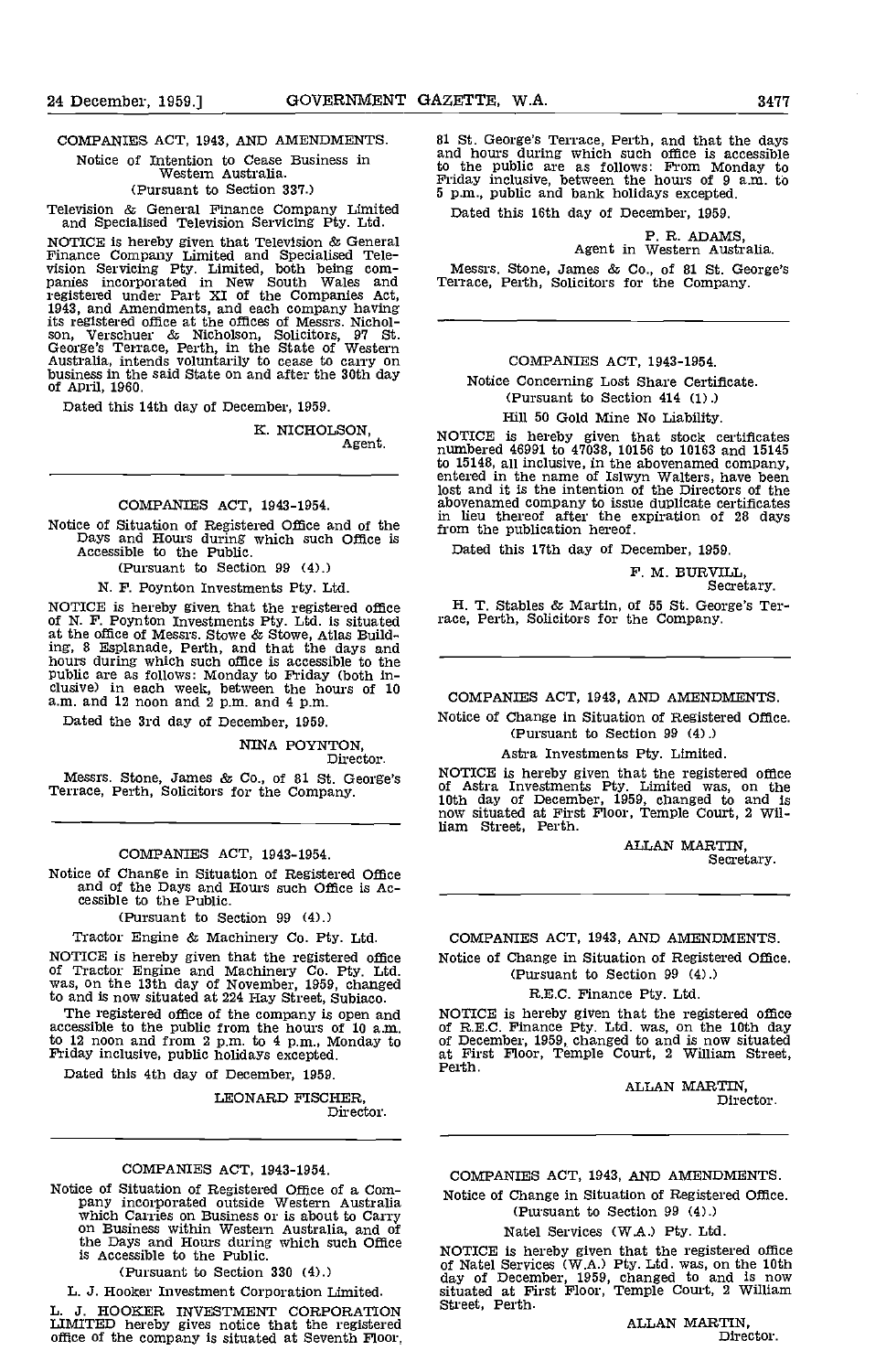# COMPANIES ACT, 1943-1954.

Western Australia.

(Pursuant to Section 330 (4).)

Associated Radio Finance (Aust.) Pty. Limited.

ASSOCIATED RADIO FINANCE (AUST.) PTY. <sup>10</sup> a.m<br>LIMITED hereby gives notice that the registered of the company was, on the 23rd day of<br>November, 1959, changed to and is now situated at 672-674 Murray Street, Perth.

Dated this 1st day of December, 1959.

D. M. NETTLESHIP,<br>Agent in Western Australia.

### COMPANIES ACT, 1943-1954.

Notice of Change in Situation of Registered Office of a Company incorporated outside Western Australia which Carries on Business within Western Australia.

(Pursuant to Section 330 (4).)

Philips Electrical Industries Pty. Limited.

PHILIPS ELECTRICAL INDUStRIES PTY. LIM-ITED hereby gives notice that the registered office office of the company was, on the 23rd day of November, 1959, changed to and is now situated at 672-674 Murray Street, Perth.

Dated this 1st day of December, 1959.

D. M. NETTLESHIP, Agent in Western Australia

#### COMPANIES ACT, 1943-1954.

Frank O'Neill Swimming Pools Pty. Limited.

FRANK O'NEILL SWIMMING POOLS PTY. LIM-<br>ITED hereby gives notice that the registered office of the<br>of the company is situated at 22 Stirling Street, Second<br>Perth, and that the days and hours during which  $\frac{171-17}{11}$ such office is accessible to the public are as follows: days a Mondays to Fridays inclusive (excepting public and bank holidays), between the hours of 10 a.m. and bank holidays), between the hours of 10 a.m. and  $1$  p.m. and  $2$  p.m. and  $4$  p.m.

Dated the 2nd day of December, 1959.

# F. HEEREY,<br>Agent for Western Australia.

H. T. Stables & Martin, of C.M.L. Building, 55 St. George's Terrace, Perth, Solicitors for the Company,

#### COMPANIES ACT, 1943-1959.

Notice of Situation of Registered Office and of the Days and Hours during which such Office is Accessible to the Public.

(Pursuant to Section 99 (4).)

# Textralian Oil Pty. Ltd.

NOTICE is hereby given that the registered office duplicate ordinary<br>of Textralian Oil Pty. Ltd. is situated at the offices<br>of Messrs. Keall, McCall & Brinsden, of 29 Barrack Certificate No.; Street, Perth, and that the days and hours during<br>which such office is accessible to the public are as<br>follows: 10 a.m. to 12 noon and 2 p.m. to 4 p.m.<br>daily, Saturdays, Sundays and public holidays ex-<br>cepted.

Dated this 9th day of December, 1959.

G. KEALL, Solicitor for the abovenamed Company. Keall, McCall & Brinsden, Solicitors, 29 Barrack Street, Perth.

# COMPANIES ACT, 1943-1954.

Notice of Change in Situation of Registered Office **CESTHER WILLIAMS INTERNATIONAL PTY**.<br>
of a Company incorporated outside Western **LIMITED** hereby gives notice that the registered<br>
Australia which Carries on Business wit WILLIAMS INTERNATIONAL PTY LIMITED hereby gives notice that the registered office of the company is situated at 22 Stirling follows: Mondays to Fridays inclusive (excepting public and bank holidays), between the hours of 10 a.m. and 1 p.m. and 2 p.m. and 4pm.

Dated the 2nd day of December, 1959.

# F. HEEREY,<br>Agent for Western Australia.

H. T. Stables & Martin, of C.M.L. Building, 55 St. George's Terrace, Perth, Solicitors for the Company.

# HYGIENIC PRODUCTS AUTOMATIC PTY. LIMITED.

Notice of Office.

NOTICE is hereby given that the registered office<br>of the abovenamed company is situate at the Second Floor, Mutual Life and Citizens' Building,<br>171-177 St. George's Terrace, Perth, and that the<br>days and hours during which such office is acces-<br>sible to the public are as follows: On week days<br>other than Saturdays an  $9$  a.m. to 1 p.m. and from 2 p.m. to 5 p.m.

Dated the 15th day of December, 1959.

H. A. ROBERTSON, Agent in Western Australia.

Northmore, Hale, Davy & Leake, 13 Howard Street, Perth, Solicitors to the Company.

#### AUSTRALIAN TELEPHONIC ELECTRIC PT?. LIMITED.

NOTICE is hereby given that the registered office<br>of the abovenamed company is situated at the<br>Second Floor, Mutual Life and Citizens' Building,<br>171-177 St. George's Terrace, Perth, and that the<br>days and hours during which to the public are as follows:—On week days other than Saturdays and public holidays, from 9 a.m. to 1 p.m. and from 2 p.m. to 5 p.m.

Dated the 15th day of December, 1959.

H. A. ROBERTSON, Agent in Western Australia.

Northmore, Hale, Davy & Leake, 13 Howard Street, Perth, Solicitors to the Company.

### COMPANIES ACT, 1943-1959.

# McLean & Sons Pty. Ltd. Lost Share Certificates.

PURSUANT to section 414 (i) notice is hereby given that the following ordinary share certificates have been lost and that at the expiration of 28 days from the date of this notice I intend to issue duplicate ordinary share certificates in lieu

Certificate No.; Issued to; Share Numbers.

- Gordon Hector Sharp McLean; 10004-15003.
- 7; Keith Keating McLean; 5004-10003.
- 3; Gordon Hector Sharp McLean; 4-5003.
- Keith Keating McLean; 15004-20003.
- Gordon Hector Sharp McLean; 20004-22503.
- 11; Keith Keating McLean; 22504-25003.

Dated this 24th day of December, 1959.

W. HAYES,<br>Receiver and Manager.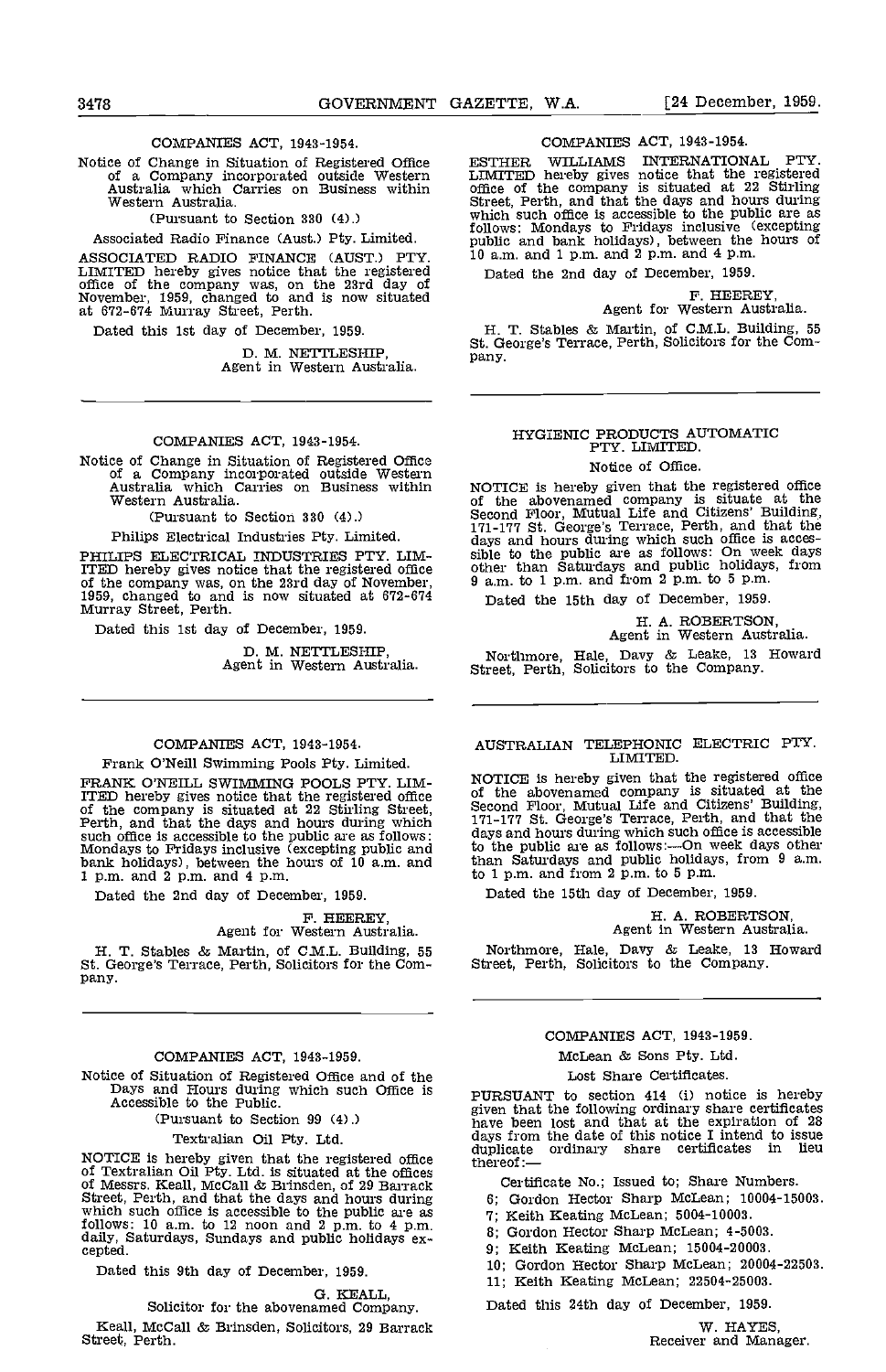#### COMPANIES ACT, 1943-1946.

#### Philip Rosenberg Pty. Ltd. (In Liquidation).

NOTICE is hereby given that a meeting of share- holders will be held on the 14th January, 1960, at 11 am. at the office of Messrs. Crowther, Bird, Spilsbury and Hanson, 18 St. George's Terrace, Perth.

Business: To receive the Liquidator's Accounts

R. CALDER CROWTHER,

Liquidator.

Crowther, Bird, Spilsbury and Hanson.

# COMPANIES ACT, 1043-1959.

Notice of Situation of Registered Office of a Company Incorporated outside Western Australia and A<br>which Carries on Business or is about to Carry<br>on Business within Western Australia and of<br>the Days and Hours during which is accessible to the Public.

(Pursuant to Section 330 (4).)

#### Chevron-Hilton Hotels Limited.

CHEVRON-HILTON HOTELS LIMITED hereby the gives notice that the registered office of the com-<br>pany is situated at First Floor, 20 Howard Street, an<br>Perth, and that the days and hours during which wi such office is accessible to the public are as follows: fit for the mondays to Fridays both inclusive (excluding public holidays), from 9 a.m. to 1 p.m. and from pany to t  $2$  p.m. to  $5$  p.m.

Dated this 7th day of December, 1959.

3. 0. MEDCALF, Agent in Western Australia.

Messrs. Robinson, Cox & Co., 20 Howard Street, Perth, Solicitors for the Company.

# COMPANIES ACT, 1943, MID AMENDMENTS. Fishburn Printing Ink (Aust.) Pty. Limited.

Notice of Situation of Registered Office.

FISHBURNS PRINTING INK (AUST.) PTY. LIMITED hereby gives notice that the registered MOTIC office of the company is situated at corner of ing Contre and Hamilton Streets, Queens Park, in the State of Western Australia, and that the days and its reg State of Western Australia, and that the days and hours during which such office is accessible to the public are as follows: Mondays to Fridays (public holidays excepted), from 9 a.m. to 1 p.m. and from 2 p.m. to 5 p.m.

Dated this 15th day of December, 1959.

A. A. SHIELL,<br>Agent in Western Australia.

Nicholson, Verschuer & Nicholson, of <sup>97</sup> St. George's Terrace, Perth, Solicitors for the Company.

# COMPANIES ACT, 1943-1954. Notice of Meeting of Shareholders. (Pursuant to Section 241 (1).)

Harvey Co-operative Limited (in Liquidation).

NOTICE is hereby given that a general meeting of  $\frac{0}{10}$  pastor of shareholders of Harvey Co-operative Limited<br>will be held at the offices of McLaren & Stewart, and the<br>Chartered Accountants, Third Floor, Atlas Building, 8-10 The Esplanade, Perth, on Friday, 15th (other January, 1960, at 4 p.m., for the purpose of receiv-<br>ing the Liquidator's account and report for the 9 a.m<br>year ended 19th December, 1959. year ended 19th December, 1959.<br>Dated this 22nd day of December, 1959.

H. C. STEWART, Liquidator.

#### COMPANIES ACT, 1943-1951.

# Notice of Special Resolution for Voluntary Winding Up.

#### (Pursuant to Section 232 (1).)

NOTICE is hereby given that at a general meeting<br>of Electronics Australia Proprietary Limited, duly convened and held at the registered office of the company, Welshpool Road, Welshpool, on the 18th day of December, 1959, at 11.30 o'clock in the forenoon, the following special resolutions were<br>duly passed:—

That pursuant to the provisions of an agreement bearing date the 3rd day of Decem-<br>ber, 1959, made between this company of the<br>one part as Vendor and Brown and Watson<br>Electronics Proprietary Limited, of Latrobe<br>Street, Melbourne, Victoria, of the other part,<br>a tarlly under the provisions of the Companies<br>Act, 1943-1956, and that William Eric Aspinall,<br>of 168 St. George's Terrace, Perth, Chartered<br>Accountant (Aust.), be and is hereby appointed<br>liquidator for the purpose of such w

That the said liquidator be and he is hereby authorised, pursuant to section 240 of the said Act, to carry the said agreement with the said Brown and Watson Electronics Proprietary Limited into effect and to do, perform with by the said agreement as he may think fit for the purpose of carrying out the arrangement to sell the undertaking of this company to the said Brown and Watson Electronics Proprietary Limited.

Dated the 21st day of December, 1959.

J. S. BRIDGE, Chairman of Meeting.

#### COMPANIES ACT, 1943-1954.

# Notice of Intention to Cease Business in Western Australia. (Pursuant to Section 337.)

# Wiles Manufacturing Co. Limited.

NOTICE is hereby given that Wiles Manufacturing Co. Limited, a company registered under Part XI of the Companies Act, 1943-1954, and having its registered office at 21 Howard Street, Perth, in the State of Western Australia, intends volunin the State of Western Australia, intends voluntarily to cease to carry on business in the said State on and after the 15th day of April, 1960.

Dated the 17th day of December, 1959.

Q. H,. STOW, Attorney or Agent.

Parker & Parker, 21 Howard Street, Perth, Soli-

### COMPANIES ACT, 1943-1954. (Section 99 (4).)

### The Grange Pty. Ltd.

NOTICE is hereby given that the registered office<br>of The Grange Pty. Ltd. is situate at Third Floor,<br>Pastoral House, 156 St. George's Terrace, Perth,<br>and that the days and hours during which such office is accessible to the public are as follows:<br>From Monday to Friday inclusive in each week (other than public holidays), between the hours of 9 a.m. and 5 p.m.

Dated this 21st day of December, 1959.

PARKER & PARKER, 21 Howard Street, Perth, Solicitors for the Company,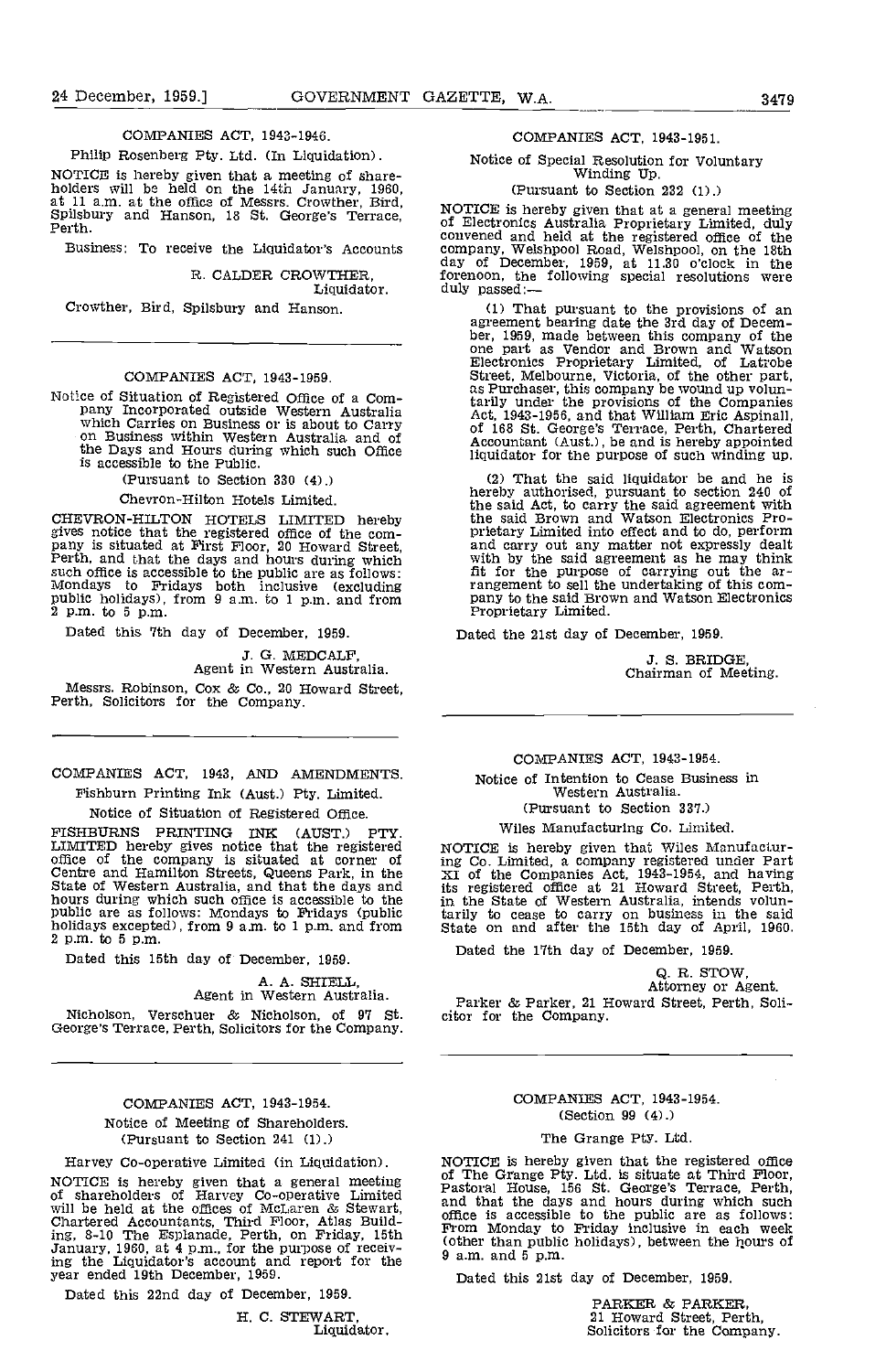IN THE MATflR OF THE COMPANIES ACT, 1943-1959, and in the matter of Australian Balance Fund Trusts Pty. Limited.

NOTICE is hereby given that, pursuant to section The 26 (1) of the abovenamed Act, a Certificate of H Incorporation as a Limited Company has this day<br>been issued to Australian Balance Fund Trusts Circle Fund Trusts

Dated this 10th day of December, 1959.

G. J. BOYLSON,<br>Companies Office,<br>Supreme Court, Perth, W.A.

IN THE MATTER OF THE COMPANIES ACT, 1943-1959, and in the matter of A.B.M. Ready Mix Pty. Limited.

NOTICE is hereby given that, pursuant to section 26 (1) of the abovenamed Act, a Certificate of Incorporation as a Limited Company has this day been issued to A.B.M. Ready Mix Pty. Limited.

Dated this 16th day of December, 1959.

T. MACFARLANE,<br>Deputy Registrar of Companies.<br>Companies Office,

Supreme Court, Perth, W.A.

IN THE MATTER OF THE COMPANIES ACT, 1943-1959, and in the matter of Nor'-West Transport Co. Pty. Ltd.

NOTICE is hereby given that, pursuant to section the E<br>26 (1) of the abovenamed Act, a Certificate of cutor Incorporation as a Limited Company has this day been issued to Nor'-West Transport Co. Pty. Ltd.

Dated this 16th day of December, 1959. T. MACFARLANE, Deputy Registrar of Companies.

Companies Office, Supreme Court, Perth, W.A.

IN THE MATTER OF THE COMPANIES ACT, 1943-1959, and in the matter of Peters Cream- eries (Albany) Pty. Ltd.

NOTICE is hereby given that, pursuant to section  $26$  (1) of the abovenamed Act, a Certificate of  $\frac{1}{10}$  the Incorporation as a Limited Company has this day been issued to Peters Creameries (Albany) Pty, Ltd

Dated this 11th day of December, 1959.

A. C. MANNING,<br>Deputy Registrar of Companies.<br>Companies Office. Supreme Court, Perth, W.A.

### PARTNERSHIP ACT, 1895.

Notice of Change in Partnership.

Kiesey Bros. Lime Supply.

NOTICE is hereby given that The West Australian Trustee, Executor and Agency Company Limited, as executor of the Will of the late Annie Cribb, deceased, has withdrawn from the partnership carrying on the business of lime m carrying on the business of lime merchants at 78 Brookman Street, Kalgoorlie, under the style or  $_{\text{TN}}$ firm name of "Kiesey Bros. Lime Supply," and the<br>
share held by it as executor is now held by Harry<br>
Hewitson Cribb and Mary Eileen Cribb, of 33 In the<br>
Normanby Street, Inglewood, Mavis Eva Baugh, of<br>
42 Campbell Street,

Dated this 14th day of December, 1959.

O'DEA & O'DEA, 185 Hannan Street, Kalgoorlie. IN THE SUPREME COURT OF WESTERN AUSTRALIA-PROBATE JURISDICTION.

In the matter of the Will of Ralph Aif red Medlam Hull (in the said Will called Ralph Alfred Hull), late of 774 Beaufort Street, Mount Lawley, in the State of Western Australia, Retired Civil Servant, deceased. ALL claims or demands against the estate of the

abovenamed deceased must be sent in writing to the Executor, The West Australian Trustee, Executor and Agency Company Limited, of 135 St.<br>George's Terrace, Perth, on or before the 24th day<br>of January, 1960, after which date the said Executor will proceed to distribute of said deceased amongst the persons entitled the said deceased amongst the persons entitled thereto having regard only to the claims and demands of which it shall then have had notice.

Dated this 11th day of December, 1959.

P. S. DURSTON,<br>of 105 St. George's Terrace, Perth,<br>Solicitor to the said Executor.

#### IN THE SUPREME COURT OP WESTERN AUSTRALIA-PROBATE JURISDICTION.

In the matter of the Will of Maggie Madeline<br>Frances Turvey (usually known as Madeline<br>Frances Turvey), formerly of 11 Aberdeen<br>Street, Perth, in the State of Western Austra-<br>lia, Married Woman, but late of 39 Market<br>Stree

ALL claims or demands against the estate of the abovenamed deceased must be sent in writing to the Executor, The West Australian Trustee, Exe-<br>cutor and Agency Company Limited, of 135 St.<br>George's Terrace, Perth, on or before the 25th day<br>of January, 1960, after which date the said Exe-<br>cutor will proceed to distrib said deceased amongst the persons entitled thereto having regard only to the claims and demands of which it shall then have had notice.

Dated this 14th day of December, 1959.

P. S. DURSTON,<br>of 105 St. George's Terrace, Perth,<br>Solicitor to the said Executor.

#### IN THE SUPREME COURT OF WESTERN AUSTRALIA-PROBATE JURISDICTION.

In the matter of the estate of Louisa Margaret Craig, late of "Mile Pool," York, in the State of Western Australia, Widow, deceased, intestate.

ALL claims or demands against the estate of the abovenamed deceased must be sent in writing to the Administratrix, care of Messrs. Evans & Iddison, of Avon Terrace, York, aforesaid, Solici-tors, on or before the 25th day of January, 1960, after which date the said Administratrix will pro- ceed to distribute the assets of the said deceased amongst the persons entitled thereto, having re- gard only to the claims and demands which she shall then have had notice.

Dated the 16th day of December, 1959.

EVANS & IDDISON, Avon Terrace, York, Solicitors for the Administratrix.

# IN THE SUPREME COURT OF WESTERN<br>AUSTRALIA—PROBATE JURISDICTION.

In the matter of the Will of Catherine Glen (in the Will Kay Stuart Glen and otherwise known as Kathleen Glen, Kathleen Stuart Glen and Kathleen Stuart-Glen), late of 209 AdelaIde Terrace, Perth, in the State of Western Aus-tralia, Widow, deceased.

ALL claims or demands against the estate of the abovenamed deceased must be sent in writing to the Executor, The Perpetual Executors, Trustees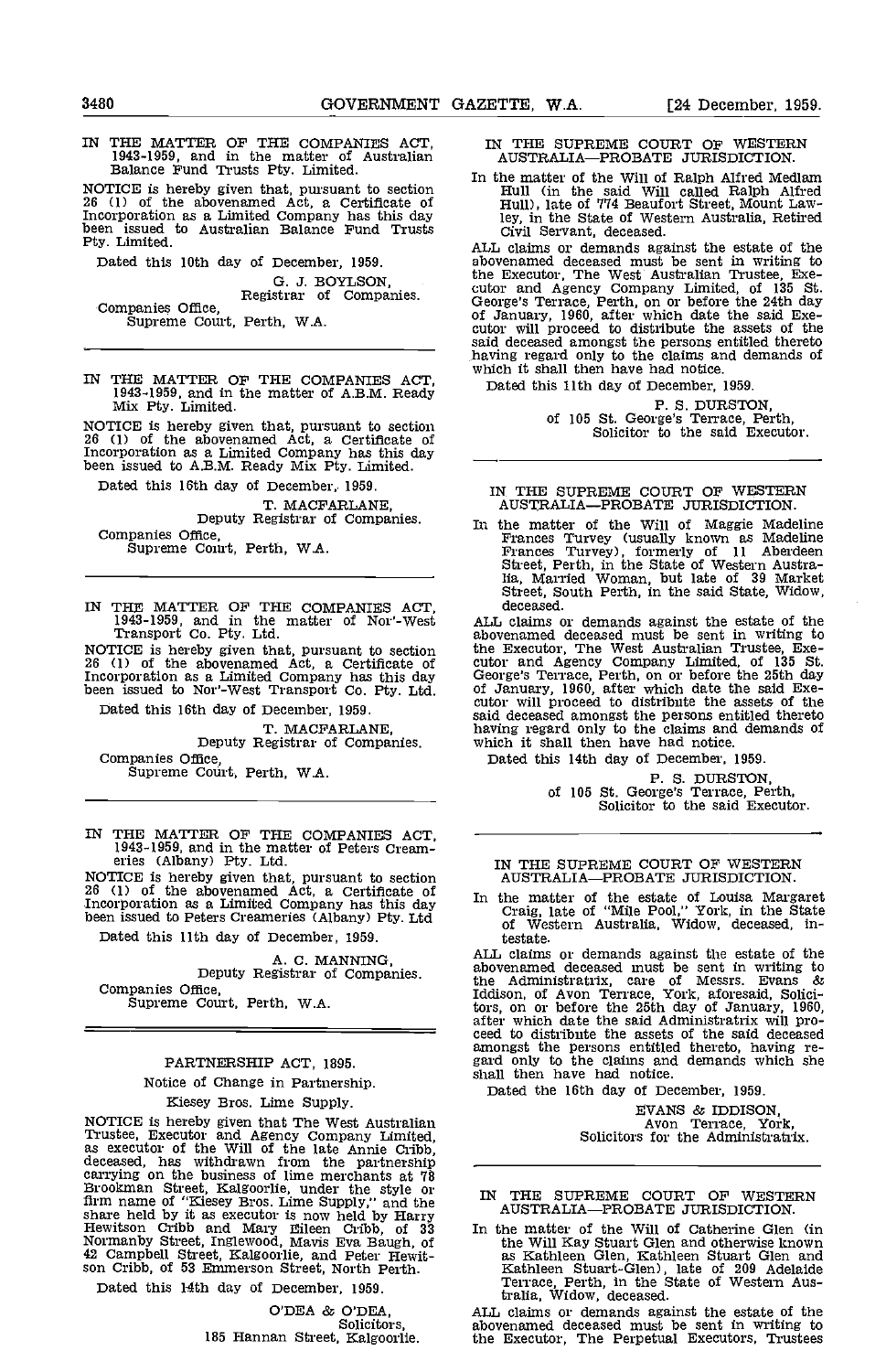and Agency Company (WA.) Limited, 89 St. George's Terrace, Perth, on or before the 25th day of January, 1960, after which date the said Executor<br>tor will proceed to distribute the assets of the said<br>deceased amongst the persons entitled thereto,<br>having regard only to the claims and demands of claims<br>which it shal

Dated this 17th day of December, 1959.

DWYER, DURACK & DUNPHY, 33 Barrack Street, Perth, Solicitors for the Executor.

IN THE SUPREME COURT OF WESTERN<br>AUSTRALIA—PROBATE JURISDICTION.

In the matter of the Will of Lionel Richard Honey, late of 47 Spencer Street, Bunbury, In the State of Western Australia, Retired Shipping Agent, deceased.

ALL claims or demands against the estate of the abovenmed deceased must be sent in writing to Roma Mary Maguire, Frank Dhlloway Slee, William Page Pidgeon, the Executors, care of the under-<br>signed, on or before the 24th day of January, 1960,<br>after which date the said Executors will proceed to distribute the assets of the said deceased amongst the persons entitled thereto having regard only to<br>the claims and demands of which they shall then<br>have had notice.<br>The Cariffin, Mary Beatrice; Spinster; formerly of 21<br>Rave had notice.<br>The Cariffin, Mary Beatrice; Spinst have had notice,

Dated the 11th day of December, 1959.

SLEE, ANDERSON & PIDGEON, of 12 Stephen Street, Bunbury, Solicitors for the abovenamed Executors.

IN THE SUPREME COURT OF WESTERN of AUSTRALIA-PROBATE JURISDICTION.

In the matter of the Will of George Francis Fraser, late of 12 Keane Street, Floreat Park, in the State of Western Australia, Retired Watch- maker, deceased.

ALL claims and demands against the estate of the  $\frac{L \epsilon}{H \text{e} w \text{s} \alpha}$ the Executor, The Perpetual Executors, Trustees Hewson<br>and Agency Company (W.A.) Limited, of 89 St. Riverse's Terrace, Perth, on or before the 25th Mathie day of January, 1960,, after which date the said Executor will proceed to distribute the assets of the said deceased amongst the persons entitled Willis, thereto having regard only to the claims and de-<br>mands of which it shall then have had notice.

Dated the 17th day of December, 1959.

GEOFFREY G. HAMMOND, of 98 St. George's Terrace, Perth, Solicitor for the Executor.

- IN THE SUPREME COURT OF WESTERN AUSTRALIA-PROBATE JURISDICTION.
- In the matter of the Will of Margaret Ethel Ken-<br>nedy, late of Mount Henry Home, Como, in the State of Western Australia, Widow, de-<br>ceased. Tr

ALL claims or demands against the estate of the abovenamed deceased must be sent in writing to Date<br>The Perpetual Executors, Trustees and Agency<br>Company (W.A.) Limited, of 89 St. George's Ter-<br>race, Perth, on or before the 25th day of January,<br>1960, after which date the to distribute the assets of the said deceased amongst the persons entitled thereto having regard only to the claims and demands of which it shall then have had notice.

Dated the 18th day of December, 1959.

DAVID T. WALSH, Solicitor.

# IN THE SUPREME COURT OF WESTERN AUSTRALIA-PROBATE JURISDICTION.

#### Notice to Creditors and Claimants.

NOTICE is hereby given that all persons having claims or demands against the estates of the under- mentioned deceased persons are hereby required to send particulars of such claims or demands to me in writing on or before the 25th day of Janu- ary, 1960, after which date I will proceed to distribute the assets of the said deceased persons among those entitled thereto, having regard only to those claims or demands of which I shall then have had notice.

Dated at Perth the 21st day of December, 1959.

J. GLOVER, Acting Public Trustee.

Public Trust Office,

State Insurance Building, 184 St. George's Terrace, Perth.

Name; Occupation; Address; Date of Death.

- Edis, John Edwin; Pensioner; late of 46 Rushton Road, Victoria Park; 9/9/59.
- Stephen, Elizabeth McClelland; Widow; late of 30 Bert Street, Gosnells; 2/11/59.
- Mary Street, Highgate, but late of Claremont; 16/8/59.
- Macauley, Thomas Mcllwraith (also known as Thomas MacCauley); Foreman; formerly of 285 Hampton Road, Beaconsfield, but late of 15 Murray Road, Palmyra; 4/11/59.
- Jefford, Edmund Thomas; Retired Chauffeur; for- merly of Denmark, Western Australia, but late of 53 Oxcliffe Road, Doubleview; 11/9/59.
- Kerin, Evelyn; Widow; formerly of Vaucluse Street, Claremont, but late of 73 Goldsworthy Road, Claremont; 3/11/59.
- Karn, William Hunter; Invalid Soldier; late of Lemnos Hospital, Shenton Park; 3/10/59.
- Hewson, Jean Ellen; Married Woman; late of 2 Rivett Way, Brentwood; 1/12/59.
- Mathieson, Neil; Miner; late of 66 Hanbury Street, Kalgoorlie; 7/7/59.
- Willis, Barrie Malcolm; Electrician; late of 30 Fal- con Street, Narrogin; 10/9/59.
- Hine, Alick John Vivian (also known as John Alick Vyvan Hine); Retired Labourer; late of Forrest Street, Beverley; 2/11/59.
- Ivankovich, Vido (also known as Vide Ivankovich); Retired Miner; late of Gwalia; 10/8/59.

# PUBLIC TRUSTEE ACT, 1941-1953.

NOTICE is hereby given that pursuant to section 14 of the Public Trustee Act, 1941-1953, the Public Trustee has elected to administer the estate of the undermentloned deceased person.

Dated at Perth the 21st day of December, 1959.

J. H. GLYNN, Public Trustee, 184 St. George's Terrace, Perth.

Name of Deceased; Occupation; Address; Date of Death; Date Election Filed.

Smith, Elizabeth; Widow; formerly of Cemetery Road, Pemberton, but late of Hilton Park; 17/10/59; 14/12/59.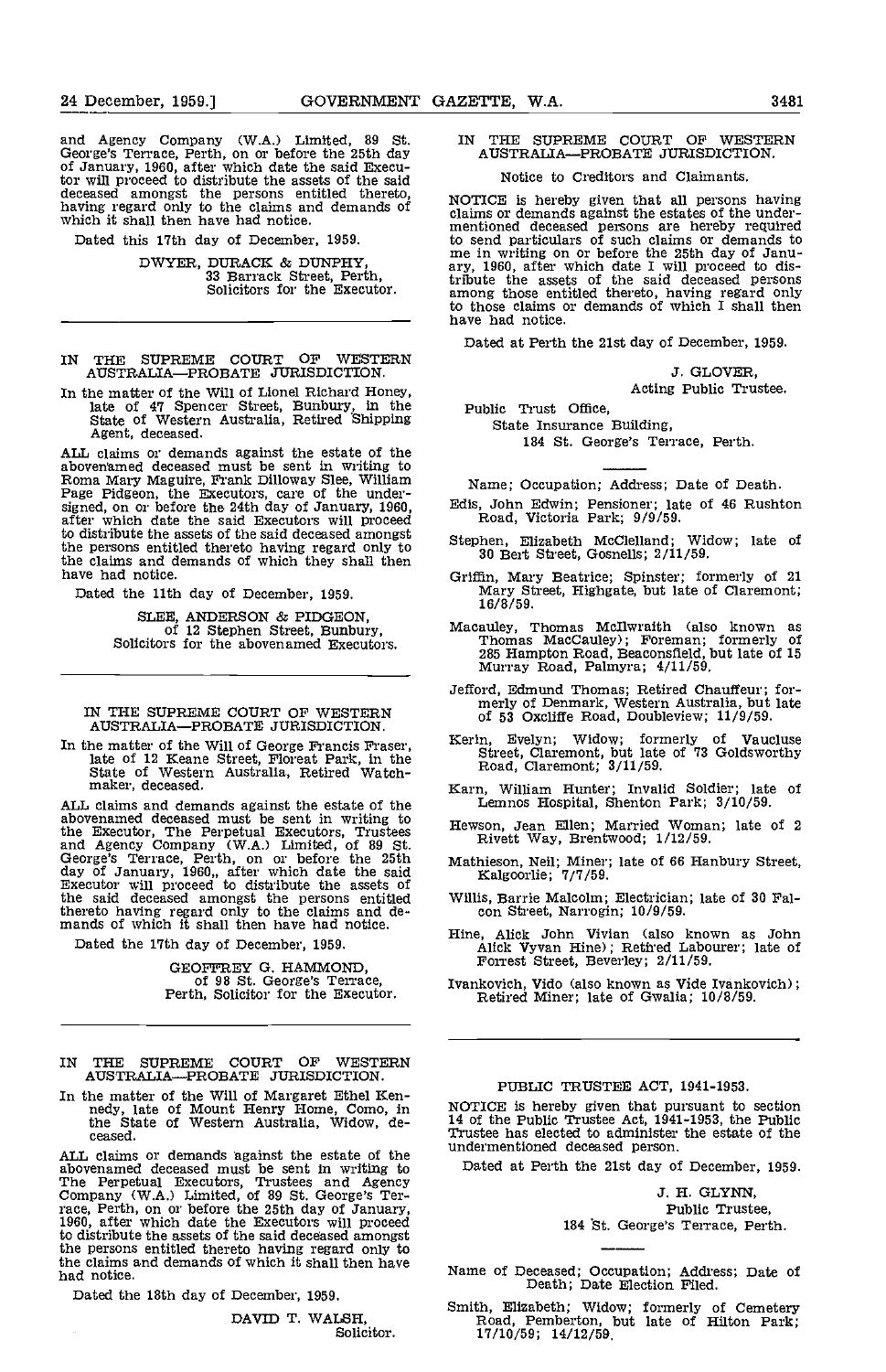# 3482 GOVERNMENT GAZETTE, W.A. [24 December, 1959.

# WESTERN AUSTRALIAN GOVERNMENT TENDER BOARD

Tenders for Government Supplies

| Date of<br>Advertising | Schedule<br>No.          | Supplies Required                                                                                                                                                                                                                                          | Date of<br>Closing |
|------------------------|--------------------------|------------------------------------------------------------------------------------------------------------------------------------------------------------------------------------------------------------------------------------------------------------|--------------------|
| 1959                   |                          |                                                                                                                                                                                                                                                            | 1960               |
| 2<br>Oct.              | 745A, 1959*†<br>         | Mechanical Self-cleaning Strainers for condenser cooling water<br>$\cdots$<br>$\cdots$                                                                                                                                                                     | 7<br>Jan.          |
| 11<br>Dec.             | 973A, 1959<br>$\cdots$   | Laundry Equipment for Royal Perth Hospital<br><b>Service</b><br><br>1444                                                                                                                                                                                   | 7<br>Jan.          |
| 11<br>Dec.             | 974A, 1959<br>$\cdots$   | 1 in. and 2 in. Water Meters<br><br>                                                                                                                                                                                                                       | 7<br>Jan.          |
| 11<br>Dec.             | 975A, 1959<br>$\ddotsc$  | 4 in. and 6 in. Water Meters<br>$\cdots$<br>                                                                                                                                                                                                               | 7<br>Jan.          |
| 11<br>Dec.             | 989A, 1959<br>$\cdots$   | Electric Cooking Equipment for R. & I. Bank<br><br>                                                                                                                                                                                                        | 7<br>Jan.          |
| 15<br>Dec.             | 990A, 1959<br>$\cdots$   | Aluminium Balustrade Panels for University of W.A.<br><br>                                                                                                                                                                                                 | 7<br>Jan.          |
| 15<br>Dec.             | 992A, 1959<br>$\cdots$   | $\cdots$ $\cdots$<br>Firewood for Kalgoorlie Abattoirs<br><br>                                                                                                                                                                                             | 7<br>Jan.          |
| 15<br>Dec.             | 994A, 1959<br>$\cdots$   | 1 in. Polythene Piping<br><br>$\cdots$                                                                                                                                                                                                                     | 7<br>Jan.          |
| 15<br>Dec.             | 995A, 1959<br>$\cdots$   | Glazed Tiles for K.E.M.H. $\ldots$ $\ldots$ $\ldots$ $\ldots$ $\ldots$ $\ldots$<br>$\cdots$<br>                                                                                                                                                            | 7<br>Jan.          |
| 15<br>Dec.             | 997A, 1959<br>$\cdots$   | Washing Machines, Polishers and Vacuum Cleaners<br>$\cdots$<br>$\cdots$                                                                                                                                                                                    | 7<br>Jan.          |
| 18<br>Dec.             | 1007A, 1959<br>$\cdots$  | Butter, Cheese, Copha and Margarine<br>$\mathbf{r}$<br>$\cdots$                                                                                                                                                                                            | 7<br>Jan.          |
| 18<br>Dec.             | 1008A, 1959<br>          | Bacon and Smallgoods for Government Departments and Institutions<br>$\cdots$                                                                                                                                                                               | 7<br>Jan.          |
| 1<br>Dec.              | 953A, 1959*†<br>         | Moulded Axlebox Liners for Railcars<br>$\cdots$<br>$\cdots$                                                                                                                                                                                                | 14<br>Jan.         |
| Dec.<br>4              | 964A, 1959<br>1.111      | Diesel Fuel Oil for Wyndham Meatworks<br>                                                                                                                                                                                                                  | 14<br>Jan.         |
| 15<br>Dec.             | 988A, 1959<br>1.111      | Coloured Cotton Waste for W.A.G.R.<br>$\cdots$                                                                                                                                                                                                             | 14<br>Jan.         |
| 18<br>Dec.             | 1009A, 1959<br>$\cdots$  | Combination and 90° Triangular Weir Plates<br>                                                                                                                                                                                                             | 14<br>Jan.         |
| 18<br>Dec.             | 1010A, 1959<br>          | Fire Extinguishers for R. and I. Bank, new Head Office<br>                                                                                                                                                                                                 | 14<br>Jan.         |
| 23<br>Dec.             | 1023A, 1959<br>$\cdots$  | Stringers and Corbels, York-Bruce Rock, Merredin Area<br>$\cdots$                                                                                                                                                                                          | 14<br>Jan.         |
| 18<br>Dec.             | 998A, 1959<br>$\cdots$   |                                                                                                                                                                                                                                                            | 21<br>Jan.         |
| 18<br>Dec.             | 999A, 1959<br>           |                                                                                                                                                                                                                                                            |                    |
|                        |                          |                                                                                                                                                                                                                                                            | - 21<br>Jan.       |
| 18<br>Dec.             | 1000A, 1959<br>$\cdots$  | (S.E.C. 2)  (S. E.VA, 100 KVA, 200 KVA and 300 KVA Transformers (S.E.C. 1)                                                                                                                                                                                 | -21<br>Jan.        |
| 23<br>Dec.             | 1013A, 1959<br>$\cdots$  | المستخدم المستخدم السواري المستخدم المستخدم المستخدم المستخدم المستخدم المستخدم المستخدم المستخدم المستخدم المستخدم المستخدم المستخدم المستخدم المستخدم المستخدم المستخدم المستخدم المستخدم المستخدم المستخدم المستخدم المستخ<br>Troughing<br>$\mathbf{1}$ | -21<br>Jan.        |
| 22<br>Dec.             | 1015A, 1959<br>$\cdots$  | Current Metering Winch for Cable Cars<br>$\cdots$                                                                                                                                                                                                          | 21<br>Jan.         |
| 23<br>Dec.             | 1021A, 1959<br>$\cdots$  | Submersible Pump for Geraldton Water Supply<br>$\mathbf{1}$<br>$\cdots$                                                                                                                                                                                    | 21<br>Jan.         |
| 27<br>Nov.             | 943A, 1959†<br>.         | 66,000-volt Circuit Breakers with Control and Relay Boards-Specification                                                                                                                                                                                   |                    |
|                        |                          | No. 42 BUN. (Documents chargeable at £1 Is. first issue and 5s. 3d. each                                                                                                                                                                                   |                    |
|                        |                          | $\cdots$<br>$\cdots$                                                                                                                                                                                                                                       | 28<br>Jan.         |
| 23<br>Dec.             | 1022A, 1959†<br>$\cdots$ | Alternators with Exciters<br>$\cdots$<br>$\cdots$                                                                                                                                                                                                          | 28<br>Jan.         |
| 23<br>Dec.             | 1028A, 1959†<br>$\cdots$ | Power and Control Cabling-Bunbury Generating Station. (Documents                                                                                                                                                                                           |                    |
|                        |                          | chargeable at £2 2s. first issue and 10s. 6d. each subsequent issue)<br>$\ddotsc$                                                                                                                                                                          | 3<br>Маг.          |
|                        |                          |                                                                                                                                                                                                                                                            |                    |

\* Documents available from Agent General for W.A., 115 The Strand, London, W.C. 2.

t Documents available for inspection only at W.A. Government Liaison Offices, Melbourne and Sydney.

Addresses-Liaison Offices-

W.A. Government Liaison Office,<br>Room 105, 82 Pitt Street, Sydney.<br>Agent General for W.A.,<br>115 The Strand, London, W.C. 2.

## For Sale by Tender

| Date of<br>Advertising | Schedule<br>No.         | For Sale                                                                                        | Date of<br>Closing |
|------------------------|-------------------------|-------------------------------------------------------------------------------------------------|--------------------|
| 1959                   |                         |                                                                                                 | 1960               |
| - 11<br>Dec.           | 981A, 1959<br>$\cdots$  | Malcolm Moore H.L. 14 Front End Loader (PW 14), Port Hedland<br>$\cdots$                        | Jan.               |
| 11<br>Dec.             | 982A, 1959<br>$\cdots$  | Refrigerators ex M.R.D., Geraldton<br>$\sim$ and $\sim$<br>$\cdots$<br>$\cdots$<br><br>         | Jan.               |
| п<br>Dec.              | 984A, 1959<br>and a     | 1955 Land Rover (WAG 3790), ex Derby<br>$\cdots$<br>$\cdots$<br><br><br>                        | Jan.               |
| 15<br>Dec.             | 991A, 1959<br>$\cdots$  | 40 in. Horscroft Hydro Extractor and Kelly & Lewis 300 lb. capacity Wash-                       |                    |
|                        |                         | ing Machine<br>$\cdots$<br>$\cdots$<br><br>$\cdots$<br><br><br><br><br>                         | 7<br>Jan.          |
| 15<br>Dec.             | 993A, 1959<br>$\cdots$  | Armstrong Holland Cub Road Roller (P.W. 30)<br><br><br><br>                                     | Jan.               |
| 15<br>Dec.             | 996A, 1959<br>$\cdots$  | Scrap Steel<br>and the con-<br>$\cdots$<br>$\cdots$<br>11.11<br><br>$\cdots$<br><br>1.1.1.1<br> | Jan.               |
| 18<br>Dec.             | 1001A, 1959             | Austin Champion 1954 Model<br>$\cdots$<br>$\cdots$<br>$\cdots$<br>1.1.1<br><br><br>             | Jan.               |
| 18                     | $\cdots$<br>1002A, 1959 | Austin Champion 1953 Model<br>$\sim$<br>$\cdots$<br>1.117<br>$\cdots$<br>1.111<br><br>          | Jan.               |
| Dec.<br>18             | $\cdots$<br>1005A, 1959 | Pump Outfit Southern Cross (P.W. 77)<br><br>                                                    | Jan.               |
| Dec.                   | $\cdots$                | 1.111<br>1.11<br><br>1955 Dodge Van (W.A.G. 3329)                                               | Jan.               |
| 18<br>Dec.             | 1006A, 1959<br>$\cdots$ | $\cdots$<br>$\cdots$<br><br>1.111<br><br>$\cdots$<br>Secondhand Caravan (WAG 574)               | Jan.               |
| 18<br>Dec.             | 1014A, 1959<br>$\cdots$ | $\cdots$<br>$\cdots$<br><br><br><br>$\cdots$                                                    | Jan.<br>14         |
| 23<br>Dec.             | 1012A, 1959<br>$\cdots$ | Scrap Steel, ex W.A.G.R., Midland Junction<br>$\cdots$<br><br><br><br>                          | 14<br>Jan.         |
| 23<br>Dec.             | 1016A, 1959<br>$\cdots$ | International TD18A Tractor (PW 155)<br>$\cdots$<br><br><br>$\cdots$<br>                        |                    |
| 23<br>Dec.             | 1017A, 1959<br>$\cdots$ | D6 Caterpillar Bulldozer (PW 92)<br>$\cdots$<br>$\cdots$<br>.<br><br><br>                       | 14<br>Jan.         |
| 23<br>Dec.             | 1018A, 1959<br>$\cdots$ | Armstrong Holland Road Grader (MR 113)<br>$\cdots$<br>$\cdots$<br><br>.<br>                     | 14<br>Jan.         |
| 23<br>Dec.             | 1020A, 1959<br>$\cdots$ | Lister 32V Generating Plant, and Arcus Washing Machine without Motor                            | 14<br>Jan.         |
|                        |                         |                                                                                                 |                    |

Tenders addressed to the Chairman, Government Tender Board, 74 Murray Street, Perth, will be received for the abovementioned supplies until 10 a.m. on the dates of closing.

Tenders must- be properly indorsed on envelopes otherwise they are liable to rejection.

Tender forms and full particulars may be obtained on application at the Tender Board Office, 74 Murray Street, Perth. No Tender necessarily accepted. A H. TELFER,

W.A. Government Liaison Office, Room 25, 2nd Floor, M.L.C. Buildings,

305 Collins Street, Melbonrne.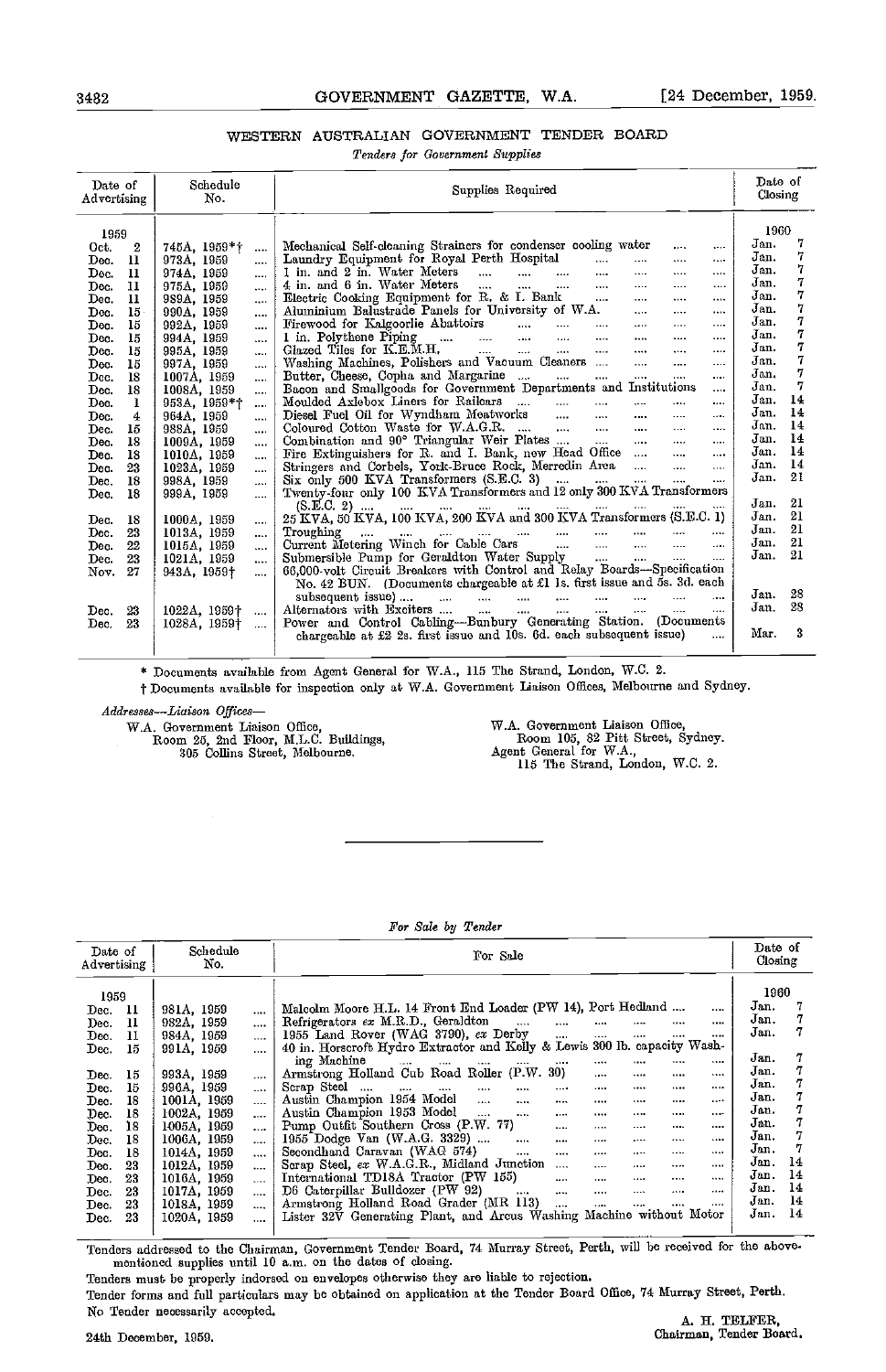# WESTERN AUSTRALIAN GOVERNMENT TENDER BOARD-continued.

Accepted Tenders

| Tonder<br>Board<br>No. | Date            | Contractor                        | Sche-<br>dule<br>No.                        | Particulars                                                                                                                                                                                                                                                             | Department<br>Concerned                                                                                                           | Rate                                                                 |
|------------------------|-----------------|-----------------------------------|---------------------------------------------|-------------------------------------------------------------------------------------------------------------------------------------------------------------------------------------------------------------------------------------------------------------------------|-----------------------------------------------------------------------------------------------------------------------------------|----------------------------------------------------------------------|
| 1060/59                | 1959<br>Dcc. 17 | Sandovers Ltd.<br>                | 629A,                                       | Supply of Pan Washers<br>$\cdots$                                                                                                                                                                                                                                       | Public Works<br>$\sim$                                                                                                            | £418 each                                                            |
| 1440/59                | do.             | Swan Taxis Co-opera-<br>tive Ltd. | 1959<br>914A.<br>1959                       | Taxi Transport between Clare-<br>mont Mental Hospital and<br>Royal Perth Hospital during<br>period 1st January, 1960, to                                                                                                                                                |                                                                                                                                   | 9s. 6d. per single<br>trip either way                                |
| 1118/59                | do.             | Atkins $(W.A.)$ Ltd.              | 924A.<br>1959                               | 31st December, 1960<br>Supply of Electric Fans during<br>period 17th November, 1959,<br>to 30th September, 1960, as                                                                                                                                                     | Govt Stores<br>$\cdots$                                                                                                           | $£14$ each                                                           |
| 1367/59                | do.             | W. T. Avery (Aust.)<br>Pty. Ltd.  | 852A,<br>1959                               | per Item 1 (b)<br>Supply of Crane Weigher<br>                                                                                                                                                                                                                           | Public Works                                                                                                                      | £239                                                                 |
| 1365/59                | do.             | Crewe & Sons Pty. Ltd.            | 346A,<br>1959                               | Supply of Cadmium Plated Steel<br>Fly Wire Screens, as follows:-<br>Item 1<br>$\cdots$<br>$\cdots$<br>$\cdots$<br>Item 2<br><br>$\cdots$<br><br>Itom 3<br>$\cdots$<br>$\cdots$<br>$\cdots$<br>Item 4<br>aaan.<br><br>$\cdots$<br>Item 5<br>in a<br>$\cdots$<br>$\cdots$ | do.<br>$\cdots$<br>.<br>$\cdots$<br>$\ldots$<br><br>$\cdots$<br>$\cdots$<br>$\sim$ and $\sim$<br><br><br>$\cdots$<br><br><br><br> | £34 cach<br>$£19$ each<br>$£32$ each<br>£16 each<br>$\pounds24$ cach |
| 1432/59                | do.             | Barnett Bros. Pty. Ltd.           | 884A,<br>1959                               | Item 6<br>$\cdots$<br>$\cdots$<br>.<br>Supply of Coloured Armour Clad<br>Toughened $\frac{1}{4}$ in. Plate Glass<br>Infill Panels                                                                                                                                       | $\cdots$<br>$\cdots$<br><br>do.<br>$\cdots$                                                                                       | $£23$ 10s. each<br>£357 15s, 6d,                                     |
| 1311/59                | do.             | Kargotich & Orton                 | 790A,<br>1959                               | Supply of Gravel Ballast<br>                                                                                                                                                                                                                                            | WAGR.<br>                                                                                                                         | 9s. 9d. per cu. yd.                                                  |
| 1450/59                | do.             | R. Fazari<br>                     | 916A,<br>1959                               | Supply of Fence Posts<br>and<br>Strainers, as follows :---<br>Item 1 (b)<br>$\sim$<br>                                                                                                                                                                                  | WSLS.<br><br><br>$\cdots$                                                                                                         | £15 10s. per 100                                                     |
| 1351/59                | do.             | $\cdots$<br>$\ldots$              | 826A<br>to<br>844A,<br>1959,<br>in-<br>clu- | Item $2(a)$<br>Cartage of Battery Supplies dur-<br>ing period 1st January, 1960,<br>to 31st December, 1960                                                                                                                                                              | $\cdots$<br>$\cdots$<br>.<br>Mines<br><br>                                                                                        | lls. 6d. each<br>Details on applica-<br>tion                         |
| 1431/59                | do.             | $\cdots$<br>                      | sivc<br>897A,<br>1959                       | Supply of Lime during period<br>1st January, 1960, to 31st<br>December, 1960                                                                                                                                                                                            | Various<br>                                                                                                                       | At rates tendered                                                    |
| 962/59                 | d٥.             | $\cdots$                          | 559A,<br>1959                               | Supply of X-ray Equipment                                                                                                                                                                                                                                               | Medical<br>                                                                                                                       | Details on applica-<br>tion                                          |
| 1457/59                | do.             | Western Trading Co.               | 912A,<br>1959                               | Purchase and Removal of Inger-<br>Compression<br>soll-Rand Air<br>(PW 51), Scrial No. A6625,<br>with Diesel Engine No.VRZH<br>45559, with 2 only 6.50 $x$ 16<br>Tyres and Wheels                                                                                        | Public Works<br>$\cdots$                                                                                                          | £118                                                                 |
| 1452/59                | do,             | Trading<br>Western<br>Co.         | 903A,<br>1959                               | Purchase and Removal of Pump-<br>ing Plant (PW 47)                                                                                                                                                                                                                      | do.<br>                                                                                                                           | f18                                                                  |
| 1451/59                | do.             | do.<br>do.                        | 909A,<br>1959                               | Purchase and Removal of Inger-<br>soll-Rand Pneumatic Saw<br>(PW 31), Serial No. 9338                                                                                                                                                                                   | do.<br>                                                                                                                           | £7 7s.                                                               |
| 1427/59                | do.             | T. H. Coffey<br>                  | 892A,<br>1959                               | Purchase and Removal of 6 li.p.<br>Roseberry Kerosene Engine<br>(PW 94), Eng. No. C48163                                                                                                                                                                                | do.<br>                                                                                                                           | ±25                                                                  |
| 1455/59                | do.             | J. Hallam Motors<br>$\ddotsc$     | 907A,<br>1959                               | Purchase and Removal of Petter<br>Pav 19 h.p. Petrol Engine,<br>Serial No. 1403333                                                                                                                                                                                      | do,<br>                                                                                                                           | $£42$ 10s.                                                           |
| 1454/59                | do.             | N.H. Vine<br>                     | 910A,<br>1959                               | Purchase and Removal of 1959<br>Ford Zephyr Utility (WAG<br>5226), Eng. No. 206E126202,<br>with $5$ only $6.70 \times 13$ Tyres                                                                                                                                         | do,<br>                                                                                                                           | £188                                                                 |
| 1424/59                | do.             | K. S. Cooper<br>                  | 386A,<br>1959                               | and Wheels (damaged)<br>Purchase and Removal of 1952<br>Standard Vanguard Utility<br>(WAG 2961), Eng. No.<br>V130617E, with 5 only 6.00<br>x 16 Tyres and Whoels                                                                                                        | do.<br>                                                                                                                           | ±72                                                                  |
| 1245/59                | do.             | J. Hallam Motors<br>$\sim$ $\sim$ | 789A,<br>1959                               | Purchase and Removal of Spare<br>Parts for Vehicles and Equip-<br>ment                                                                                                                                                                                                  | do.<br>                                                                                                                           | £40 the lot                                                          |
| 1473/59                | do.             |                                   | 926A,<br>1959                               | Purchase and Removal of Type-<br>writers, Duplicator, Adding<br>Machine and Calculating Ma-<br>$_{\text{chine}}$                                                                                                                                                        | Govt. Stores<br>$\cdots$                                                                                                          | Details on applica-<br>tion                                          |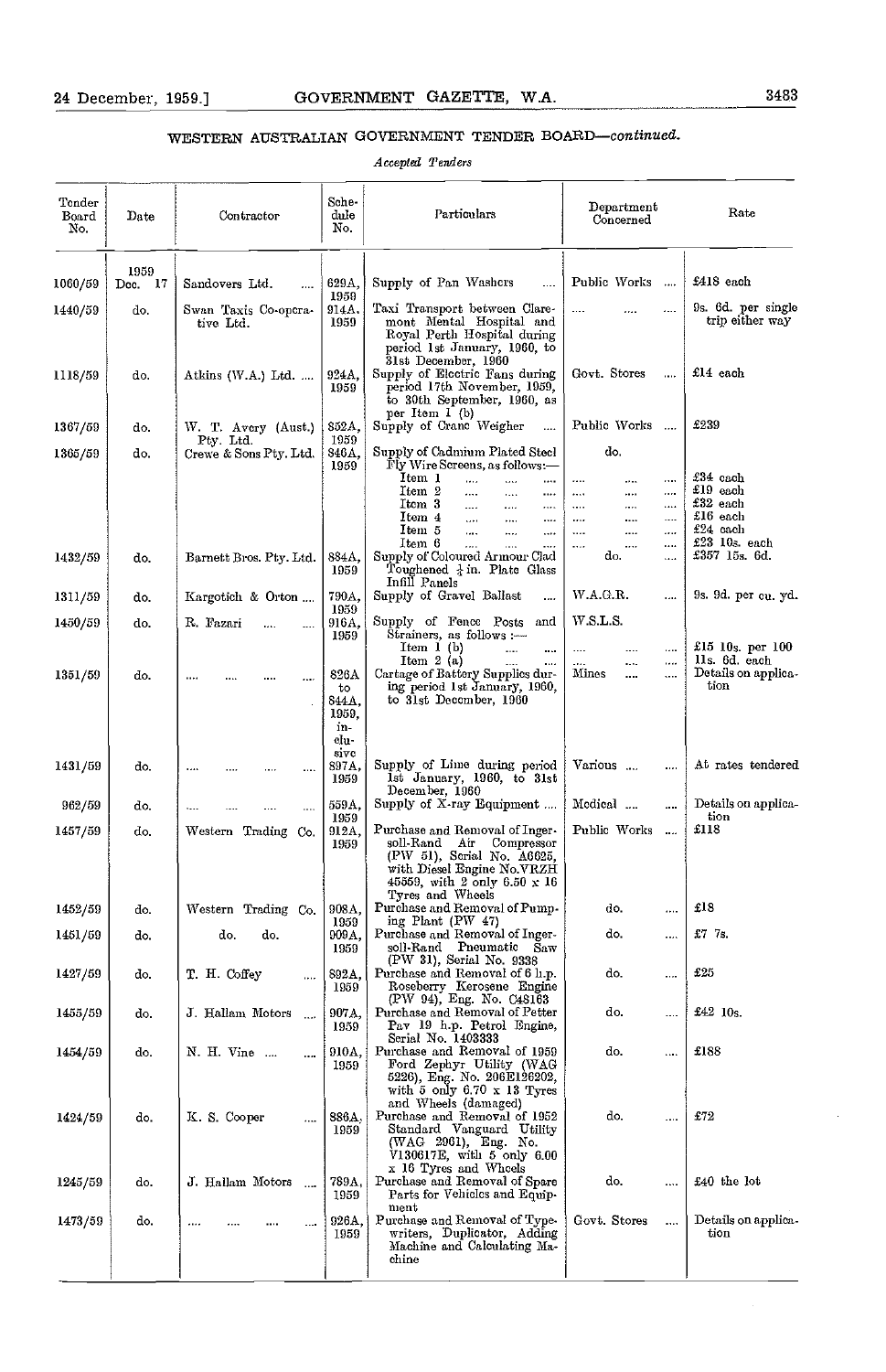# ACTS OF PARLIAMENT, ETC., FOR SALE AT GOVERNMENT PRINTING OFFICE.

# In every case postage is additional to the printed price.

|                                                             |                   |                       |              |                      | £       | s.       | d.     |                                |
|-------------------------------------------------------------|-------------------|-----------------------|--------------|----------------------|---------|----------|--------|--------------------------------|
| Abattoirs Act                                               |                   |                       |              |                      | 0       | 2        | 0      | Medical Prac                   |
|                                                             | <b>CONTRACTOR</b> |                       | $\sim 100$   | $\cdots$             |         | 4        | 0      | Metropolitan                   |
| Administration Act (Consolidated)                           |                   |                       |              | $\cdots$             | 0       |          |        | and Dra                        |
| Adoption of Children Act                                    |                   |                       | $\ldots$     | $\cdots$             | 0       | 1        | 6      | Milk Act                       |
| Associations<br>Regulations                                 | Incorporation     |                       | Act          | and                  | 0       | 2        | 0      | Mines Regul:                   |
|                                                             | $\cdots$          | $\cdots$              |              |                      | 0       | 1        | 6      | Mine Worke                     |
| Auctioneers Act                                             | $\cdots$          | $\ldots$              | $\cdots$     |                      |         |          |        | Regulati                       |
| Bills of Sale Act                                           |                   | $\ldots$              |              | $\cdots$             | 0       | 3        | 0      | Money Lend                     |
| Brands Act<br>$\sim$                                        | $\cdots$          | $\cdots$              | $\cdots$     | $\cdots$             | 0       | 2        | 0      | Municipal O                    |
| Bush Fires Act                                              |                   | $\cdots$              | $\cdots$     | $\cdots$             | 0       | 4        | 0      | dated)                         |
| Carriers Act<br>$\sim$                                      | $\cdots$          | $\ldots$ .            | $\ldots$     |                      | 0       | 0        | 6      | Native Welfa                   |
| Child Welfare Act                                           | $\cdots$          | $\cdots$              |              | $\cdots$             | 0       | 3        | 6      | Partnership,                   |
| Companies Act                                               |                   | $\ldots$              |              | $\ddotsc$            | 0       | 10       | 0      | Pawnbrokers                    |
| Dairy Industry Act                                          |                   | $\cdots$              | $\cdots$     | $\cdots$             | 0       | 2        | 0      | Pearling Act                   |
| Dairy Products                                              | Marketing         |                       | Regulation   |                      |         |          |        | Petroleum A                    |
| Act<br>$\cdots$                                             |                   |                       |              | .                    | 0       | 2        | 0      | Pharmacy ar                    |
| Declarations and Attestations Act                           |                   |                       |              | $\cdots$             | 0       | 0        | 6      | Prevention o                   |
| Dentists Act ….                                             | $\cdots$          | $\ldots$              | $\ldots$     |                      | 0       | 3        | 0      | Plant Diseas                   |
| Dog Act (Consolidated)                                      |                   | $\cdots$              | $\ldots$     | $\cdots$             | 0       | 1        | 6      | Public Servic                  |
| Dried Fruits Act                                            | $\cdots$          | $\sim$ $\sim$         | $\ldots$     | $\cdots$             | 0       | 2        | 0      | Public Work                    |
| Droving Act                                                 | $\cdots$          | $\sim$                | $\ldots$     | $\cdots$             | 0       | 1        | 6      | Purchasers'                    |
| Egg Marketing Act                                           |                   |                       |              | $\cdots$             | 0       | 1        | 6      |                                |
| Electricity Act                                             |                   | $\sim$ and $\sim$     | $\ldots$     |                      | 0       | 3        | 0      | Road Distric                   |
|                                                             | $\ldots$          | $\sim 100$            | $\ldots$     | $\cdots$             |         |          |        | Sale of Good                   |
| Electoral Act                                               | $\cdots$          | $\cdots$              |              | $\cdots$             | 0       | 4        | 0      | Second-hand                    |
| Evidence Act                                                | $\ddotsc$         | $\ldots$ .            | $\cdots$     | $\cdots$             | 0       | 4        | 0      | Seeds Act                      |
| Factories and Shops Act                                     |                   |                       | $\cdots$     | $\cdots$             | 0       | 4        | 0      | Stamp Act(                     |
| Factories and Shops Time and Wages<br>Books—                |                   |                       |              |                      |         |          |        | State Housir                   |
| Large                                                       | $\cdots$          | $\cdots$              | $\cdots$     | $\cdots$             | 0       | 7        | 6      | State Transp                   |
| Small                                                       | $\cdots$          | $\cdots$              | $\cdots$     | .                    | 0       | 5        | 0      | State Tradir                   |
| Feeding Stuffs Act                                          |                   | $\cdots$              | $\ldots$     | $\cdots$             | 0       | 1        | 0      | Superannuat:                   |
| Fertilisers Act                                             | $\cdots$          | $\cdots$              | $\cdots$     | $\cdots$             | 0       | 1        | 6      | Supreme Cou                    |
| Firearms and Guns Act                                       |                   |                       |              |                      | 0       | 1        | 6      | Indi<br>Timber                 |
|                                                             |                   |                       | $\cdots$     | $\cdots$             |         |          |        | Regulati                       |
| Fisheries Act                                               | <b>Contractor</b> | $\ldots$              | $\cdots$     | $\cdots$             | 0       | 3        | 0      | Town Planni                    |
| Forests Act<br>$\sim$<br>Fremantle Harbour Trust Act        |                   |                       |              | .                    | 0<br>0  | 2<br>3   | 0<br>0 | Traffic Act                    |
|                                                             |                   |                       |              |                      |         |          |        | Trespass, Fe                   |
| Friendly Societies Act and Amendments                       |                   |                       |              |                      | 0       | 3        | 0      | Truck Act                      |
| Gold Buyers Act                                             | $\cdots$          | and the season of the | $\cdots$     | $\cdots$             | 0       | 2        | 0      | Trustee Act                    |
| Hawkers and Pedlars Act                                     |                   |                       |              | <b>Section</b>       | 0       | $\Omega$ | 6      | Unclaimed M                    |
| Health Act (Consolidated)                                   |                   |                       | $\cdots$     | $\cdots$             | 0       | 7.       | 0      |                                |
| Hire Purchase Agreement Act (Consoli-                       |                   |                       |              |                      |         |          |        | Vermin Act                     |
| dated)<br>$\mathbf{r}_{\text{max}}$                         | $\cdots$          | $\sim 100$            | $\mathbf{r}$ | .                    | 0       | 1        | 0      | Veterinary A                   |
| Illicit Sale of Liquor Act                                  |                   |                       | .            | .                    | 0       | 1        | 0      | Water Board                    |
| Industrial Arbitration Act (Consolidated)<br>Inebriates Act | $\cdots$          |                       |              |                      | 0.<br>0 | 12<br>1  | 6<br>0 | Weights and                    |
| Infants, Guardianship of, Act                               |                   | $\cdots$              | .            | $\cdots$<br>$\cdots$ | 0       | 1        | 6      | Workers' Cor                   |
| Inspection of Machinery Act with Regu-                      |                   |                       |              |                      |         |          |        |                                |
| lations<br>$\cdots$                                         | .                 | $\cdots$              | .            | .                    | 0       | 4        | 0      |                                |
| Inspection of Scaffolding Act                               |                   |                       | .            |                      | 0       | 1        | 6      |                                |
| Interpretation Act                                          | $\cdots$          | $\cdots$              | $\cdots$     |                      | 0       | 3        | 0      | THE '                          |
| Irrigation and Rights in Water Act                          |                   |                       |              |                      | 0       | 3        | 0      |                                |
| Justices Act (Consolidated)                                 |                   |                       | s e est.     | $\cdots$             | 0       | 4        | 0      |                                |
| Land Act<br>$\ddotsc$                                       | $\cdots$          |                       |              | $\cdots$             | 0       | 5        | 0      |                                |
| Legal Practitioners Act                                     |                   | $\sim$ $\sim$ $\sim$  | $\cdots$     |                      | 0       | 3        | 0      | THE<br>Annua                   |
|                                                             |                   |                       | $\ldots$ .   | $\ldots$             |         |          |        | shillings and<br>shillings and |
| Licensed Surveyors Act                                      |                   |                       | $\ldots$     | $\cdots$             | 0       | 2        | 0      |                                |
| Licensing<br>Act                                            | $\sim$ $\sim$     | $\sim 100$            | $\ldots$ .   | $\ddotsc$            | 0       | 4        | 6      | The subscr<br>Printer, Stat    |
| Limitation Act                                              | $\cdots$          | $\cdots$              | $\cdots$     | .                    | 0       | 2        | 0      | The public                     |
| Limited Partnerships Act                                    |                   |                       |              |                      | 0       | 1        | 0      | ings of the                    |
|                                                             |                   |                       | $\cdots$     | $\cdots$             |         |          |        | Boards, all I                  |
| Marine Stores Dealers Act                                   |                   |                       |              | $\ldots$             | 0       | 1        | 6      | a similar ind                  |

| : AT   |        | Acts of Parliament, etc.-continued.                                                                                 |   |    |          |  |
|--------|--------|---------------------------------------------------------------------------------------------------------------------|---|----|----------|--|
|        |        |                                                                                                                     | £ | S. | d.       |  |
| e      |        | Marriage Act<br>$\ldots$ . The second contract of $\ldots$<br>$\cdots$                                              | 0 | 3  | 0        |  |
|        |        | Married Women's Property Act<br>$\cdots$                                                                            | 0 | 1  | 0        |  |
| s.     | d.     | Married Women's Protection Act<br>$\mathbf{r}$                                                                      | 0 | 1  | 0        |  |
| 2      | 0      | Medical Practitioners Act<br>$\cdots$                                                                               | 0 | 2  | 0        |  |
| 4      | 0      | Metropolitan Water Supply,<br>Sewerage                                                                              |   |    |          |  |
| 1      | 6      | and Drainage Act<br><b>Contractor</b><br><br>$\cdots$                                                               | 0 | 3  | 0        |  |
|        |        | Milk Act<br><b>Contact Contact</b><br>$\cdots$<br><b>Contractor</b><br>$\cdots$<br>$\ldots$                         | 0 | 3  | 0        |  |
| 2      | 0      | Mines Regulation Act<br>$\cdots$<br>$\cdots$                                                                        | 0 | 3  | 6        |  |
| 1      | 6      | Mine Workers' Relief<br>Fund<br>Act<br>and<br>Regulations<br>.                                                      | 0 | 3  | 6        |  |
| 3      | 0      | <b>Contract Contract</b><br>$\cdots$<br>$\cdots$                                                                    | 0 | 2  | 6        |  |
| 2      | 0      | Money Lenders Act (Consolidated)<br>$\ddotsc$                                                                       |   |    |          |  |
| 4      | 0      | Corporations<br>(Consoli-<br>Municipal<br>Act<br>dated)<br>$\cdots$<br>$\cdots$<br>$\cdots$<br>$\cdots$<br>$\cdots$ | 0 | 5  | 0        |  |
| 0      | 6      | Native Welfare Act<br>$\ldots$<br>$\sim 100$<br>$\cdots$                                                            | 0 | 3  | 0        |  |
| 3      | 6      | Partnership Act<br>$\sim$<br>$\ldots$<br>$\cdots$                                                                   | 0 | 1  | 6        |  |
|        |        | Pawnbrokers Act<br>$\cdots$<br>$\cdots$                                                                             | 0 | 1  | 6        |  |
| .0     | 0      | $\cdots$<br>$\sim$                                                                                                  | 0 | 3  | 0        |  |
| 2      | 0      | Pearling Act<br>المحجان<br>$\sim$ . $\sim$<br>$\cdots$<br>$\sim 1.1$ .                                              | 0 | 3  | 6        |  |
| 2      | 0      | Petroleum Act<br>$\cdots$<br>$\cdots$<br>$\cdots$<br>$\ldots$                                                       |   |    |          |  |
| 0      | 6      | Pharmacy and Poisons Act<br>$\cdots$<br>$\ddotsc$                                                                   | 0 | 3  | 6        |  |
| 3      | 0      | Prevention of Cruelty to Animals Act                                                                                | 0 | 2  | 0        |  |
| 1      | 6      | Plant Diseases Act<br>$\cdots$<br>$\cdots$<br>$\cdots$                                                              | 0 | 2  | 0        |  |
|        |        | Public Service Act<br>$\sim 100$<br>$\cdots$<br>$\ldots$                                                            | 0 | 3  | 6        |  |
| 2      | 0      | Public Works Act<br>$\sim$<br>$\sim$<br>$\cdots$                                                                    | 0 | 3  | 6        |  |
| 1      | 6      | Purchasers' Protection Act<br>$\cdots$<br>$\ldots$                                                                  | 0 | 1  | 0        |  |
| 1      | 6      | Road Districts Act<br>$\sim$ $\sim$ $\sim$<br>$\sim 100$<br>$\sim 100$                                              | 0 | 5  | 0        |  |
| 3      | 0      | Sale of Goods Act<br>$\cdots$<br>$\cdots$                                                                           | 0 | 2  | 0        |  |
| 4      | 0      | Second-hand Dealers Act<br>$\cdots$<br>$\cdots$                                                                     | 0 | 1  | 0        |  |
| 4      | 0      | Seeds Act<br>$\mathbf{1}$<br>and the state.<br>$\ldots$<br>$\cdots$                                                 | 0 | 1  | 6        |  |
| 4      | 0      | Stamp Act (Consolidated)<br>$\ldots$<br>$\cdots$                                                                    | 0 | 3  | 6        |  |
|        |        | State Housing Act<br><b>Contractor</b><br>$\cdots$<br>$\ldots$                                                      | 0 | 3  | 6        |  |
| 7      | 6      | State Transport Co-ordination Act<br>$\ddotsc$                                                                      | 0 | 3  | 0        |  |
| 5      | 0      | State Trading Concerns Act<br>$\cdots$<br>                                                                          | 0 | 2  | 0        |  |
| 1      | 0      | Superannuation and Family Benefits Act                                                                              | 0 | 3  | 6        |  |
| 1      | 6      | Supreme Court Act<br>$\cdots$<br>$\sim$ 1000 $\pm$                                                                  | 0 | 4  | 0        |  |
| 1      | 6      | Industry Regulation Act<br>and<br>Timber                                                                            |   |    |          |  |
|        | 0      | Regulations<br>$\cdots$<br><b>Contract Contract</b><br>$\cdots$<br>$\sim$ 1000 $\sim$                               | 0 | 3  | 6        |  |
| 3      |        | Town Planning and Development Act  0                                                                                |   |    | 26       |  |
| 2<br>3 | 0<br>0 | Traffic Act<br>$\cdots$<br>1.111<br>$\cdots$<br>$\cdots$<br>$\cdots$                                                | 0 | 4  | 0        |  |
|        | 0      | Trespass, Fencing and Impounding Act                                                                                | 0 | 3  | 0        |  |
| 3      |        | Truck Act<br>$\cdots$<br>$\sim$ . $\sim$<br>$\cdots$<br>$\cdots$<br>$\cdots$                                        | 0 | 1  | 6        |  |
| 2      | 0      | Trustee Act<br>$\cdots$<br>$\cdots$<br>$\cdots$<br>$\cdots$                                                         | 0 | 2  | 0        |  |
| 0      | 6      | Unclaimed Moneys Act<br>$\cdots$<br>$\cdots$                                                                        | 0 | 1  | 0        |  |
| 7      | 0      | Vermin Act<br>$\cdots$<br>$\cdots$<br>$\cdots$<br>$\cdots$                                                          | 0 | 3. | 0        |  |
|        |        | Veterinary Act<br>$\cdots$<br>$\cdots$                                                                              | 0 | 2  | $\bf{0}$ |  |
| 1<br>1 | 0<br>0 | $\cdots$<br>$\ldots$<br>Water Boards Act                                                                            | 0 | 3  | 0        |  |
| 12     | 6      | $\sim 100$<br>$\sim 100$<br>$\sim$                                                                                  | 0 | 3  | 0        |  |
| 1      | 0      | Weights and Measures Act<br>$\cdots$<br>$\cdots$                                                                    |   |    |          |  |
| 1      | 6      | Workers' Compensation Act<br>$\cdots$<br>$\cdots$                                                                   | 0 | 4  | 0        |  |
|        |        | Postage Extra.                                                                                                      |   |    |          |  |

# THE W.A. INDUSTRIAL GAZETTE. (Published Quarterly.)

THE Annual Subscription to the above is 25 shillings and the charge for a single copy, seven shillings and sixpence.

The subscription may be sent to the Government Printer, Station Street, Wembley.

The publication contains reports of all proceed-ings of the Court of Arbitration and Industrial Boards, all Industrial Agreements, and matter of a similar industrial nature.